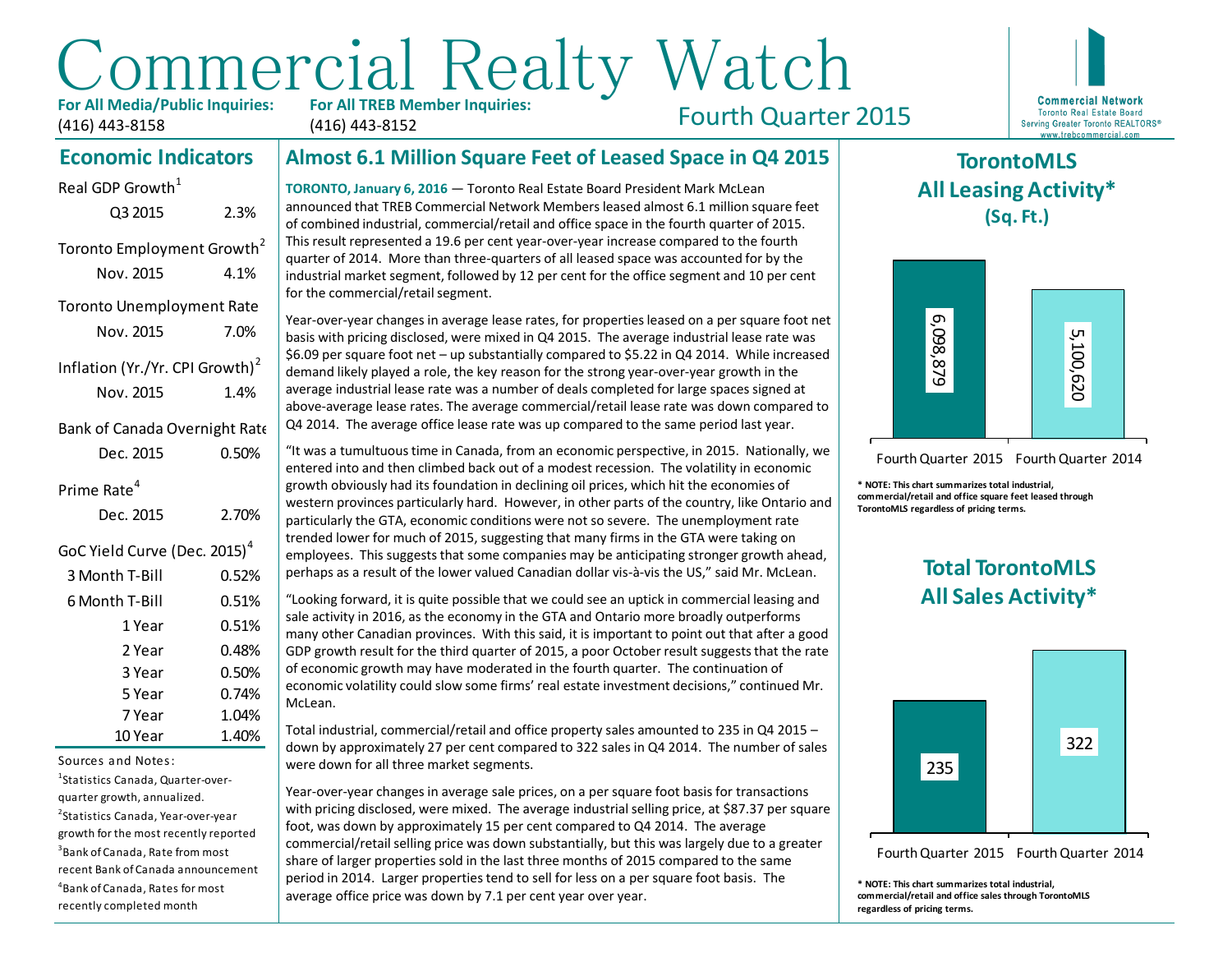## **Total TorontoMLS Leasing Activity\* (Millions of Square Feet Leased)**



**\* NOTE: This chart summarizes total industrial, commercial/retail and office square feet leased through TorontoMLS regardless of pricing terms. Source: TREB**

## **TorontoMLS Average Lease Rates (\$/Sq.Ft. Net)\***



**\* NOTE: Average lease rates are reported only for those properties sold on a per square foot net basis and for which the selling price was disclosed. Source: TREB**

## **Total TorontoMLS Sales Activity\* (Number of Sales)**



**\* NOTE: This chart summarizes total industrial and commercial/retail sales through TorontoMLS regardless of pricing terms. Source: TREB**

## **TorontoMLS Average Sale Price (\$/Sq. Ft.)\***



**\* NOTE: Average sale prices are reported only for those properties for which the selling price was disclosed. Source: TREB**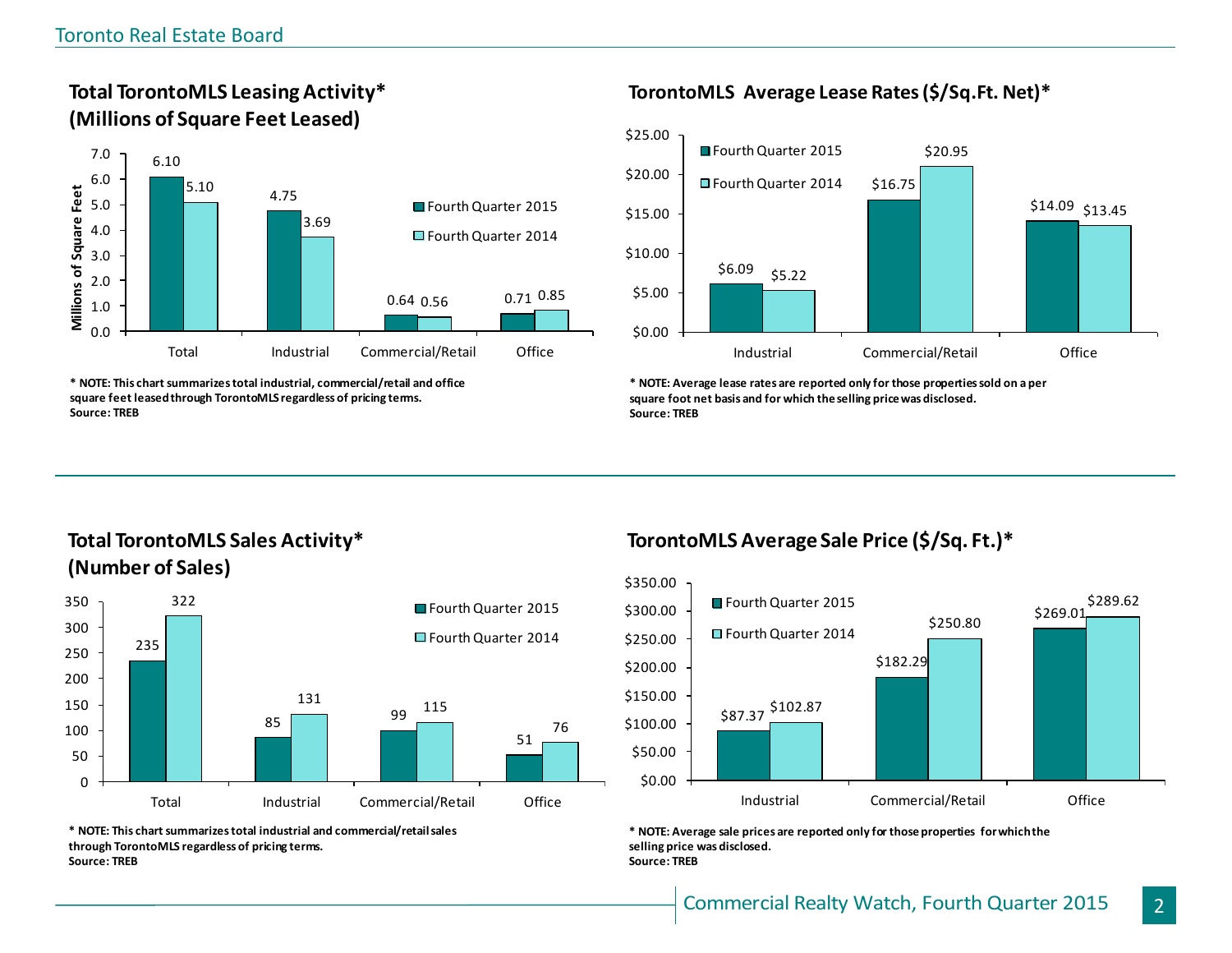#### **SUMMARY OF INDUSTRIAL LEASING**

## **TRANSACTIONS COMPLETED ON A PER SQUARE FOOT NET BASIS, WITH PRICING DISCLOSED\***

#### **ALL TREB AREAS**

|                                  |                | <b>All Transactions</b> |                |                | 0 to 5,000 Square Feet |                          |                | 5,001 to 15,000 Square Feet |                     |                  | 15,001 to 50,000 Square Feet |                          |                  | 50,001 + Square Feet     |           |
|----------------------------------|----------------|-------------------------|----------------|----------------|------------------------|--------------------------|----------------|-----------------------------|---------------------|------------------|------------------------------|--------------------------|------------------|--------------------------|-----------|
|                                  | # Trans.       | Sq. Ft.                 | \$/SF Net      | # Trans.       | Sq. Ft.                | \$/SF Net                | #Trans.        | Sq. Ft.                     | \$/SF Net           | # Trans.         | Sq. Ft.                      | \$/SF Net                | # Trans.         | Sq. Ft.                  | \$/SF Net |
| <b>TREB Total</b>                | 203            | 1,903,408               | \$6.09         | 129            | 321,821                | \$6.63                   | 44             | 405,284                     | \$5.71              | 26               | 661,536                      | \$5.71                   | $\overline{a}$   | 514,767                  | \$6.54    |
| <b>Halton Region</b>             | 5              | 10,891                  | \$10.48        | 5              | 10,891                 | \$10.48                  | $\mathbf{0}$   | ÷.                          | ä,                  | $\mathbf{0}$     | $\omega$                     | ä,                       | $\mathbf{0}$     | $\blacksquare$           |           |
| Burlington                       | $\mathbf{1}$   | 5,000                   | \$6.00         | $\mathbf{1}$   | 5,000                  | \$6.00                   | $\mathbf 0$    | $\sim$                      | $\sim$              | $\mathbf 0$      | $\sim$                       | $\sim$                   | $\mathbf 0$      | $\sim$                   | $\sim$    |
| <b>Halton Hills</b>              | $\overline{0}$ | ÷                       |                | $\mathbf 0$    | Ξ                      | $\sim$                   | $\Omega$       |                             | ä,                  | $\mathbf{0}$     | ÷                            | $\omega$                 | $\mathbf{0}$     | ÷                        |           |
| Milton                           | $\pmb{0}$      | $\blacksquare$          | $\sim$         | 0              | $\blacksquare$         | $\blacksquare$           | $\mathbf 0$    | $\blacksquare$              | $\sim$              | $\mathbf 0$      | $\overline{\phantom{a}}$     | $\overline{\phantom{a}}$ | $\mathbf 0$      | $\overline{\phantom{a}}$ | $\sim$    |
| Oakville                         | 4              | 5,891                   | \$14.28        | $\overline{4}$ | 5,891                  | \$14.28                  | 0              |                             |                     | $\mathbf{0}$     |                              | Ξ                        | $\mathbf{0}$     | ÷                        |           |
| <b>Peel Region</b>               | 68             | 1,030,945               | \$6.02\$       | 34             | 89,358                 | \$5.94                   | 15             | 151,914                     | \$5.76              | 17               | 404,673                      | \$5.50                   | $\overline{2}$   | 385,000                  | \$6.70    |
| Brampton                         | 8              | 491,474                 | \$6.08         | $\overline{2}$ | 7,220                  | \$6.58                   | $\mathbf{1}$   | 8,400                       | \$5.95              | 3                | 90,854                       | \$3.42                   | $\overline{2}$   | 385,000                  | \$6.70    |
| Caledon                          | $\overline{4}$ | 25,200                  | \$6.20         | $\overline{2}$ | 7,700                  | \$5.74                   | $\overline{2}$ | 17,500                      | \$6.41              | $\mathbf{0}$     |                              | $\omega$                 | $\mathbf{0}$     | $\blacksquare$           | $\omega$  |
| Mississauga                      | 56             | 514,271                 | \$5.97         | 30             | 74,438                 | \$5.90                   | 12             | 126,014                     | \$5.66              | 14               | 313,819                      | \$6.10                   | $\mathbf 0$      | $\sim$                   | $\sim$    |
| <b>City of Toronto</b>           | 70             | 444,636                 | \$5.68         | 48             | 119,979                | \$6.13                   | 17             | 143,879                     | \$5.26              | 4                | 111,011                      | \$6.28                   | $\mathbf{1}$     | 69,767                   | \$4.85    |
| West                             | 35             | 178,095                 | \$6.25         | 26             | 72,414                 | \$6.51                   | $\overline{7}$ | 56,300                      | \$5.10              | $\overline{2}$   | 49,381                       | \$7.19                   | $\boldsymbol{0}$ | ÷.                       | $\sim$    |
| Central                          | $\bf 8$        | 35,958                  | \$5.55         | $\overline{4}$ | 9,212                  | \$6.63                   | $\overline{4}$ | 26,746                      | \$5.18              | $\mathbf{0}$     | $\omega$                     | $\sim$                   | $\mathbf{0}$     | ٠                        |           |
| East                             | 27             | 230,583                 | \$5.26         | 18             | 38,353                 | \$5.28                   | 6              | 60,833                      | \$5.45              | $\overline{2}$   | 61,630                       | \$5.55                   | $\mathbf{1}$     | 69,767                   | \$4.85    |
| <b>York Region</b>               | 55             | 392,766                 | \$6.66         | 39             | 93,032                 | \$7.77                   | 10             | 93,882                      | \$6.24              | 5                | 145,852                      | \$5.87                   | $\mathbf{1}$     | 60,000                   | \$7.50    |
| Aurora                           | $\overline{2}$ | 5,486                   | \$10.76        | $\overline{2}$ | 5,486                  | \$10.76                  | $\mathbf 0$    | $\sim$                      | $\sim$              | 0                | $\bar{a}$                    | $\sim$                   | $\mathsf 0$      | $\overline{\phantom{a}}$ | $\sim$    |
| E. Gwillimbury                   | $\mathbf{0}$   | ÷                       | $\omega$       | $\mathbf{0}$   | $\omega$               | ٠                        | $\Omega$       | $\sim$                      | ÷                   | $\mathbf{0}$     | ÷.                           | $\sim$                   | $\mathbf{0}$     | ÷                        |           |
| Georgina                         | $\pmb{0}$      | $\sim$                  | $\sim$         | $\pmb{0}$      | $\sim$                 | ÷.                       | $\mathbf 0$    | $\sim$                      | $\sim$              | 0                | $\bar{a}$                    | $\sim$                   | $\mathbf 0$      | $\sim$                   | $\sim$    |
| King                             | $\mathbf{0}$   | ÷                       | ÷              | $\mathbf 0$    | ÷.                     | $\sim$                   | $\mathbf{0}$   | ä,                          | ÷.                  | $\mathbf{0}$     | ÷                            | a.                       | $\mathbf{0}$     | ÷                        | ÷         |
| Markham                          | 21             | 185,070                 | \$6.87         | 14             | 30,587                 | \$7.96                   | 4              | 37,736                      | \$6.57              | $\overline{2}$   | 56,747                       | \$5.82                   | $\mathbf 1$      | 60,000                   | \$7.50    |
| Newmarket                        | $\overline{4}$ | 27,638                  | \$5.94         | $\overline{2}$ | 3,266                  | \$5.84                   | $\overline{2}$ | 24,372                      | \$5.95              | $\mathbf{0}$     | ÷.                           | $\sim$                   | $\mathbf{0}$     | ÷                        |           |
| Richmond Hill                    | 6              | 18,813                  | \$7.56         | 5              | 13,613                 | \$7.78                   | $\mathbf{1}$   | 5,200                       | \$7.00              | $\boldsymbol{0}$ | $\sim$                       | $\sim$                   | $\mathbf 0$      | $\overline{\phantom{a}}$ | $\sim$    |
| Vaughan                          | 22             | 155,759                 | \$6.28         | 16             | 40,080                 | \$7.37                   | $\overline{3}$ | 26,574                      | \$5.87              | $\overline{3}$   | 89,105                       | \$5.90                   | $\mathbf{0}$     | $\sim$                   |           |
| Whitchurch-Stouffville           | $\Omega$       |                         |                | $\Omega$       | ä,                     |                          | $\Omega$       |                             |                     | $\Omega$         |                              | $\sim$                   | $\Omega$         | $\sim$                   | $\sim$    |
| <b>Durham Region</b>             | 5              | 24,171                  | \$5.33         | 3              | 8,562                  | \$3.68                   | $\overline{2}$ | 15,609                      | \$6.23              | $\mathbf{0}$     |                              |                          | $\mathbf{0}$     |                          |           |
| Ajax                             | $\pmb{0}$      | $\sim$                  | $\sim$         | $\pmb{0}$      | $\sim$                 | ÷.                       | $\mathbf 0$    |                             | $\bar{\phantom{a}}$ | 0                | $\bar{a}$                    | $\mathbf{r}$             | $\mathbf 0$      | $\overline{\phantom{a}}$ |           |
| <b>Brock</b>                     | $\mathbf{0}$   |                         | $\omega$       | $\mathbf{0}$   | $\blacksquare$         | $\equiv$                 | $\mathbf{0}$   | $\omega$                    | $\omega$            | $\mathbf{0}$     |                              | $\omega$                 | $\mathbf{0}$     | $\overline{\phantom{a}}$ |           |
| Clarington                       | $\mathbf 0$    | $\sim$                  | $\blacksquare$ | $\pmb{0}$      | $\sim$                 | $\overline{\phantom{a}}$ | $\mathbf 0$    | $\sim$                      | $\omega$            | 0                | $\sim$                       | ÷,                       | $\mathbf 0$      | $\sim$                   |           |
| Oshawa                           | $\overline{2}$ | 4,305                   | \$7.30         | $\overline{2}$ | 4,305                  | \$7.30                   | $\mathbf{0}$   | $\omega$                    | $\omega$            | $\mathbf{0}$     |                              | Ξ                        | $\mathbf{0}$     |                          |           |
| Pickering                        | $\overline{2}$ | 10,890                  | \$3.09         | $1\,$          | 4,257                  | \$0.02                   | $\mathbf{1}$   | 6,633                       | \$5.05              | $\mathbf 0$      | $\sim$                       | $\sim$                   | $\pmb{0}$        | $\sim$                   | $\sim$    |
| <b>Scugog</b>                    | $\mathbf{0}$   | ÷                       | ÷              | $\mathbf{0}$   | ä,                     |                          | $\mathbf 0$    | ÷                           | ÷.                  | $\mathbf{0}$     | ÷.                           | ÷.                       | $\mathbf{0}$     | ÷                        |           |
| Uxbridge                         | $\pmb{0}$      | $\sim$                  | $\sim$         | $\pmb{0}$      | $\blacksquare$         | ÷.                       | 0              | $\sim$                      | $\sim$              | $\boldsymbol{0}$ | $\sim$                       | $\sim$                   | $\pmb{0}$        | $\overline{\phantom{a}}$ | $\sim$    |
| Whitby                           | $\mathbf{1}$   | 8,976                   | \$7.10         | $\mathbf{0}$   | $\omega$               | ÷.                       | $\mathbf{1}$   | 8,976                       | \$7.10              | $\mathbf{0}$     | ÷                            | Ξ                        | $\mathbf{0}$     | ÷                        | ٠         |
| <b>Dufferin County</b>           | $\mathbf{0}$   | $\omega$                | $\omega$       | $\mathbf{0}$   | $\blacksquare$         | $\blacksquare$           | $\mathbf{0}$   | $\omega$                    | $\omega$            | $\bf{0}$         | $\blacksquare$               | $\blacksquare$           | $\mathbf{0}$     | $\blacksquare$           | $\omega$  |
| Orangeville                      | $\mathbf 0$    | $\sim$                  |                | $\mathbf 0$    | $\sim$                 | $\blacksquare$           | $\mathbf 0$    | $\sim$                      | ÷.                  | $\mathbf 0$      | $\bar{a}$                    | ä,                       | $\mathbf 0$      | $\omega$                 | $\sim$    |
| <b>Simcoe County</b>             | $\bf{0}$       |                         |                | $\bf{0}$       | ÷.                     | $\blacksquare$           | $\bf{0}$       |                             | ä,                  | $\bf{0}$         |                              | $\blacksquare$           | $\bf{0}$         | $\sim$                   |           |
| Adjala-Tosorontio                | $\mathbf 0$    | $\sim$                  | $\sim$         | $\mathbf 0$    | $\sim$                 | $\blacksquare$           | $\mathbf 0$    | $\sim$                      | $\omega$            | $\mathbf 0$      | $\sim$                       | $\omega$                 | $\mathbf{0}$     | $\sim$                   | $\sim$    |
| <b>Bradford West Gwillimbury</b> | $\Omega$       |                         | ÷              | $\mathbf{0}$   | ÷                      | $\equiv$                 | $\Omega$       |                             | ÷.                  | $\mathbf{0}$     |                              | $\omega$                 | $\mathbf{0}$     | ٠                        |           |
| Essa                             | $\Omega$       | $\sim$                  | $\sim$         | $\mathbf 0$    | $\sim$                 | ÷,                       | 0              |                             | $\mathcal{L}$       | $\mathbf 0$      | $\sim$                       | L.                       | $\mathbf 0$      | $\overline{\phantom{a}}$ |           |
| Innisfil                         | $\overline{0}$ |                         |                | $\mathbf{0}$   |                        |                          | $\Omega$       |                             |                     | $\overline{0}$   |                              | Ξ                        | $\mathbf{0}$     |                          |           |
| New Tecumseth                    | $\Omega$       |                         |                | $\Omega$       |                        |                          | $\Omega$       |                             |                     | $\Omega$         |                              |                          | $\Omega$         |                          |           |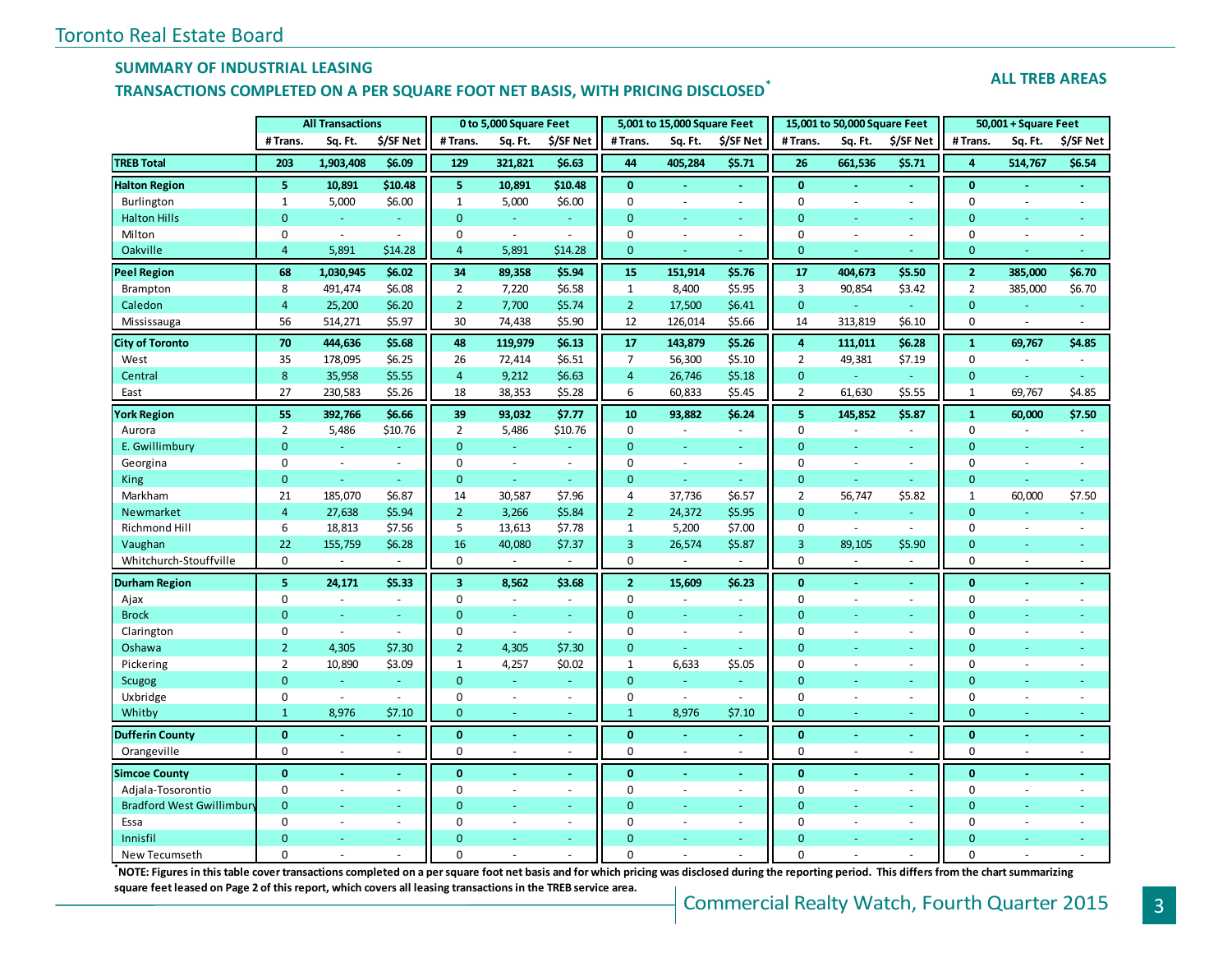### **SUMMARY OF INDUSTRIAL LEASING**

### **TRANSACTIONS COMPLETED ON A PER SQUARE FOOT NET BASIS, WITH PRICING DISCLOSED**

## **CITY OF TORONTO**

|                        |                  | <b>All Transactions</b>  |                          |                | 0 to 5,000 Square Feet |                          |                | 5,001 to 15,000 Square Feet |                          |                | 15,001 to 50,000 Square Feet |                          |                | 50,001 + Square Feet     |                          |
|------------------------|------------------|--------------------------|--------------------------|----------------|------------------------|--------------------------|----------------|-----------------------------|--------------------------|----------------|------------------------------|--------------------------|----------------|--------------------------|--------------------------|
|                        | #Trans.          | Sq. Ft.                  | \$/SF Net                | #Trans.        | Sq. Ft.                | \$/SF Net                | # Trans.       | Sq. Ft.                     | \$/SF Net                | # Trans.       | Sq. Ft.                      | \$/SF Net                | #Trans.        | Sq. Ft.                  | \$/SF Net                |
| <b>TREB Total</b>      | 203              | 1,903,408                | \$6.09                   | 129            | 321,821                | \$6.63                   | 44             | 405,284                     | \$5.71                   | 26             | 661,536                      | \$5.71                   | 4              | 514,767                  | \$6.54                   |
| <b>City of Toronto</b> | 70               | 444,636                  | \$5.68                   | 48             | 119,979                | \$6.13                   | 17             | 143,879                     | \$5.26                   | $\overline{4}$ | 111,011                      | \$6.28                   | $\mathbf{1}$   | 69,767                   | \$4.85                   |
| <b>Toronto West</b>    | 35               | 178,095                  | \$6.25                   | 26             | 72,414                 | \$6.51                   | $\overline{7}$ | 56,300                      | \$5.10                   | $\overline{2}$ | 49,381                       | \$7.19                   | $\mathbf{0}$   |                          |                          |
| Toronto W01            | $\mathbf 0$      |                          | $\blacksquare$           | $\mathbf 0$    |                        |                          | $\mathbf 0$    |                             | $\blacksquare$           | 0              |                              | $\blacksquare$           | $\mathbf 0$    |                          |                          |
| Toronto W02            | $\mathbf{1}$     | 2,848                    | \$11.80                  | $\mathbf{1}$   | 2,848                  | \$11.80                  | $\mathbf{0}$   | $\omega$                    | $\omega$                 | $\overline{0}$ | $\blacksquare$               | $\omega$                 | $\mathbf{0}$   | $\overline{\phantom{a}}$ |                          |
| Toronto W03            | 0                | $\blacksquare$           | $\sim$                   | 0              | $\blacksquare$         |                          | 0              | $\blacksquare$              | $\sim$                   | 0              | $\blacksquare$               | $\sim$                   | 0              | $\sim$                   | $\overline{a}$           |
| <b>Toronto W04</b>     | 3                | 32,826                   | \$8.80                   | $\mathbf{1}$   | 826                    | \$16.71                  | $\mathbf{1}$   | 14,000                      | \$5.50                   | $\mathbf{1}$   | 18,000                       | \$11.00                  | 0              | $\omega$                 |                          |
| Toronto W05            | 21               | 104,652                  | \$5.51                   | 16             | 46,116                 | \$6.04                   | 4              | 27,155                      | \$5.18                   | $\mathbf{1}$   | 31,381                       | \$5.00                   | $\mathbf 0$    | $\sim$                   | $\overline{\phantom{a}}$ |
| Toronto W06            | $\overline{2}$   | 15,145                   | \$4.59                   | $\mathbf 0$    | ÷.                     | $\sim$                   | $\overline{2}$ | 15,145                      | \$4.59                   | $\mathbf{0}$   | $\omega$                     | $\sim$                   | $\mathbf{0}$   |                          |                          |
| Toronto W07            | $\mathbf 0$      | $\sim$                   | $\sim$                   | $\mathbf 0$    | $\mathbf{r}$           | $\sim$                   | $\mathbf 0$    | $\sim$                      | $\overline{\phantom{a}}$ | $\mathbf 0$    | $\sim$                       | $\sim$                   | $\mathbf 0$    | $\overline{\phantom{a}}$ | $\overline{a}$           |
| <b>Toronto W08</b>     | 3                | 9,923                    | \$7.53                   | 3              | 9,923                  | \$7.53                   | $\Omega$       | $\Box$                      | ÷                        | $\overline{0}$ |                              | ÷.                       | $\overline{0}$ |                          |                          |
| Toronto W09            | $\boldsymbol{0}$ | $\blacksquare$           | $\sim$                   | $\mathbf 0$    | $\sim$                 | $\mathbb{Z}^2$           | $\Omega$       | $\blacksquare$              | $\overline{\phantom{a}}$ | $\mathbf{0}$   | $\overline{\phantom{a}}$     | $\blacksquare$           | $\mathbf 0$    | $\sim$                   | $\blacksquare$           |
| Toronto W10            | 5                | 12,701                   | \$5.59                   | 5              | 12,701                 | \$5.59                   | $\mathbf{0}$   | $\blacksquare$              | $\sim$                   | $\mathbf 0$    | $\sim$                       | Ξ                        | $\mathbf{0}$   | $\blacksquare$           | ٠                        |
| <b>Toronto Central</b> | 8                | 35,958                   | \$5.55                   | 4              | 9,212                  | \$6.63                   | 4              | 26,746                      | \$5.18                   | $\bf{0}$       | $\blacksquare$               | $\sim$                   | $\bf{0}$       | $\sim$                   | $\omega$                 |
| Toronto C01            | 0                | $\overline{\phantom{a}}$ | $\overline{\phantom{a}}$ | 0              | $\sim$                 | $\overline{\phantom{a}}$ | 0              | $\sim$                      | $\overline{\phantom{a}}$ | 0              | $\sim$                       | $\sim$                   | $\mathbf 0$    | $\sim$                   | $\blacksquare$           |
| <b>Toronto C02</b>     | $\mathbf{0}$     | Ξ                        | $\sim$                   | $\mathbf{0}$   | $\equiv$               | $\sim$                   | $\mathbf{0}$   | ÷.                          | $\omega$                 | $\overline{0}$ | $\blacksquare$               | $\equiv$                 | $\mathbf{0}$   |                          | ٠                        |
| Toronto C03            | $\mathbf 0$      | $\sim$                   | $\omega$                 | $\mathbf 0$    | $\blacksquare$         | $\sim$                   | $\Omega$       | $\overline{\phantom{a}}$    | $\sim$                   | $\mathbf 0$    | $\sim$                       | $\sim$                   | 0              | $\sim$                   | $\overline{a}$           |
| <b>Toronto C04</b>     | $\mathbf{0}$     |                          | ä,                       | $\mathbf{0}$   | Ξ                      | $\blacksquare$           | $\Omega$       |                             |                          | $\overline{0}$ |                              | $\omega$                 | $\overline{0}$ |                          |                          |
| Toronto C06            | $\mathbf 0$      | $\blacksquare$           | $\sim$                   | $\mathbf 0$    | $\sim$                 | $\sim$                   | $\Omega$       |                             | $\blacksquare$           | $\mathbf 0$    | $\blacksquare$               | $\overline{\phantom{a}}$ | $\mathbf 0$    | $\sim$                   |                          |
| <b>Toronto C07</b>     | $\mathbf{0}$     | $\equiv$                 | $\omega$                 | $\mathbf{0}$   | Ξ                      | ÷                        | $\Omega$       | Ξ                           | $\omega$                 | $\overline{0}$ |                              | $\omega$                 | $\overline{0}$ |                          |                          |
| Toronto C08            | $\mathbf 0$      | $\mathbf{r}$             | $\sim$                   | 0              | $\omega$               | $\blacksquare$           | 0              | $\overline{\phantom{a}}$    | $\overline{\phantom{a}}$ | 0              | $\sim$                       | $\blacksquare$           | 0              | $\sim$                   | ÷,                       |
| <b>Toronto C09</b>     | $\overline{0}$   | L,                       | $\omega$                 | $\mathbf{0}$   | $\omega$               | $\sim$                   | $\mathbf{0}$   | Ξ                           | ÷.                       | $\overline{0}$ | $\sim$                       | $\sim$                   | $\overline{0}$ | $\sim$                   |                          |
| Toronto C10            | $\mathbf 0$      | $\blacksquare$           | $\sim$                   | $\mathbf 0$    | $\blacksquare$         | $\sim$                   | 0              | $\omega$                    | $\sim$                   | $\mathbf 0$    | $\sim$                       | $\blacksquare$           | 0              | $\overline{\phantom{a}}$ |                          |
| Toronto C11            | $\mathbf{1}$     | 9,362                    | \$4.10                   | $\mathbf 0$    | $\equiv$               | $\blacksquare$           | $\mathbf{1}$   | 9,362                       | \$4.10                   | $\mathbf 0$    | $\blacksquare$               | $\equiv$                 | 0              |                          |                          |
| Toronto C12            | $\mathbf 0$      | $\sim$                   | $\sim$                   | 0              | $\sim$                 | $\overline{\phantom{a}}$ | 0              | $\sim$                      | $\sim$                   | 0              | $\sim$                       | $\overline{\phantom{a}}$ | $\mathbf 0$    | $\overline{\phantom{a}}$ | ÷,                       |
| Toronto C13            | $\overline{3}$   | 15,280                   | \$5.80                   | $\mathbf{1}$   | 4,000                  | \$5.50                   | $\overline{2}$ | 11,280                      | \$5.91                   | $\mathbf 0$    | $\equiv$                     | ÷.                       | 0              | $\sim$                   |                          |
| Toronto C14            | $\mathbf 0$      | $\overline{\phantom{a}}$ | $\sim$                   | $\mathbf 0$    | $\sim$                 | $\sim$                   | 0              | $\blacksquare$              | $\sim$                   | $\mathbf 0$    | $\blacksquare$               | $\overline{\phantom{a}}$ | 0              | $\sim$                   | $\overline{\phantom{a}}$ |
| Toronto C15            | $\overline{4}$   | 11,316                   | \$6.42                   | 3              | 5,212                  | \$7.50                   | $\mathbf{1}$   | 6,104                       | \$5.50                   | $\mathbf 0$    |                              |                          | $\mathbf 0$    |                          |                          |
| <b>Toronto East</b>    | 27               | 230,583                  | \$5.26                   | 18             | 38,353                 | \$5.28                   | 6              | 60,833                      | \$5.45                   | $\overline{2}$ | 61,630                       | \$5.55                   | $\mathbf{1}$   | 69,767                   | \$4.85                   |
| Toronto E01            | 0                | $\sim$                   | $\overline{\phantom{a}}$ | 0              | $\sim$                 | $\blacksquare$           | 0              | $\blacksquare$              | $\overline{\phantom{a}}$ | 0              | $\sim$                       | $\overline{\phantom{a}}$ | 0              | $\overline{\phantom{a}}$ | $\blacksquare$           |
| <b>Toronto E02</b>     | $\mathbf{0}$     | ÷,                       | $\omega$                 | $\mathbf{0}$   | $\equiv$               | $\omega$                 | $\mathbf 0$    | ä,                          | $\omega$                 | $\mathbf 0$    |                              | $\equiv$                 | 0              | $\sim$                   |                          |
| Toronto E03            | $\mathbf 0$      | $\overline{a}$           | $\sim$                   | $\mathbf 0$    | $\blacksquare$         | $\sim$                   | 0              | $\equiv$                    | $\sim$                   | $\mathbf 0$    | $\sim$                       | $\overline{\phantom{a}}$ | $\mathbf 0$    | $\overline{\phantom{a}}$ | $\overline{a}$           |
| <b>Toronto E04</b>     | 6                | 25,596                   | \$5.12                   | $\overline{4}$ | 6,096                  | \$6.05                   | $\overline{2}$ | 19,500                      | \$4.83                   | $\mathbf 0$    | $\omega$                     | $\equiv$                 | 0              | $\sim$                   | ٠                        |
| Toronto E05            | $\mathbf 0$      | $\sim$                   | $\overline{\phantom{a}}$ | 0              | $\sim$                 | $\overline{\phantom{a}}$ | $\Omega$       | $\sim$                      | $\blacksquare$           | $\overline{0}$ | $\sim$                       | $\sim$                   | 0              | $\sim$                   | $\overline{\phantom{a}}$ |
| <b>Toronto E06</b>     | $\mathbf{0}$     |                          | ÷.                       | $\mathbf{0}$   |                        |                          | $\Omega$       | Ξ                           | ÷                        | $\overline{0}$ |                              |                          | $\mathbf{0}$   |                          |                          |
| Toronto E07            | 6                | 101,880                  | \$4.68                   | 4              | 7,623                  | \$5.48                   | 0              | $\blacksquare$              | $\overline{\phantom{a}}$ | $\mathbf{1}$   | 24,490                       | \$3.95                   | $\mathbf{1}$   | 69,767                   | \$4.85                   |
| <b>Toronto E08</b>     | $\mathbf{1}$     | 3,333                    | \$4.33                   | $\mathbf{1}$   | 3,333                  | \$4.33                   | $\Omega$       | ÷                           | $\sim$                   | $\mathbf{0}$   | ÷.                           | $\blacksquare$           | $\mathbf{0}$   | $\sim$                   | ÷                        |
| Toronto E09            | 3                | 8,993                    | \$5.36                   | 3              | 8,993                  | \$5.36                   | 0              | $\overline{a}$              | $\overline{\phantom{a}}$ | 0              | $\sim$                       | $\blacksquare$           | $\mathbf 0$    | $\overline{\phantom{a}}$ | $\overline{\phantom{a}}$ |
| Toronto E10            | $\mathbf{1}$     | 4,150                    | \$3.60                   | $\mathbf{1}$   | 4,150                  | \$3.60                   | $\mathbf{0}$   | u,                          | $\omega$                 | $\overline{0}$ |                              | ÷.                       | $\overline{0}$ |                          |                          |
| Toronto E11            | 10               | 86,631                   | \$6.10                   | 5              | 8,158                  | \$5.65                   | 4              | 41,333                      | \$5.74                   | $\mathbf{1}$   | 37,140                       | \$6.60                   | $\Omega$       |                          |                          |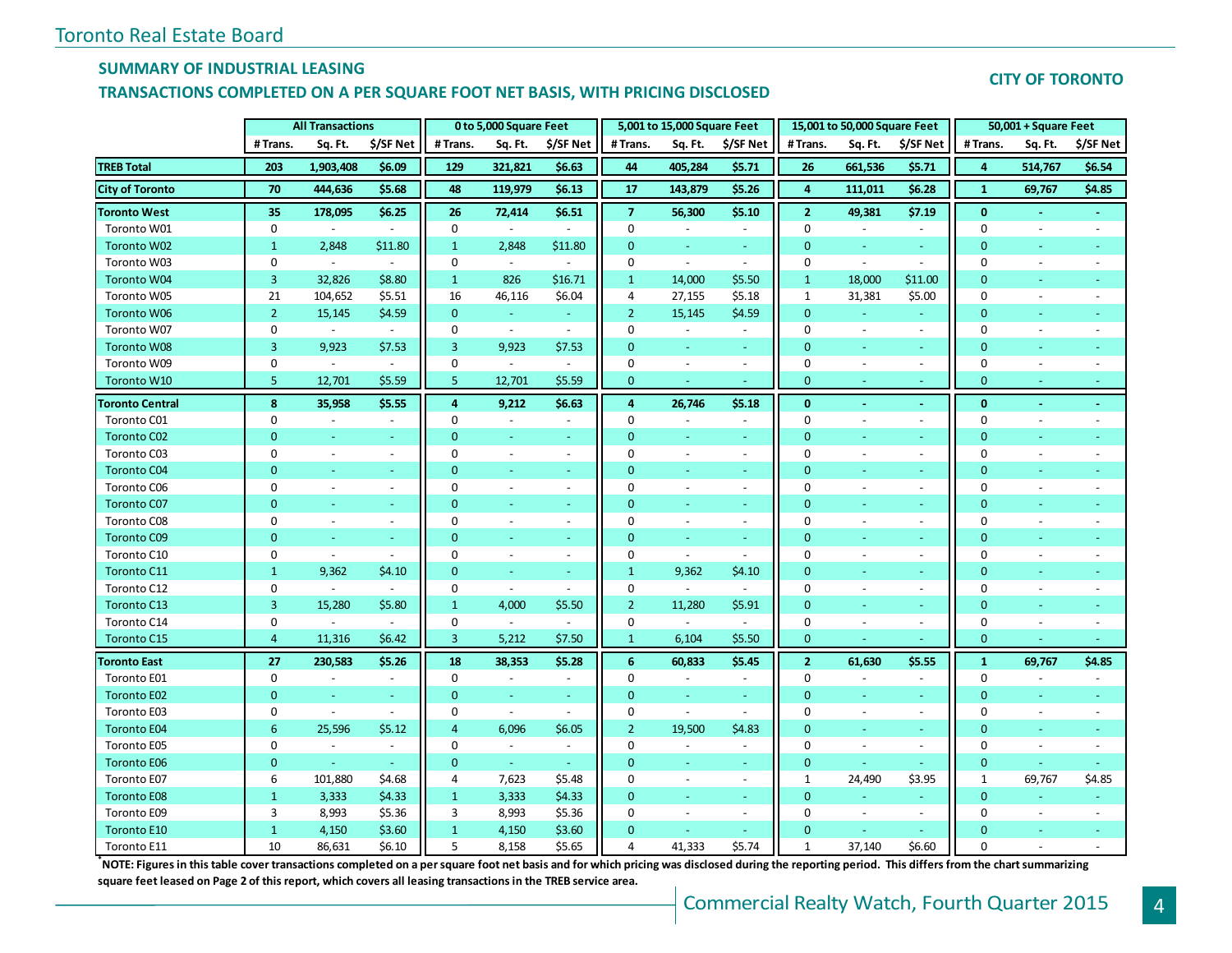### **SUMMARY OF COMMERCIAL/RETAIL LEASING**

### **TRANSACTIONS COMPLETED ON A PER SQUARE FOOT NET BASIS, WITH PRICING DISCLOSED**

#### **ALL TREB AREAS**

|                           |                         | <b>All Transactions</b> |           |                | 0 to 1,000 Square Feet   |                          |                | 1,001 TO 2,500 Square Feet |           |                  | 2,501 TO 5,000 Square Feet |                          |                | 5,001+ Square Feet       |           |
|---------------------------|-------------------------|-------------------------|-----------|----------------|--------------------------|--------------------------|----------------|----------------------------|-----------|------------------|----------------------------|--------------------------|----------------|--------------------------|-----------|
|                           | # Trans.                | Sq. Ft.                 | \$/SF Net | # Trans.       | Sq. Ft.                  | \$/SF Net                | # Trans.       | Sq. Ft.                    | \$/SF Net | # Trans.         | Sq. Ft.                    | \$/SF Net                | #Trans.        | Sq. Ft.                  | \$/SF Net |
| <b>TREB Total</b>         | 111                     | 199,636                 | \$16.75   | 50             | 35,413                   | \$28.85                  | 50             | 75,654                     | \$19.76   | 8                | 30,199                     | \$10.22                  | 3              | 58,370                   | \$8.87    |
| <b>Halton Region</b>      | $\overline{\mathbf{3}}$ | 3,714                   | \$24.64   | $\mathbf{1}$   | 946                      | \$31.71                  | $\overline{2}$ | 2,768                      | \$22.22   | $\mathbf{0}$     | $\sim$                     | $\omega$                 | $\mathbf{0}$   | $\blacksquare$           | $\sim$    |
| Burlington                | $\mathbf{1}$            | 946                     | \$31.71   | $\mathbf{1}$   | 946                      | \$31.71                  | $\mathbf 0$    | $\sim$                     | $\sim$    | $\mathbf{0}$     | $\sim$                     | $\sim$                   | $\mathbf 0$    | ä,                       | $\sim$    |
| <b>Halton Hills</b>       | $\overline{0}$          | G.                      | ÷         | $\mathbf{0}$   | ÷                        | $\sim$                   | $\overline{0}$ | $\omega$                   | a.        | $\Omega$         | ä,                         | $\sim$                   | $\overline{0}$ | Ξ                        |           |
| Milton                    | $\overline{2}$          | 2,768                   | \$22.22   | $\Omega$       | $\overline{\phantom{a}}$ | $\omega$                 | $\overline{2}$ | 2,768                      | \$22.22   | $\mathbf 0$      | ÷,                         | $\sim$                   | $\mathbf 0$    | ÷,                       | $\sim$    |
| Oakville                  | $\overline{0}$          | ä,                      |           | $\mathbf{0}$   | ä,                       | $\sim$                   | $\mathbf 0$    | ٠                          |           | $\mathbf{0}$     | L.                         |                          | $\overline{0}$ | ä,                       |           |
| <b>Peel Region</b>        | 17                      | 35,054                  | \$15.04   | $\overline{7}$ | 4,859                    | \$30.68                  | $\overline{7}$ | 9,936                      | \$19.14   | $\overline{2}$   | 10,000                     | \$11.63                  | $\mathbf{1}$   | 10,259                   | \$7.00    |
| Brampton                  | $\overline{7}$          | 8,428                   | \$22.32   | $\overline{2}$ | 1,650                    | \$25.51                  | 5              | 6,778                      | \$21.54   | $\mathbf{0}$     | ÷,                         | $\blacksquare$           | $\pmb{0}$      | $\overline{\phantom{a}}$ | $\omega$  |
| Caledon                   | $\mathbf{1}$            | 1,000                   | \$18.90   | $\mathbf{1}$   | 1,000                    | \$18.90                  | $\mathbf 0$    | $\omega$                   |           | $\mathbf{0}$     | Ξ                          | $\equiv$                 | $\mathbf{0}$   | Ξ                        | $\omega$  |
| Mississauga               | 9                       | 25,626                  | \$12.50   | 4              | 2,209                    | \$39.88                  | $\overline{2}$ | 3,158                      | \$13.97   | $\overline{2}$   | 10,000                     | \$11.63                  | 1              | 10,259                   | \$7.00    |
| <b>City of Toronto</b>    | 51                      | 62,898                  | \$24.35   | 24             | 17,031                   | \$35.08                  | 24             | 35,466                     | \$23.79   | 3                | 10,401                     | \$8.71                   | $\mathbf{0}$   |                          |           |
| West                      | 12                      | 20,751                  | \$17.57   | 4              | 2,661                    | \$30.67                  | 5              | 7,689                      | \$25.01   | 3                | 10,401                     | \$8.71                   | $\mathbf 0$    | $\bar{a}$                | $\sim$    |
| Central                   | 22                      | 23,423                  | \$32.70   | 12             | 8,688                    | \$42.37                  | 10             | 14,735                     | \$27.01   | $\mathbf{0}$     | ÷,                         | $\omega$                 | $\overline{0}$ | Ξ                        | $\sim$    |
| East                      | 17                      | 18,724                  | \$21.42   | 8              | 5,682                    | \$26.00                  | 9              | 13,042                     | \$19.43   | $\mathbf 0$      | $\sim$                     | $\sim$                   | $\mathbf 0$    | ä,                       | $\sim$    |
| <b>York Region</b>        | 25                      | 33,822                  | \$17.58   | 13             | 8,685                    | \$20.77                  | 9              | 14,684                     | \$15.99   | $\overline{2}$   | 5,342                      | \$14.45                  | $\mathbf{1}$   | 5,111                    | \$20.00   |
| Aurora                    | $\mathbf{1}$            | 2,761                   | \$16.00   | $\mathbf 0$    | $\overline{\phantom{a}}$ | ÷.                       | 0              | $\sim$                     | $\sim$    | $\mathbf{1}$     | 2,761                      | \$16.00                  | $\mathbf 0$    | $\bar{a}$                |           |
| E. Gwillimbury            | $\mathbf{0}$            | $\omega$                |           | $\mathbf{0}$   | $\omega$                 | $\omega$                 | $\overline{0}$ | $\sim$                     | $\sim$    | $\Omega$         | ä,                         | ÷                        | $\overline{0}$ | ٠                        |           |
| Georgina                  | $\mathbf{1}$            | 794                     | \$13.60   | 1              | 794                      | \$13.60                  | $\mathbf 0$    | $\sim$                     | $\sim$    | $\mathbf{0}$     | $\sim$                     | $\overline{\phantom{a}}$ | 0              | ÷,                       |           |
| <b>King</b>               | $\mathbf 0$             | ä,                      |           | $\mathbf{0}$   | ÷.                       | $\sim$                   | $\mathbf 0$    | $\omega$                   | $\sim$    | $\mathbf{0}$     | Ξ                          | $\sim$                   | $\mathbf 0$    | ÷.                       |           |
| Markham                   | 10                      | 12,266                  | \$19.98   | 6              | 3,168                    | \$22.33                  | 3              | 3,987                      | \$18.09   | $\mathbf 0$      | $\sim$                     | $\overline{\phantom{a}}$ | 1              | 5,111                    | \$20.00   |
| Newmarket                 | $\mathbf{0}$            | ÷.                      |           | $\mathbf{0}$   | ÷                        | $\overline{\phantom{a}}$ | $\mathbf 0$    | ÷                          | $\sim$    | $\mathbf{0}$     | ÷.                         | $\sim$                   | $\mathbf{0}$   | Ξ                        |           |
| Richmond Hill             | 4                       | 5,120                   | \$18.48   | $\overline{2}$ | 1,520                    | \$20.26                  | $\overline{2}$ | 3,600                      | \$17.72   | $\mathbf{0}$     | $\sim$                     | $\sim$                   | $\mathbf 0$    | $\blacksquare$           | ÷         |
| Vaughan                   | $\overline{7}$          | 10,048                  | \$15.12   | 3              | 2,770                    | \$21.97                  | 3              | 4,697                      | \$12.36   | $\mathbf{1}$     | 2,581                      | \$12.79                  | 0              | Ξ                        |           |
| Whitchurch-Stouffville    | $\overline{2}$          | 2,833                   | \$16.94   | $\mathbf{1}$   | 433                      | \$16.63                  | $\mathbf{1}$   | 2,400                      | \$17.00   | $\mathbf 0$      |                            |                          | $\mathbf 0$    | ÷,                       | $\sim$    |
| <b>Durham Region</b>      | 14                      | 61,768                  | \$9.37    | 5              | 3,892                    | \$16.65                  | $\overline{7}$ | 10,420                     | \$13.98   | $\mathbf{1}$     | 4,456                      | \$5.50                   | $\mathbf{1}$   | 43,000                   | \$8.00    |
| Ajax                      | $\overline{4}$          | 5,353                   | \$16.20   | $\mathbf 0$    | $\sim$                   | $\bar{a}$                | $\overline{4}$ | 5,353                      | \$16.20   | $\Omega$         | ÷,                         |                          | $\mathbf 0$    | ÷,                       |           |
| <b>Brock</b>              | $\mathbf{0}$            | $\omega$                | ÷         | $\mathbf{0}$   | $\omega$                 | ÷                        | $\mathbf 0$    | $\omega$                   | ÷         | $\Omega$         | $\equiv$                   | ÷                        | $\overline{0}$ | $\equiv$                 | ÷         |
| Clarington                | $\overline{2}$          | 2,857                   | \$10.92   | $\mathbf{1}$   | 800                      | \$12.00                  | $\mathbf{1}$   | 2,057                      | \$10.50   | $\Omega$         | ÷,                         | $\sim$                   | $\mathbf 0$    | $\bar{a}$                | $\sim$    |
| Oshawa                    | 4                       | 46,275                  | \$8.42    | $\overline{2}$ | 1,865                    | \$14.00                  | $\mathbf{1}$   | 1,410                      | \$14.00   | $\mathbf{0}$     | ä,                         |                          | $\mathbf{1}$   | 43,000                   | \$8.00    |
| Pickering                 | $\mathbf{1}$            | 4,456                   | \$5.50    | $\mathbf 0$    | $\sim$                   | $\sim$                   | $\mathbf 0$    | $\sim$                     | $\sim$    | $\mathbf{1}$     | 4,456                      | \$5.50                   | 0              | $\sim$                   | $\sim$    |
| <b>Scugog</b>             | $\mathbf{0}$            | ä,                      |           | $\mathbf{0}$   | $\omega$                 | $\sim$                   | $\mathbf{0}$   | $\omega$                   |           | $\mathbf{0}$     | Ξ                          |                          | $\overline{0}$ | Ξ                        |           |
| Uxbridge                  | $\overline{2}$          | 2,200                   | \$13.45   | $\mathbf{1}$   | 600                      | \$20.00                  | $\mathbf{1}$   | 1,600                      | \$11.00   | $\mathbf 0$      | $\sim$                     | $\sim$                   | $\mathbf 0$    | $\sim$                   | $\sim$    |
| Whitby                    | $\mathbf{1}$            | 627                     | \$27.27   | $\mathbf{1}$   | 627                      | \$27.27                  | $\mathbf 0$    | ٠                          |           | $\mathbf{0}$     | u,                         |                          | $\overline{0}$ | $\equiv$                 | $\sim$    |
| <b>Dufferin County</b>    | $\bf{0}$                | $\sim$                  | $\sim$    | $\bf{0}$       |                          | $\sim$                   | $\bf{0}$       | ä,                         | $\sim$    | $\bf{0}$         | ä,                         |                          | $\bf{0}$       | $\sim$                   | $\sim$    |
| Orangeville               | $\pmb{0}$               | $\sim$                  | $\sim$    | $\mathbf 0$    | $\sim$                   | $\sim$                   | $\pmb{0}$      | ÷.                         | $\sim$    | $\boldsymbol{0}$ | $\sim$                     | $\sim$                   | $\mathbf 0$    | $\sim$                   | $\sim$    |
| <b>Simcoe County</b>      | $\mathbf{1}$            | 2,380                   | \$8.00    | $\mathbf{0}$   | ٠                        | $\sim$                   | $\mathbf{1}$   | 2,380                      | \$8.00    | $\mathbf{0}$     | ä,                         | $\sim$                   | $\mathbf{0}$   | ä,                       | $\sim$    |
| Adjala-Tosorontio         | $\mathbf 0$             | $\omega$                | $\sim$    | $\Omega$       | L.                       | $\sim$                   | $\mathbf 0$    | ÷,                         |           | $\Omega$         | ÷,                         | $\sim$                   | 0              | $\sim$                   |           |
| Bradford West Gwillimbury | $\mathbf{0}$            | ÷.                      | $\sim$    | $\mathbf{0}$   | ÷.                       | ÷                        | $\mathbf{0}$   | ÷                          | $\sim$    | $\Omega$         | ä,                         | $\sim$                   | $\overline{0}$ | Ξ                        |           |
| Essa                      | $\Omega$                | $\omega$                | $\sim$    | $\mathbf 0$    | $\overline{\phantom{a}}$ | $\sim$                   | $\mathbf 0$    | $\omega$                   | $\sim$    | $\Omega$         | $\sim$                     | $\sim$                   | $\Omega$       | $\bar{a}$                | $\sim$    |
| Innisfil                  | $\overline{1}$          | 2,380                   | \$8.00    | $\Omega$       |                          | $\sim$                   | $\mathbf{1}$   | 2,380                      | \$8.00    | $\Omega$         |                            |                          | $\overline{0}$ |                          |           |
| New Tecumseth             | $\Omega$                | $\sim$                  | $\sim$    | $\Omega$       |                          |                          | $\Omega$       | L.                         |           | $\Omega$         |                            |                          | $\Omega$       |                          |           |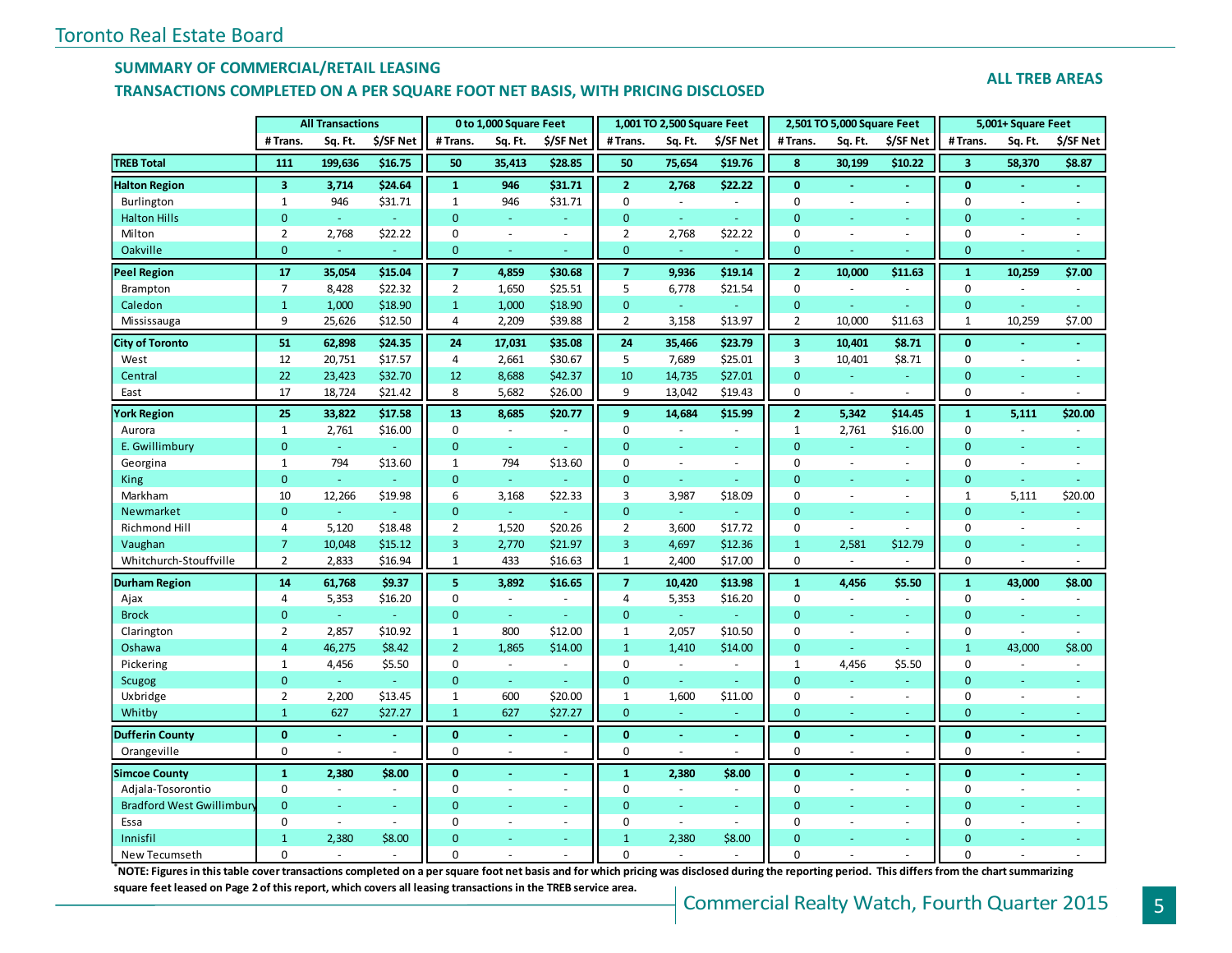### **SUMMARY OF COMMERCIAL LEASING**

### **TRANSACTIONS COMPLETED ON A PER SQUARE FOOT NET BASIS, WITH PRICING DISCLOSED**

## **CITY OF TORONTO**

|                        |                | <b>All Transactions</b> |                |                | 0 to 1,000 Square Feet   |                          |                | 1,001 TO 2,500 Square Feet |                          |                         | 2,501 TO 5,000 Square Feet |                          |                | 5,001+ Square Feet       |                |
|------------------------|----------------|-------------------------|----------------|----------------|--------------------------|--------------------------|----------------|----------------------------|--------------------------|-------------------------|----------------------------|--------------------------|----------------|--------------------------|----------------|
|                        | # Trans.       | Sq. Ft.                 | \$/SF Net      | #Trans.        | Sq. Ft.                  | \$/SF Net                | # Trans.       | Sq. Ft.                    | \$/SF Net                | #Trans.                 | Sq. Ft.                    | \$/SF Net                | # Trans.       | Sq. Ft.                  | \$/SF Net      |
| <b>TREB Total</b>      | 111            | 199,636                 | \$16.75        | 50             | 35,413                   | \$28.85                  | 50             | 75,654                     | \$19.76                  | 8                       | 30,199                     | \$10.22                  | 3              | 58,370                   | \$8.87         |
| <b>City of Toronto</b> | 51             | 62,898                  | \$24.35        | 24             | 17,031                   | \$35.08                  | 24             | 35,466                     | \$23.79                  | $\overline{\mathbf{3}}$ | 10,401                     | \$8.71                   | $\bf{0}$       |                          |                |
| <b>Toronto West</b>    | 12             | 20,751                  | \$17.57        | 4              | 2,661                    | \$30.67                  | 5              | 7,689                      | \$25.01                  | 3                       | 10,401                     | \$8.71                   | $\mathbf{0}$   |                          |                |
| Toronto W01            | $\mathbf{1}$   | 1,300                   | \$22.15        | 0              | $\overline{\phantom{a}}$ |                          | $\mathbf{1}$   | 1,300                      | \$22.15                  | $\mathbf 0$             |                            |                          | $\mathbf 0$    |                          |                |
| Toronto W02            | 3              | 3,950                   | \$36.34        | $\mathbf{1}$   | 661                      | \$54.46                  | $\overline{2}$ | 3,289                      | \$32.70                  | $\overline{0}$          | $\sim$                     | $\equiv$                 | $\overline{0}$ | $\equiv$                 |                |
| Toronto W03            | $\overline{2}$ | 1,400                   | \$18.00        | $\overline{2}$ | 1,400                    | \$18.00                  | 0              | $\omega$                   | $\sim$                   | $\mathbf 0$             | $\overline{\phantom{a}}$   | $\blacksquare$           | 0              | $\sim$                   |                |
| <b>Toronto W04</b>     | $\overline{2}$ | 2,200                   | \$24.07        | $\mathbf{1}$   | 600                      | \$34.00                  | $\mathbf{1}$   | 1,600                      | \$20.35                  | $\mathbf 0$             | $\omega$                   | $\blacksquare$           | $\mathbf{0}$   |                          |                |
| Toronto W05            | $\overline{2}$ | 6,473                   | \$5.50         | 0              | $\blacksquare$           | $\overline{\phantom{a}}$ | 0              | $\sim$                     | $\sim$                   | $\overline{2}$          | 6,473                      | \$5.50                   | $\mathbf 0$    | $\sim$                   |                |
| <b>Toronto W06</b>     | $\mathbf{1}$   | 1,500                   | \$15.60        | 0              | $\blacksquare$           | $\blacksquare$           | $\mathbf{1}$   | 1,500                      | \$15.60                  | $\mathbf{0}$            | $\sim$                     | $\blacksquare$           | $\mathbf{0}$   | u,                       |                |
| Toronto W07            | 0              | $\sim$                  | $\sim$         | 0              | $\sim$                   | $\sim$                   | 0              | $\sim$                     | $\overline{\phantom{a}}$ | 0                       | $\sim$                     | $\sim$                   | 0              | $\overline{\phantom{a}}$ |                |
| <b>Toronto W08</b>     | $\Omega$       | $\omega$                | Ξ              | $\mathbf{0}$   |                          | $\blacksquare$           | $\Omega$       | Ξ                          | ÷.                       | $\overline{0}$          |                            | $\equiv$                 | $\overline{0}$ |                          |                |
| Toronto W09            | $\mathbf 0$    | $\blacksquare$          | $\sim$         | 0              | $\blacksquare$           | $\blacksquare$           | 0              | $\sim$                     | $\blacksquare$           | $\pmb{0}$               | $\blacksquare$             | $\sim$                   | $\mathbf 0$    | $\overline{\phantom{a}}$ | $\blacksquare$ |
| Toronto W10            | $\mathbf{1}$   | 3,928                   | \$14.00        | $\mathbf{0}$   | $\blacksquare$           | $\blacksquare$           | $\mathbf{0}$   | $\sim$                     | $\blacksquare$           | $\mathbf{1}$            | 3,928                      | \$14.00                  | $\mathbf{0}$   | $\sim$                   |                |
| <b>Toronto Central</b> | 22             | 23,423                  | \$32.70        | 12             | 8,688                    | \$42.37                  | 10             | 14,735                     | \$27.01                  | $\mathbf{0}$            | $\blacksquare$             | $\blacksquare$           | $\bf{0}$       | $\blacksquare$           | $\blacksquare$ |
| Toronto C01            | 13             | 13,617                  | \$38.00        | 8              | 6,610                    | \$43.21                  | 5              | 7,007                      | \$33.08                  | $\bf{0}$                | $\overline{\phantom{a}}$   | $\overline{a}$           | 0              | $\sim$                   | $\overline{a}$ |
| Toronto C02            | 5              | 5,463                   | \$28.60        | $\overline{2}$ | 1,212                    | \$42.87                  | 3              | 4,251                      | \$24.54                  | $\overline{0}$          | ٠                          | $\equiv$                 | $\mathbf 0$    | $\blacksquare$           |                |
| Toronto C03            | $\mathbf{1}$   | 440                     | \$42.27        | $\mathbf{1}$   | 440                      | \$42.27                  | 0              | $\sim$                     | $\omega$                 | 0                       | $\sim$                     | $\blacksquare$           | $\mathbf 0$    | $\overline{\phantom{a}}$ |                |
| Toronto C04            | $\mathbf{0}$   | i.                      |                | 0              | ÷                        | $\blacksquare$           | $\mathbf{0}$   | Ξ                          | ÷.                       | $\mathbf{0}$            |                            |                          | $\mathbf{0}$   |                          |                |
| Toronto C06            | 0              | $\omega$                | $\sim$         | 0              | $\sim$                   | $\overline{\phantom{a}}$ | 0              | $\sim$                     | $\blacksquare$           | 0                       |                            | $\overline{\phantom{a}}$ | $\Omega$       |                          |                |
| Toronto C07            | $\mathbf{0}$   | $\omega$                | Ξ              | $\mathbf 0$    | $\sim$                   | ÷.                       | $\mathbf{0}$   | $\omega$                   | $\omega$                 | $\overline{0}$          |                            | $\blacksquare$           | $\overline{0}$ |                          |                |
| Toronto C08            | $\mathbf{1}$   | 1,931                   | \$24.86        | 0              | $\overline{\phantom{a}}$ | $\overline{\phantom{a}}$ | $\mathbf{1}$   | 1,931                      | \$24.86                  | $\bf{0}$                | $\overline{\phantom{a}}$   | $\blacksquare$           | 0              | $\omega$                 |                |
| <b>Toronto C09</b>     | $\mathbf{0}$   | $\omega$                | Ξ              | $\mathbf{0}$   | $\omega$                 | ÷.                       | $\mathbf{0}$   | $\omega$                   | Ξ                        | $\overline{0}$          | ÷,                         | $\equiv$                 | $\overline{0}$ | ÷.                       |                |
| Toronto C10            | $\mathbf 0$    | $\blacksquare$          | $\omega$       | 0              | $\sim$                   | $\overline{\phantom{a}}$ | 0              | $\omega$                   | $\blacksquare$           | 0                       | $\overline{\phantom{a}}$   | $\blacksquare$           | $\mathbf 0$    | $\sim$                   |                |
| Toronto C11            | $\mathbf{0}$   | $\omega$                | $\equiv$       | 0              |                          | $\blacksquare$           | $\mathbf{0}$   | $\Box$                     | $\Box$                   | $\mathbf 0$             |                            | $\blacksquare$           | $\mathbf{0}$   |                          |                |
| Toronto C12            | 0              | $\omega$                | $\blacksquare$ | 0              | $\sim$                   | $\blacksquare$           | 0              | $\omega$                   | $\overline{\phantom{a}}$ | 0                       | $\overline{a}$             | $\blacksquare$           | $\mathbf 0$    | $\overline{\phantom{a}}$ |                |
| Toronto C13            | $\mathbf{1}$   | 1,546                   | \$8.95         | $\mathbf 0$    |                          | $\blacksquare$           | $\mathbf{1}$   | 1,546                      | \$8.95                   | $\overline{0}$          | ä,                         | $\equiv$                 | $\mathbf{0}$   | $\equiv$                 |                |
| Toronto C14            | 0              | $\omega$                | $\blacksquare$ | 0              | $\blacksquare$           | $\overline{\phantom{a}}$ | $\mathbf 0$    | $\sim$                     | $\blacksquare$           | $\pmb{0}$               | $\blacksquare$             | $\blacksquare$           | $\mathbf 0$    | $\sim$                   |                |
| Toronto C15            | $\mathbf{1}$   | 426                     | \$28.00        | $\mathbf{1}$   | 426                      | \$28.00                  | $\mathbf{0}$   |                            |                          | $\overline{0}$          |                            |                          | $\mathbf{0}$   |                          |                |
| <b>Toronto East</b>    | 17             | 18,724                  | \$21.42        | 8              | 5,682                    | \$26.00                  | 9              | 13,042                     | \$19.43                  | $\mathbf{0}$            | $\blacksquare$             | $\blacksquare$           | $\bf{0}$       | $\sim$                   | $\blacksquare$ |
| Toronto E01            | $\overline{2}$ | 1,350                   | \$43.11        | $\overline{2}$ | 1,350                    | \$43.11                  | 0              | $\sim$                     | $\sim$                   | $\bf{0}$                | $\sim$                     | $\blacksquare$           | $\mathbf 0$    | $\sim$                   | $\blacksquare$ |
| Toronto E02            | 3              | 4,100                   | \$22.83        | $\mathbf{1}$   | 900                      | \$28.00                  | $\overline{2}$ | 3,200                      | \$21.38                  | $\mathbf 0$             | ä,                         | $\blacksquare$           | $\mathbf{0}$   |                          |                |
| Toronto E03            | 2              | 3,000                   | \$15.00        | 0              | $\blacksquare$           | $\blacksquare$           | 2              | 3,000                      | \$15.00                  | 0                       | $\blacksquare$             | $\overline{\phantom{a}}$ | 0              | $\sim$                   |                |
| <b>Toronto E04</b>     | $\mathbf{1}$   | 2,300                   | \$26.00        | $\mathbf{0}$   | $\sim$                   | $\equiv$                 | $\mathbf{1}$   | 2,300                      | \$26.00                  | $\overline{0}$          |                            | $\sim$                   | $\mathbf 0$    |                          |                |
| Toronto E05            | $\mathbf 0$    | $\omega$                | $\blacksquare$ | 0              | $\blacksquare$           | $\blacksquare$           | 0              | $\blacksquare$             | $\blacksquare$           | 0                       | $\overline{\phantom{a}}$   | $\blacksquare$           | $\mathbf 0$    | ÷,                       |                |
| <b>Toronto E06</b>     | $\mathbf{0}$   | $\omega$                | Ξ              | 0              |                          |                          | $\mathbf 0$    | $\omega_{\rm c}$           | Ξ                        | $\mathbf{0}$            |                            |                          | $\mathbf{0}$   |                          |                |
| Toronto E07            | 6              | 5,205                   | \$16.38        | 4              | 2,843                    | \$17.98                  | $\overline{2}$ | 2,362                      | \$14.46                  | $\mathbf 0$             | $\sim$                     | $\overline{\phantom{a}}$ | $\mathbf 0$    | $\sim$                   | $\blacksquare$ |
| <b>Toronto E08</b>     | $\mathbf{1}$   | 1,100                   | \$26.18        | $\mathbf{0}$   | i.                       | ٠                        | $\mathbf{1}$   | 1,100                      | \$26.18                  | $\mathbf{0}$            | ÷.                         | $\omega$                 | $\overline{0}$ | ÷.                       |                |
| Toronto E09            | $\mathbf{1}$   | 1,080                   | \$16.00        | 0              | $\sim$                   | $\overline{\phantom{a}}$ | $\mathbf{1}$   | 1,080                      | \$16.00                  | 0                       | $\overline{\phantom{a}}$   | $\blacksquare$           | 0              | $\sim$                   |                |
| Toronto E10            | $\mathbf{0}$   | $\omega$                | $\equiv$       | $\mathbf{0}$   | $\blacksquare$           |                          | $\Omega$       |                            | $\blacksquare$           | $\overline{0}$          |                            | $\sim$                   | $\mathbf{0}$   |                          |                |
| Toronto E11            | $\mathbf{1}$   | 589                     | \$22.41        | $\mathbf{1}$   | 589                      | \$22.41                  | $\Omega$       | $\overline{a}$             | $\overline{\phantom{a}}$ | $\Omega$                | $\overline{a}$             | $\sim$                   | $\Omega$       | $\overline{a}$           |                |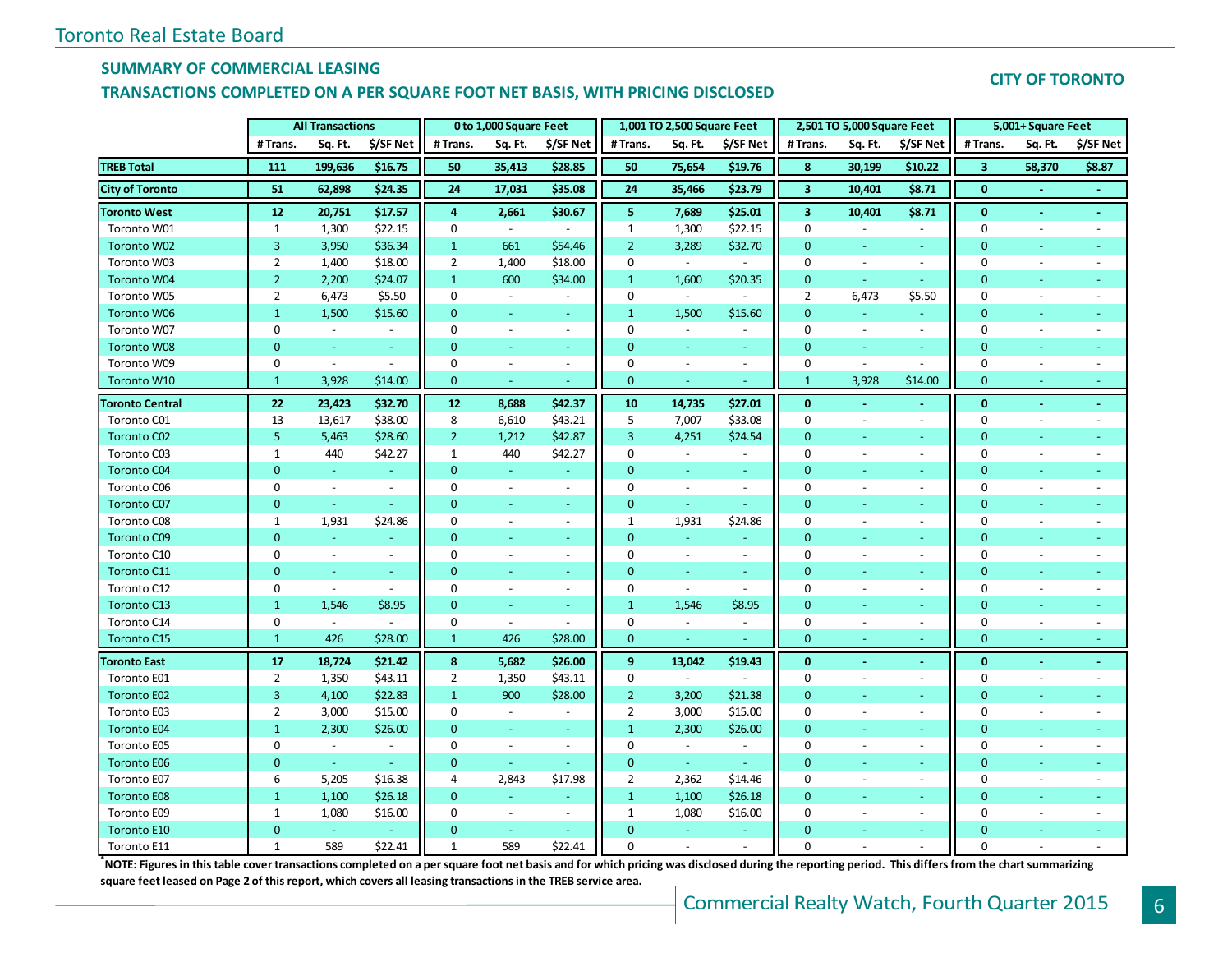### **SUMMARY OF OFFICE LEASING**

#### **TRANSACTIONS COMPLETED ON A PER SQUARE FOOT NET BASIS, WITH PRICING DISCLOSED**

#### **ALL TREB AREAS**

|                                  |                | <b>All Transactions</b> |           |                 | 0 to 1,000 Square Feet      |                          |                         | 1,001 TO 2,500 Square Feet |                          |                         | 2,501 TO 5,000 Square Feet |                |                         | 5,001+ Square Feet |                |
|----------------------------------|----------------|-------------------------|-----------|-----------------|-----------------------------|--------------------------|-------------------------|----------------------------|--------------------------|-------------------------|----------------------------|----------------|-------------------------|--------------------|----------------|
|                                  | # Trans.       | Sq. Ft.                 | \$/SF Net | #Trans.         | Sq. Ft.                     | \$/SF Net                | # Trans.                | Sq. Ft.                    | \$/SF Net                | # Trans.                | Sq. Ft.                    | \$/SF Net      | # Trans.                | Sq. Ft.            | \$/SF Net      |
| <b>TREB Total</b>                | 120            | 263,768                 | \$14.09   | 48              | 34,572                      | \$17.72                  | 45                      | 77,632                     | \$11.58                  | 17                      | 59,497                     | \$13.98        | 10                      | 92,067             | \$14.92        |
| <b>Halton Region</b>             | 9              | 13,054                  | \$16.37   | 5               | 3,830                       | \$17.63                  | $\overline{\mathbf{3}}$ | 5,088                      | \$19.29                  | $\mathbf{1}$            | 4,136                      | \$11.61        | $\mathbf{0}$            | $\blacksquare$     |                |
| Burlington                       | 4              | 5,200                   | \$14.15   | $\overline{2}$  | 1,300                       | \$18.03                  | $\overline{2}$          | 3,900                      | \$12.86                  | $\mathbf 0$             | $\sim$                     | ÷.             | $\mathbf 0$             | $\sim$             | $\sim$         |
| <b>Halton Hills</b>              | $\overline{0}$ | Ξ                       |           | $\overline{0}$  | ÷.                          | $\blacksquare$           | $\mathbf{0}$            | Ξ                          |                          | $\mathbf{0}$            | ÷,                         |                | $\mathbf 0$             | $\blacksquare$     |                |
| Milton                           | 0              | $\bar{\phantom{a}}$     | $\sim$    | $\mathbf 0$     | $\mathcal{L}_{\mathcal{A}}$ | $\omega$                 | $\mathbf 0$             | $\blacksquare$             | $\sim$                   | $\mathbf 0$             | $\sim$                     | ÷.             | 0                       | $\sim$             | $\sim$         |
| Oakville                         | 5              | 7,854                   | \$17.84   | 3               | 2,530                       | \$17.42                  | $\mathbf{1}$            | 1,188                      | \$40.40                  | $\mathbf{1}$            | 4,136                      | \$11.61        | $\mathbf{0}$            | Ξ                  |                |
| <b>Peel Region</b>               | 35             | 75,180                  | \$11.84   | 14              | 10,536                      | \$13.18                  | 13                      | 21,180                     | \$10.09                  | 5                       | 18,868                     | \$9.96         | $\overline{\mathbf{3}}$ | 24,596             | \$14.22        |
| Brampton                         | 11             | 22,987                  | \$11.04   | 3               | 1,290                       | \$19.07                  | 5                       | 8,063                      | \$9.11                   | $\overline{2}$          | 7,434                      | \$5.92         | $\mathbf{1}$            | 6,200              | \$18.00        |
| Caledon                          | $\mathbf{1}$   | 1,000                   | \$6.75    | $\mathbf{1}$    | 1,000                       | \$6.75                   | $\mathbf{0}$            | $\omega$                   |                          | $\mathbf{0}$            | ÷,                         | $\omega$       | $\mathbf{0}$            |                    |                |
| Mississauga                      | 23             | 51,193                  | \$12.30   | 10              | 8,246                       | \$13.04                  | 8                       | 13,117                     | \$10.69                  | 3                       | 11,434                     | \$12.59        | $\overline{2}$          | 18,396             | \$12.94        |
| <b>City of Toronto</b>           | 31             | 70,374                  | \$20.90   | 17              | 12,990                      | \$22.77                  | 5                       | 9,342                      | \$12.45                  | 6                       | 20,767                     | \$21.13        | $\overline{\mathbf{3}}$ | 27,275             | \$22.73        |
| West                             | $\overline{7}$ | 20,614                  | \$19.36   | 3               | 2,421                       | \$19.45                  | $\overline{2}$          | 4,321                      | \$8.71                   | $\mathbf{1}$            | 3,861                      | \$14.00        | $\mathbf{1}$            | 10,011             | \$26.00        |
| Central                          | 20             | 43,580                  | \$23.54   | 12              | 9,315                       | \$24.75                  | $\overline{2}$          | 3,200                      | \$21.75                  | $\overline{4}$          | 13,801                     | \$26.52        | $\overline{2}$          | 17,264             | \$20.83        |
| East                             | 4              | 6,180                   | \$7.43    | $\overline{2}$  | 1,254                       | \$14.51                  | $\mathbf 1$             | 1,821                      | \$5.00                   | $\mathbf{1}$            | 3,105                      | \$6.00         | 0                       | $\sim$             | $\sim$         |
| <b>York Region</b>               | 35             | 77,735                  | \$11.91   | 8               | 4,895                       | \$13.51                  | 21                      | 36,623                     | \$11.12                  | $\overline{\mathbf{3}}$ | 9,316                      | \$13.78        | $\overline{\mathbf{3}}$ | 26,901             | \$12.05        |
| Aurora                           | $\mathbf 0$    | $\sim$                  | $\sim$    | $\mathbf 0$     | $\bar{a}$                   |                          | $\mathbf 0$             | $\sim$                     | $\sim$                   | $\Omega$                | $\sim$                     | $\sim$         | 0                       | $\bar{a}$          | $\sim$         |
| E. Gwillimbury                   | $\overline{0}$ | ÷,                      |           | $\Omega$        | u,                          | $\sim$                   | $\mathbf{0}$            | ÷.                         |                          | $\Omega$                | ÷,                         | ÷              | $\mathbf{0}$            | ÷,                 |                |
| Georgina                         | 0              | $\sim$                  | $\sim$    | $\mathbf 0$     | $\bar{a}$                   | $\blacksquare$           | $\mathbf 0$             | $\sim$                     | $\blacksquare$           | $\mathbf 0$             | $\sim$                     | $\sim$         | $\mathbf 0$             | $\sim$             | ÷.             |
| King                             | $\mathbf 0$    | ÷                       | $\sim$    | $\mathbf{0}$    | ä,                          | $\sim$                   | $\mathbf{0}$            | ÷.                         | a.                       | $\mathbf{0}$            | ÷                          | $\omega$       | $\mathbf 0$             | ä,                 | $\sim$         |
| Markham                          | 15             | 43,147                  | \$12.31   | $\overline{2}$  | 1,573                       | \$8.15                   | 10                      | 16,939                     | \$12.17                  | $\mathbf{1}$            | 2,773                      | \$13.00        | $\overline{2}$          | 21,862             | \$12.64        |
| Newmarket                        | $\mathbf{1}$   | 2,400                   | \$11.00   | $\mathbf{0}$    | Ξ                           |                          | $\mathbf{1}$            | 2,400                      | \$11.00                  | $\mathbf{0}$            | G.                         |                | $\mathbf{0}$            | Ξ                  |                |
| Richmond Hill                    | 5              | 8,534                   | \$12.06   | $\Omega$        | $\omega$                    | $\sim$                   | $\overline{4}$          | 5,777                      | \$8.38                   | $\mathbf{1}$            | 2,757                      | \$19.75        | 0                       | $\omega$           | ÷.             |
| Vaughan                          | 14             | 23,654                  | \$11.22   | $6\phantom{1}6$ | 3,322                       | \$16.06                  | 6                       | 11,507                     | \$10.97                  | $\mathbf{1}$            | 3,786                      | \$10.00        | $\mathbf{1}$            | 5,039              | \$9.50         |
| Whitchurch-Stouffville           | $\Omega$       | ä,                      |           | $\Omega$        |                             |                          | $\Omega$                |                            |                          | $\Omega$                |                            |                | $\Omega$                |                    |                |
| Durham Region                    | 10             | 27,425                  | \$7.88    | $\overline{4}$  | 2,321                       | \$19.00                  | $\overline{\mathbf{3}}$ | 5,399                      | \$11.78                  | $\overline{2}$          | 6,410                      | \$4.48         | $\mathbf{1}$            | 13,295             | \$6.00         |
| Ajax                             | 0              | L.                      | $\sim$    | $\mathbf 0$     | L.                          |                          | $\mathbf 0$             | $\sim$                     | $\sim$                   | $\mathbf 0$             | $\sim$                     | $\sim$         | 0                       |                    | $\sim$         |
| <b>Brock</b>                     | $\mathbf{0}$   | $\equiv$                |           | $\mathbf{0}$    | $\equiv$                    | $\omega$                 | $\mathbf{0}$            | $\equiv$                   | $\sim$                   | $\mathbf{0}$            | Ξ                          | $\omega$       | $\mathbf{0}$            | Ξ                  | $\sim$         |
| Clarington                       | 1              | 3,104                   | \$1.00    | $\mathbf 0$     | $\bar{z}$                   | $\sim$                   | $\mathbf 0$             | $\sim$                     | $\sim$                   | $\mathbf{1}$            | 3,104                      | \$1.00         | 0                       | ä,                 | $\sim$         |
| Oshawa                           | $\overline{4}$ | 15,835                  | \$8.01    | $\overline{2}$  | 1,320                       | \$18.50                  | $\mathbf{1}$            | 1,220                      | \$18.50                  | $\mathbf{0}$            | Ξ                          | ÷,             | $\mathbf{1}$            | 13,295             | \$6.00         |
| Pickering                        | 4              | 7,911                   | \$9.40    | 1               | 426                         | \$18.03                  | $\mathbf 2$             | 4,179                      | \$9.82                   | $\mathbf{1}$            | 3,306                      | \$7.75         | 0                       | $\sim$             | $\sim$         |
| <b>Scugog</b>                    | $\overline{0}$ | ÷                       |           | $\overline{0}$  | ÷.                          |                          | $\mathbf{0}$            | u,                         |                          | $\mathbf{0}$            | ä,                         | ÷              | $\mathbf 0$             | u,                 |                |
| Uxbridge                         | 0              | $\omega$                | $\sim$    | $\Omega$        | $\omega$                    | $\sim$                   | $\mathbf 0$             | $\sim$                     | $\sim$                   | $\pmb{0}$               | $\sim$                     | $\sim$         | 0                       | $\sim$             | ÷.             |
| Whitby                           | $\mathbf{1}$   | 575                     | \$20.87   | $\mathbf{1}$    | 575                         | \$20.87                  | $\mathbf{0}$            | ÷.                         | $\sim$                   | $\mathbf{0}$            | ÷                          | ٠              | $\overline{0}$          | $\omega$           | $\sim$         |
| <b>Dufferin County</b>           | $\bf{0}$       | $\omega$                | $\omega$  | $\bf{0}$        | $\blacksquare$              | $\sim$                   | $\mathbf{0}$            | $\omega$                   | $\sim$                   | $\mathbf{0}$            | $\blacksquare$             | $\blacksquare$ | $\mathbf{0}$            | $\sim$             | $\sim$         |
| Orangeville                      | $\mathbf 0$    | $\mathcal{L}$           | $\sim$    | $\mathbf 0$     | ÷,                          | $\overline{\phantom{a}}$ | $\mathbf 0$             | ä,                         | $\sim$                   | $\mathbf 0$             | ä,                         | $\sim$         | 0                       | $\sim$             | $\blacksquare$ |
| <b>Simcoe County</b>             | $\bf{0}$       |                         |           | $\bf{0}$        | ä,                          | $\blacksquare$           | $\bf{0}$                |                            |                          | $\mathbf{0}$            |                            |                | $\bf{0}$                | ä,                 |                |
| Adjala-Tosorontio                | $\mathbf 0$    | $\sim$                  | $\sim$    | $\mathbf 0$     | $\bar{a}$                   | $\omega$                 | $\mathbf 0$             | $\sim$                     | $\omega$                 | $\mathbf 0$             | $\bar{a}$                  | $\sim$         | $\mathbf 0$             | $\sim$             | $\sim$         |
| <b>Bradford West Gwillimbury</b> | $\Omega$       | ä,                      | ÷         | $\Omega$        | u,                          | $\omega$                 | $\mathbf{0}$            | u,                         |                          | $\Omega$                | u,                         | $\omega$       | $\overline{0}$          | ٠                  |                |
| Essa                             | $\Omega$       | L.                      | $\sim$    | $\Omega$        | ÷.                          | $\sim$                   | $\mathbf 0$             | L.                         | $\overline{\phantom{a}}$ | $\Omega$                | L.                         | $\bar{a}$      | $\mathbf 0$             | $\bar{a}$          | $\sim$         |
| Innisfil                         | $\Omega$       |                         |           | $\Omega$        |                             |                          | $\Omega$                |                            |                          | $\Omega$                |                            |                | $\overline{0}$          |                    |                |
| New Tecumseth                    | $\Omega$       |                         |           | $\Omega$        |                             |                          | $\Omega$                |                            |                          | $\Omega$                |                            |                | $\Omega$                |                    |                |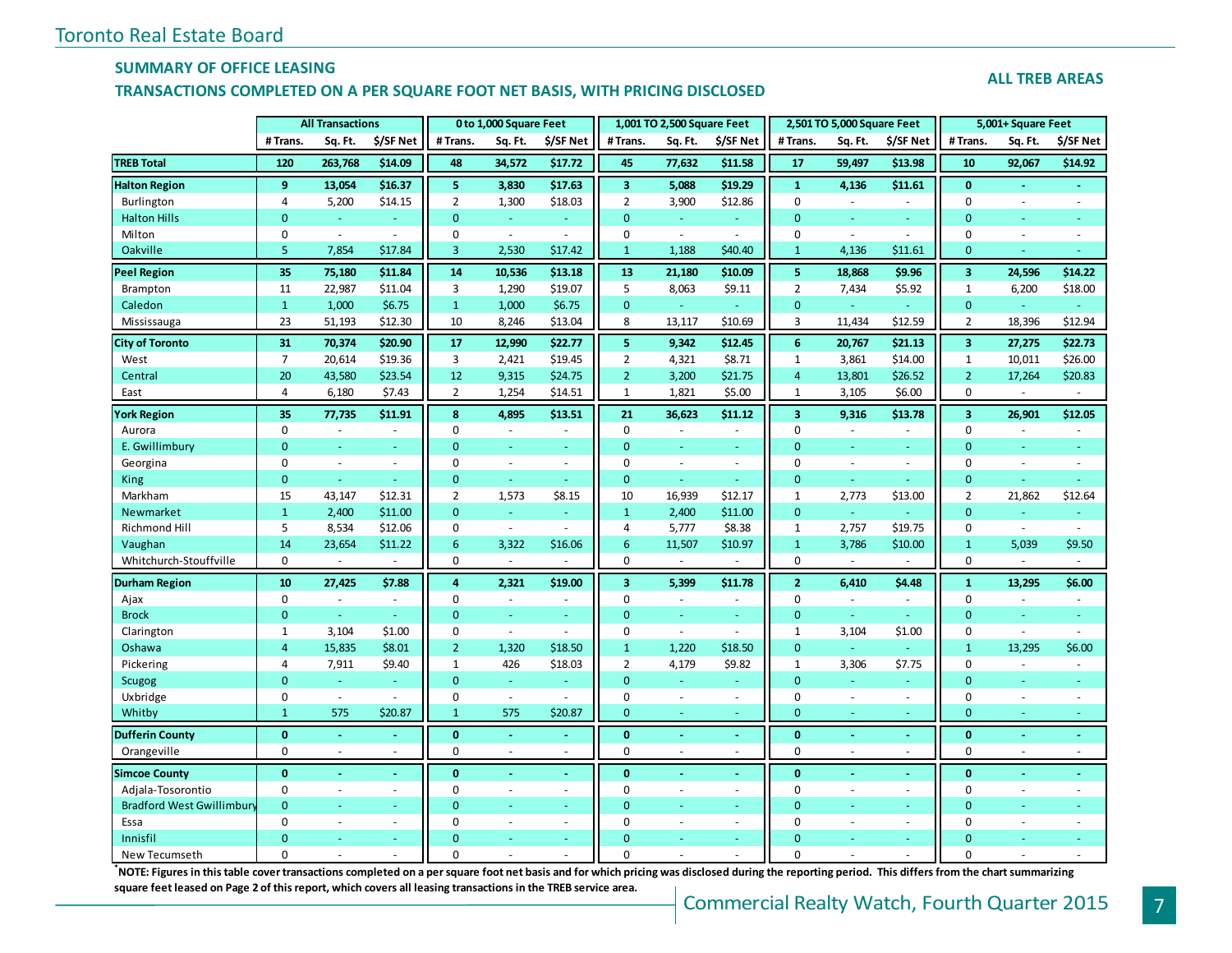## **SUMMARY OF OFFICE LEASING**

### **TRANSACTIONS COMPLETED ON A PER SQUARE FOOT NET BASIS, WITH PRICING DISCLOSED**

## **CITY OF TORONTO**

|                        |                  | <b>All Transactions</b> |                          |                         | 0 to 1,000 Square Feet   |                          |                | 1,001 TO 2,500 Square Feet |                          |                  | 2,501 TO 5,000 Square Feet |                          |                         | 5,001+ Square Feet |                          |
|------------------------|------------------|-------------------------|--------------------------|-------------------------|--------------------------|--------------------------|----------------|----------------------------|--------------------------|------------------|----------------------------|--------------------------|-------------------------|--------------------|--------------------------|
|                        | # Trans.         | Sq. Ft.                 | \$/SF Net                | # Trans.                | Sq. Ft.                  | \$/SF Net                | # Trans.       | Sq. Ft.                    | \$/SF Net                | #Trans.          | Sq. Ft.                    | \$/SF Net                | # Trans.                | Sq. Ft.            | \$/SF Net                |
| <b>TREB Total</b>      | 120              | 263,768                 | \$14.09                  | 48                      | 34,572                   | \$17.72                  | 45             | 77,632                     | \$11.58                  | 17               | 59,497                     | \$13.98                  | 10                      | 92,067             | \$14.92                  |
| <b>City of Toronto</b> | 31               | 70,374                  | \$20.90                  | 17                      | 12,990                   | \$22.77                  | 5              | 9,342                      | \$12.45                  | 6                | 20,767                     | \$21.13                  | $\overline{\mathbf{3}}$ | 27,275             | \$22.73                  |
| <b>Toronto West</b>    | $\overline{7}$   | 20,614                  | \$19.36                  | $\overline{\mathbf{3}}$ | 2,421                    | \$19.45                  | $\overline{2}$ | 4,321                      | \$8.71                   | $\mathbf{1}$     | 3,861                      | \$14.00                  | $\mathbf{1}$            | 10,011             | \$26.00                  |
| Toronto W01            | $\overline{2}$   | 10,911                  | \$25.75                  | $\mathbf{1}$            | 900                      | \$23.00                  | $\mathbf 0$    | $\sim$                     | $\overline{\phantom{a}}$ | $\mathbf 0$      | $\sim$                     | $\overline{\phantom{a}}$ | $\mathbf{1}$            | 10,011             | \$26.00                  |
| Toronto W02            | $\overline{0}$   | ÷.                      | $\omega$                 | $\overline{0}$          | $\sim$                   |                          | $\Omega$       | $\sim$                     | $\sim$                   | $\overline{0}$   |                            | $\omega$                 | $\overline{0}$          |                    |                          |
| Toronto W03            | $\mathbf 0$      | $\omega$                | $\blacksquare$           | 0                       | $\sim$                   | $\sim$                   | $\mathbf 0$    | $\sim$                     | $\overline{\phantom{a}}$ | $\mathbf 0$      | $\sim$                     | $\blacksquare$           | $\mathbf 0$             | $\sim$             | $\overline{\phantom{a}}$ |
| <b>Toronto W04</b>     | 0                | $\omega$                | $\Box$                   | 0                       | $\omega$                 | $\omega$                 | $\mathbf{0}$   | ÷                          | ä,                       | $\mathbf{0}$     | i a                        | $\omega$                 | 0                       | $\blacksquare$     |                          |
| Toronto W05            | $\Omega$         | $\omega$                | $\bar{\phantom{a}}$      | $\pmb{0}$               | $\sim$                   | $\overline{\phantom{a}}$ | $\Omega$       | $\overline{\phantom{a}}$   | $\blacksquare$           | $\Omega$         | $\sim$                     | $\sim$                   | $\Omega$                | $\blacksquare$     |                          |
| <b>Toronto W06</b>     | $\mathbf{1}$     | 521                     | \$27.64                  | $\mathbf{1}$            | 521                      | \$27.64                  | $\mathbf{0}$   | $\omega$                   | ÷.                       | $\mathbf{0}$     | $\overline{\phantom{a}}$   | $\omega_{\rm c}$         | $\mathbf{0}$            |                    |                          |
| Toronto W07            | $\mathbf 0$      | $\blacksquare$          | $\bar{\phantom{a}}$      | 0                       | $\overline{\phantom{a}}$ | $\overline{\phantom{a}}$ | 0              | $\sim$                     | $\blacksquare$           | $\mathbf 0$      | $\sim$                     | $\sim$                   | 0                       | $\sim$             |                          |
| <b>Toronto W08</b>     | $\overline{2}$   | 5,782                   | \$13.80                  | $\mathbf{0}$            | ÷                        | ٠                        | $\mathbf{1}$   | 1,921                      | \$13.40                  | $\mathbf{1}$     | 3,861                      | \$14.00                  | $\mathbf{0}$            |                    |                          |
| Toronto W09            | $\boldsymbol{0}$ | $\omega$                | $\blacksquare$           | 0                       | $\omega$                 | $\overline{\phantom{a}}$ | $\mathbf 0$    | $\sim$                     | $\sim$                   | $\boldsymbol{0}$ | $\blacksquare$             | $\omega$                 | $\mathbf 0$             | $\sim$             | $\overline{a}$           |
| Toronto W10            | $\overline{2}$   | 3,400                   | \$7.02                   | $\mathbf{1}$            | 1,000                    | \$12.00                  | $\mathbf{1}$   | 2,400                      | \$4.95                   | $\mathbf{0}$     |                            |                          | $\mathbf{0}$            |                    |                          |
| <b>Toronto Central</b> | 20               | 43,580                  | \$23.54                  | 12                      | 9,315                    | \$24.75                  | $\overline{2}$ | 3,200                      | \$21.75                  | $\overline{a}$   | 13,801                     | \$26.52                  | $\overline{2}$          | 17,264             | \$20.83                  |
| Toronto C01            | 5                | 5,354                   | \$25.75                  | 4                       | 3,254                    | \$29.46                  | 1              | 2,100                      | \$20.00                  | 0                | $\sim$                     | $\overline{\phantom{a}}$ | 0                       | $\sim$             |                          |
| <b>Toronto C02</b>     | $\overline{2}$   | 7,199                   | \$32.09                  | 0                       | $\omega$                 |                          | $\mathbf{0}$   | $\omega_{\rm c}$           | $\omega$                 | $\overline{2}$   | 7,199                      | \$32.09                  | $\mathbf{0}$            | $\omega$           |                          |
| Toronto C03            | $\mathbf{1}$     | 700                     | \$28.29                  | $\mathbf{1}$            | 700                      | \$28.29                  | $\mathbf 0$    | $\sim$                     | $\mathcal{L}$            | $\mathbf 0$      | $\omega$                   | $\sim$                   | 0                       | $\sim$             |                          |
| <b>Toronto C04</b>     | $\mathbf{1}$     | 1,100                   | \$25.09                  | $\mathbf{0}$            | $\omega$                 | ÷.                       | $\mathbf{1}$   | 1,100                      | \$25.09                  | $\mathbf{0}$     | ÷                          | ÷.                       | 0                       |                    |                          |
| Toronto C06            | 0                | $\blacksquare$          | $\sim$                   | $\mathbf 0$             | $\sim$                   | $\overline{\phantom{a}}$ | 0              | $\sim$                     | $\overline{\phantom{a}}$ | $\mathbf 0$      | $\sim$                     | $\overline{a}$           | 0                       | $\sim$             | $\overline{a}$           |
| <b>Toronto C07</b>     | $\mathbf{1}$     | 4,055                   | \$22.00                  | 0                       | $\equiv$                 |                          | $\mathbf{0}$   | ÷                          | ÷.                       | $\mathbf{1}$     | 4,055                      | \$22.00                  | $\overline{0}$          |                    |                          |
| Toronto C08            | 3                | 18,164                  | \$21.42                  | $\mathbf{1}$            | 900                      | \$32.67                  | $\mathbf 0$    | $\blacksquare$             | $\overline{\phantom{a}}$ | $\mathbf 0$      | $\sim$                     | $\overline{\phantom{a}}$ | $\overline{2}$          | 17,264             | \$20.83                  |
| <b>Toronto C09</b>     | $\Omega$         | $\omega$                | ÷                        | $\overline{0}$          | $\omega$                 | $\sim$                   | $\mathbf{0}$   | i a                        | ÷                        | $\overline{0}$   | <b>Co</b>                  | $\sim$                   | $\overline{0}$          | $\sim$             |                          |
| Toronto C10            | $\mathbf 0$      | $\blacksquare$          | $\blacksquare$           | 0                       | $\omega$                 | $\sim$                   | 0              | $\omega$                   | $\overline{\phantom{a}}$ | $\mathbf 0$      | $\sim$                     | $\omega$                 | 0                       | $\omega$           | $\blacksquare$           |
| Toronto C11            | 0                | $\blacksquare$          | $\omega$                 | 0                       | $\omega$                 | $\omega$                 | $\mathbf{0}$   |                            | $\blacksquare$           | $\mathbf{0}$     | $\sim$                     | $\omega$                 | $\mathbf{0}$            | $\sim$             |                          |
| Toronto C12            | $\Omega$         | $\mathbb{Z}^2$          | $\overline{\phantom{a}}$ | 0                       | $\sim$                   | $\overline{\phantom{a}}$ | $\Omega$       | $\overline{\phantom{a}}$   | $\overline{\phantom{a}}$ | 0                | $\sim$                     | $\blacksquare$           | 0                       | $\sim$             |                          |
| Toronto C13            | $\overline{2}$   | 1,341                   | \$9.35                   | $\overline{2}$          | 1,341                    | \$9.35                   | $\overline{0}$ | $\omega$                   | $\omega$                 | 0                | ÷                          |                          | $\mathbf 0$             | $\omega$           |                          |
| Toronto C14            | 3                | 4,289                   | \$22.70                  | $\overline{2}$          | 1,742                    | \$29.57                  | $\mathbf 0$    | $\sim$                     | $\sim$                   | $\mathbf{1}$     | 2,547                      | \$18.00                  | $\bf{0}$                | $\sim$             |                          |
| Toronto C15            | $\overline{2}$   | 1,378                   | \$15.53                  | $\overline{2}$          | 1,378                    | \$15.53                  | $\mathbf 0$    |                            |                          | $\mathbf{0}$     |                            |                          | $\mathbf 0$             | $\sim$             |                          |
| <b>Toronto East</b>    | $\overline{4}$   | 6,180                   | \$7.43                   | $\overline{2}$          | 1,254                    | \$14.51                  | $\mathbf{1}$   | 1,821                      | \$5.00                   | $\mathbf{1}$     | 3,105                      | \$6.00                   | $\mathbf{0}$            | $\omega$           | ٠                        |
| Toronto E01            | 0                | $\sim$                  | $\sim$                   | 0                       | $\sim$                   |                          | 0              | $\sim$                     | $\overline{\phantom{a}}$ | $\mathbf 0$      | $\sim$                     | $\blacksquare$           | 0                       | $\sim$             | $\blacksquare$           |
| <b>Toronto E02</b>     | $\mathbf{1}$     | 505                     | \$18.99                  | $\mathbf{1}$            | 505                      | \$18.99                  | $\overline{0}$ |                            | Ξ                        | $\overline{0}$   |                            | $\blacksquare$           | $\mathbf{0}$            |                    |                          |
| Toronto E03            | $\mathbf 0$      | $\blacksquare$          | $\blacksquare$           | 0                       | $\blacksquare$           | $\overline{\phantom{a}}$ | 0              | $\overline{\phantom{a}}$   | $\blacksquare$           | $\mathbf 0$      | $\sim$                     | $\overline{\phantom{a}}$ | 0                       | $\sim$             |                          |
| <b>Toronto E04</b>     | $\Omega$         | $\Delta$                | $\sim$                   | 0                       | $\sim$                   | $\sim$                   | $\mathbf{0}$   | $\sim$                     | ÷.                       | $\mathbf{0}$     | ÷                          | $\sim$                   | $\mathbf{0}$            | $\sim$             |                          |
| Toronto E05            | 0                | $\omega$                | $\overline{\phantom{a}}$ | $\mathbf 0$             | $\sim$                   | $\sim$                   | $\mathbf 0$    | $\omega$                   | $\blacksquare$           | $\mathbf 0$      | $\sim$                     | $\omega$                 | 0                       | $\sim$             |                          |
| <b>Toronto E06</b>     | $\overline{0}$   |                         | Ξ                        | 0                       | i.                       |                          | $\overline{0}$ |                            | ÷.                       | $\overline{0}$   |                            |                          | $\mathbf{0}$            |                    |                          |
| Toronto E07            | 3                | 5,675                   | \$6.41                   | $\mathbf{1}$            | 749                      | \$11.50                  | $\mathbf{1}$   | 1,821                      | \$5.00                   | $\mathbf{1}$     | 3,105                      | \$6.00                   | $\mathbf 0$             | $\sim$             |                          |
| <b>Toronto E08</b>     | $\Omega$         | ÷.                      | $\equiv$                 | $\mathbf{0}$            | i.                       |                          | $\mathbf{0}$   | ÷                          | ÷                        | $\overline{0}$   | i.                         | $\blacksquare$           | $\overline{0}$          |                    |                          |
| Toronto E09            | 0                | $\omega$                | $\blacksquare$           | 0                       | $\sim$                   | $\blacksquare$           | $\mathbf 0$    | $\overline{\phantom{a}}$   | $\overline{\phantom{a}}$ | $\mathbf 0$      | $\sim$                     | $\blacksquare$           | 0                       |                    |                          |
| Toronto E10            | $\Omega$         | ÷                       | $\omega$                 | $\Omega$                | $\blacksquare$           | $\sim$                   | $\Omega$       |                            | ÷.                       | $\Omega$         | $\blacksquare$             | $\sim$                   | 0                       |                    |                          |
| Toronto E11            | 0                |                         |                          | 0                       |                          |                          | 0              |                            |                          | $\Omega$         |                            |                          | $\Omega$                |                    |                          |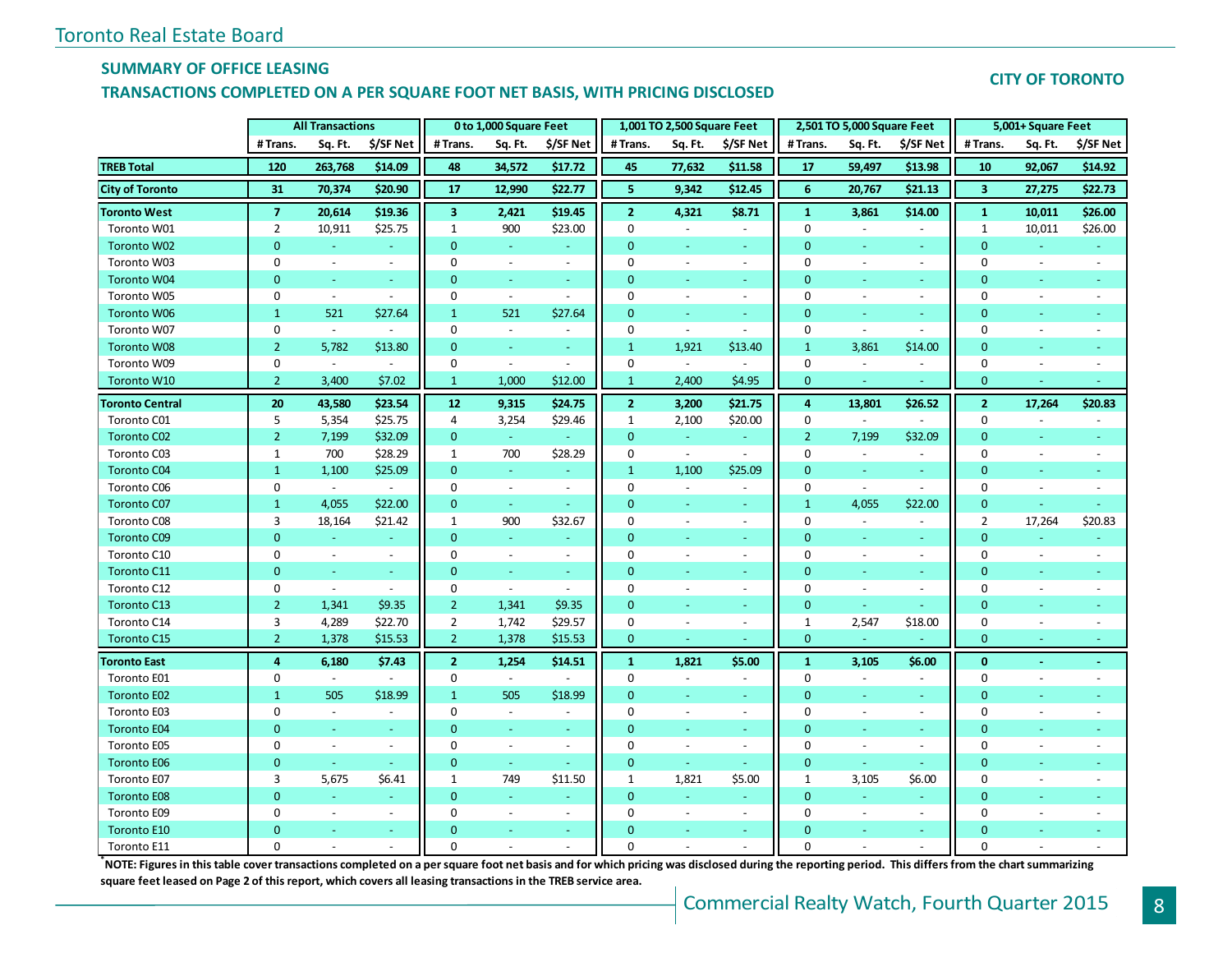#### **SUMMARY OF INDUSTRIAL SALES**

#### **TRANSACTIONS COMPLETED WITH PRICING DISCLOSED**

| IIMINJACIIONJ CONI LETER WITH I MCHNO PIJCEOJER |          |                         |          |          |                        |                          |          |                             |                          |          |                              |                          |          |                        |         |
|-------------------------------------------------|----------|-------------------------|----------|----------|------------------------|--------------------------|----------|-----------------------------|--------------------------|----------|------------------------------|--------------------------|----------|------------------------|---------|
|                                                 |          | <b>All Transactions</b> |          |          | 0 to 5,000 Square Feet |                          |          | 5,001 to 15,000 Square Feet |                          |          | 15,001 to 50,000 Square Feet |                          |          | $50,001 + Square$ Feet |         |
|                                                 | # Trans. | Sq. Ft.                 | \$/SF    | # Trans. | Sq. Ft.                | \$/SF                    | # Trans. | Sq. Ft.                     | \$/SF                    | # Trans. | Sq. Ft.                      | \$/SF                    | # Trans. | Sq. Ft.                | \$/SF   |
| <b>TREB Total</b>                               | 84       | 1,608,603               | \$87.37  | 54       | 125.366                | \$165.20                 | 10       | 114,559                     | \$151.95                 | 13       | 319,752                      | \$121.95                 |          | 1,048,926              | \$60.48 |
| <b>Halton Region</b>                            | 8        | 175.243                 | \$87.51  |          | 8,455                  | \$284.15                 |          | 38,060                      | \$167.70                 |          | 41,608                       | \$110.56                 |          | 87.120                 | \$22.38 |
| Burlington                                      |          | 99,102                  | \$39.45  |          | 1,515                  | \$202.97                 |          | 10,467                      | \$157.88                 |          |                              | $\overline{\phantom{a}}$ |          | 87,120                 | \$22.38 |
| <b>Halton Hills</b>                             |          | 27,593                  | \$171.42 | 0        |                        | $\overline{\phantom{a}}$ |          | 27,593                      | \$171.42                 | 0        |                              | $\sim$                   |          |                        |         |
| Milton                                          |          | 44,808                  | \$115.94 |          | 3,200                  | \$185.94                 |          |                             | $\overline{\phantom{a}}$ |          | 41,608                       | \$110.56                 |          |                        |         |

| 5 7                              | ີ              | ., ooo, oo. | ,,,,,,         | --             |                | -------  | . .            |                          | .              | $\sim$         | .                        | .              |                | .,,     | vvv. –                   |
|----------------------------------|----------------|-------------|----------------|----------------|----------------|----------|----------------|--------------------------|----------------|----------------|--------------------------|----------------|----------------|---------|--------------------------|
| <b>Halton Region</b>             | 8              | 175,243     | \$87.51        | 3              | 8,455          | \$284.15 | 3              | 38,060                   | \$167.70       | $\mathbf{1}$   | 41,608                   | \$110.56       | $\mathbf{1}$   | 87,120  | \$22.38                  |
| Burlington                       | 3              | 99,102      | \$39.45        | $\mathbf{1}$   | 1,515          | \$202.97 | $\mathbf{1}$   | 10,467                   | \$157.88       | $\mathbf 0$    |                          |                | $\mathbf{1}$   | 87,120  | \$22.38                  |
| <b>Halton Hills</b>              | $\overline{2}$ | 27,593      | \$171.42       | $\mathbf 0$    | $\blacksquare$ |          | $\overline{2}$ | 27,593                   | \$171.42       | $\mathbf{0}$   |                          |                | $\overline{0}$ |         |                          |
| Milton                           | $\overline{2}$ | 44,808      | \$115.94       | $\mathbf{1}$   | 3,200          | \$185.94 | $\mathbf 0$    | $\sim$                   |                | $1\,$          | 41,608                   | \$110.56       | $\pmb{0}$      | ä,      | $\overline{\phantom{a}}$ |
| Oakville                         | $\mathbf{1}$   | 3,740       | \$401.07       | $\mathbf{1}$   | 3,740          | \$401.07 | $\mathbf{0}$   | ÷,                       |                | $\mathbf{0}$   | ٠                        |                | $\mathbf{0}$   | ä,      |                          |
| <b>Peel Region</b>               | 23             | 533,505     | \$94.22        | 12             | 25,525         | \$162.39 | $\overline{2}$ | 25,464                   | \$159.44       | 6              | 153,911                  | \$122.47       | 3              | 328,605 | \$70.63                  |
| Brampton                         | 9              | 251,353     | \$70.92        | $\overline{7}$ | 12,121         | \$163.02 | $\mathbf 0$    | $\overline{\phantom{a}}$ |                | $\mathbf 0$    | $\overline{a}$           |                | $\overline{2}$ | 239,232 | \$66.25                  |
| Caledon                          | $\overline{2}$ | 61,811      | \$127.81       | $\overline{0}$ | Ξ              |          | $\mathbf{0}$   | ä,                       |                | $\overline{2}$ | 61,811                   | \$127.81       | $\mathbf{0}$   | ä,      |                          |
| Mississauga                      | 12             | 220,341     | \$111.37       | 5              | 13,404         | \$161.82 | $\overline{2}$ | 25,464                   | \$159.44       | $\overline{4}$ | 92,100                   | \$118.89       | $\mathbf{1}$   | 89,373  | \$82.35                  |
| <b>City of Toronto</b>           | 27             | 388,024     | \$83.90        | 17             | 37,750         | \$136.32 | 4              | 44,535                   | \$135.06       | 5              | 100,825                  | \$108.06       | $\mathbf{1}$   | 204,914 | \$51.24                  |
| West                             | 20             | 360,006     | \$84.25        | 11             | 23,442         | \$155.06 | 3              | 30,825                   | \$171.94       | 5              | 100,825                  | \$108.06       | $\mathbf{1}$   | 204,914 | \$51.24                  |
| Central                          | $\mathbf{1}$   | 4,356       | \$63.13        | $\mathbf{1}$   | 4,356          | \$63.13  | $\Omega$       | u,                       |                | $\Omega$       |                          |                | $\overline{0}$ |         |                          |
| East                             | 6              | 23,662      | \$82.47        | 5              | 9,952          | \$124.24 | 1              | 13,710                   | \$52.15        | $\Omega$       | $\overline{a}$           |                | $\mathbf 0$    | ä,      |                          |
| <b>York Region</b>               | 16             | 413,760     | \$83.36        | 14             | 38,466         | \$190.89 | $\mathbf{0}$   |                          |                | $\mathbf{1}$   | 23,408                   | \$198.65       | $\mathbf{1}$   | 351,886 | \$63.94                  |
| Aurora                           | 0              |             |                | $\mathbf 0$    |                |          | $\mathbf 0$    | ÷,                       |                | $\mathbf 0$    |                          |                | $\pmb{0}$      |         |                          |
| E. Gwillimbury                   | $\overline{0}$ | $\sim$      | ÷              | $\mathbf{0}$   | ÷,             | $\sim$   | $\Omega$       | ä,                       | ÷              | $\mathbf{0}$   | ÷,                       | ٠              | $\mathbf{0}$   | ä,      |                          |
| Georgina                         | 0              | $\sim$      | $\sim$         | $\mathbf 0$    | ÷,             | $\sim$   | $\Omega$       |                          | $\sim$         | $\Omega$       |                          | $\sim$         | $\mathbf 0$    |         |                          |
| King                             | $\overline{0}$ | $\sim$      |                | $\overline{0}$ | ä,             |          | $\Omega$       | ä,                       | $\sim$         | $\Omega$       | ٠                        | ٠              | $\mathbf{0}$   |         |                          |
| Markham                          | $\overline{2}$ | 2,537       | \$226.15       | $\overline{2}$ | 2,537          | \$226.15 | $\mathbf 0$    | ÷,                       | $\sim$         | $\mathbf 0$    | ÷,                       | $\sim$         | $\mathbf 0$    |         |                          |
| Newmarket                        | $\overline{2}$ | 6,367       | \$149.21       | $\overline{2}$ | 6,367          | \$149.21 | $\Omega$       | u,                       |                | $\Omega$       | ÷,                       | $\sim$         | $\mathbf{0}$   | L       |                          |
| Richmond Hill                    | $\overline{2}$ | 6,973       | \$213.62       | $\overline{2}$ | 6,973          | \$213.62 | $\Omega$       | $\overline{a}$           |                | $\mathbf 0$    | L.                       |                | $\mathbf 0$    |         |                          |
| Vaughan                          | 10             | 397,883     | \$79.12        | 8              | 22,589         | \$191.66 | $\Omega$       | L.                       | ÷              | $\mathbf{1}$   | 23,408                   | \$198.65       | $\mathbf{1}$   | 351,886 | \$63.94                  |
| Whitchurch-Stouffville           | 0              |             |                | 0              | ÷,             |          | $\mathbf 0$    | ÷,                       |                | $\mathbf 0$    |                          |                | $\mathbf 0$    |         |                          |
| <b>Durham Region</b>             | 9              | 94,211      | \$78.06        | $\overline{7}$ | 11,310         | \$99.82  | $\mathbf{1}$   | 6,500                    | \$146.15       | $\mathbf{0}$   |                          |                | $\mathbf{1}$   | 76,401  | \$69.04                  |
| Ajax                             | $\overline{2}$ | 8,600       | \$135.35       | $\mathbf{1}$   | 2,100          | \$101.90 | $\mathbf{1}$   | 6,500                    | \$146.15       | $\mathbf 0$    | $\overline{\phantom{a}}$ | ÷.             | $\mathbf 0$    | L,      |                          |
| <b>Brock</b>                     | $\overline{0}$ | ÷.          |                | $\mathbf{0}$   | ÷,             |          | $\Omega$       | u,                       |                | $\Omega$       | ÷,                       | $\sim$         | $\Omega$       | L.      |                          |
| Clarington                       | 3              | 4,350       | \$91.95        | 3              | 4,350          | \$91.95  | $\Omega$       | L.                       | $\sim$         | $\mathbf 0$    | ÷,                       | $\sim$         | $\mathbf 0$    | $\sim$  |                          |
| Oshawa                           | $\mathbf{1}$   | 1,540       | \$110.39       | $\mathbf{1}$   | 1,540          | \$110.39 | $\Omega$       | ä,                       | $\sim$         | $\Omega$       | ٠                        | $\equiv$       | $\mathbf{0}$   |         |                          |
| Pickering                        | 3              | 79,721      | \$70.50        | $\overline{2}$ | 3,320          | \$103.92 | $\mathbf 0$    | $\overline{\phantom{a}}$ | $\sim$         | $\mathbf 0$    | ÷,                       | $\sim$         | 1              | 76,401  | \$69.04                  |
| <b>Scugog</b>                    | $\overline{0}$ | ÷           |                | $\overline{0}$ | ÷              |          | $\Omega$       | L.                       |                | $\mathbf{0}$   | ÷,                       | $\equiv$       | $\mathbf{0}$   | u       |                          |
| Uxbridge                         | 0              | $\sim$      | $\sim$         | $\mathbf 0$    | $\bar{a}$      | $\sim$   | $\Omega$       | ÷,                       | $\sim$         | $\mathbf 0$    | ÷,                       | $\sim$         | $\mathbf 0$    | $\sim$  |                          |
| Whitby                           | $\mathbf{0}$   |             |                | $\mathbf 0$    | $\equiv$       |          | $\mathbf{0}$   | ÷                        |                | $\mathbf{0}$   | Ξ                        |                | $\mathbf{0}$   | u       |                          |
| <b>Dufferin County</b>           | $\mathbf{1}$   | 3,860       | \$141.19       | $\mathbf{1}$   | 3,860          | \$141.19 | $\mathbf 0$    | $\blacksquare$           |                | $\mathbf{0}$   | ÷                        |                | $\bf{0}$       | ÷       |                          |
| Orangeville                      | $\mathbf{1}$   | 3,860       | \$141.19       | $\mathbf{1}$   | 3,860          | \$141.19 | $\Omega$       | $\sim$                   | $\sim$         | $\mathbf 0$    | $\sim$                   | $\sim$         | $\mathbf 0$    | $\sim$  | $\sim$                   |
| <b>Simcoe County</b>             | $\mathbf{0}$   | $\sim$      | $\blacksquare$ | $\mathbf{0}$   | ä,             | $\sim$   | $\mathbf{0}$   | ٠                        | $\blacksquare$ | $\mathbf 0$    | ä,                       | $\blacksquare$ | $\mathbf{0}$   | ÷       |                          |
| Adjala-Tosorontio                | $\Omega$       |             | $\sim$         | $\mathbf 0$    | ÷,             |          | $\Omega$       |                          |                | $\mathbf 0$    | ä,                       |                | $\Omega$       |         |                          |
| <b>Bradford West Gwillimbury</b> | $\Omega$       |             | ÷              | $\overline{0}$ | $\equiv$       | ÷        | $\Omega$       | u,                       | $\sim$         | $\Omega$       | ÷,                       | ÷              | $\mathbf{0}$   | u,      |                          |
| Essa                             | $\Omega$       | $\sim$      | $\sim$         | 0              | $\bar{a}$      | $\sim$   | $\Omega$       | ÷.                       | $\sim$         | $\mathbf 0$    | ÷,                       | $\sim$         | $\mathbf 0$    | ä,      |                          |
| Innisfil                         | $\Omega$       |             | $\sim$         | $\overline{0}$ | u,             |          | $\Omega$       |                          |                | $\mathbf{0}$   | ٠                        | ÷              | $\overline{0}$ | L,      |                          |
| New Tecumseth                    | $\Omega$       |             |                | $\Omega$       | ÷.             |          | $\Omega$       | L.                       |                | $\Omega$       | ÷.                       | $\sim$         | $\Omega$       |         |                          |

**\*NOTE: Figures in this table cover transactions for which pricing was disclosed during the reporting period. This differs from the chart summarizing sales on Page 2 of this report, which covers all sale transactions in the TREB service area.**

#### **ALL TREB AREAS**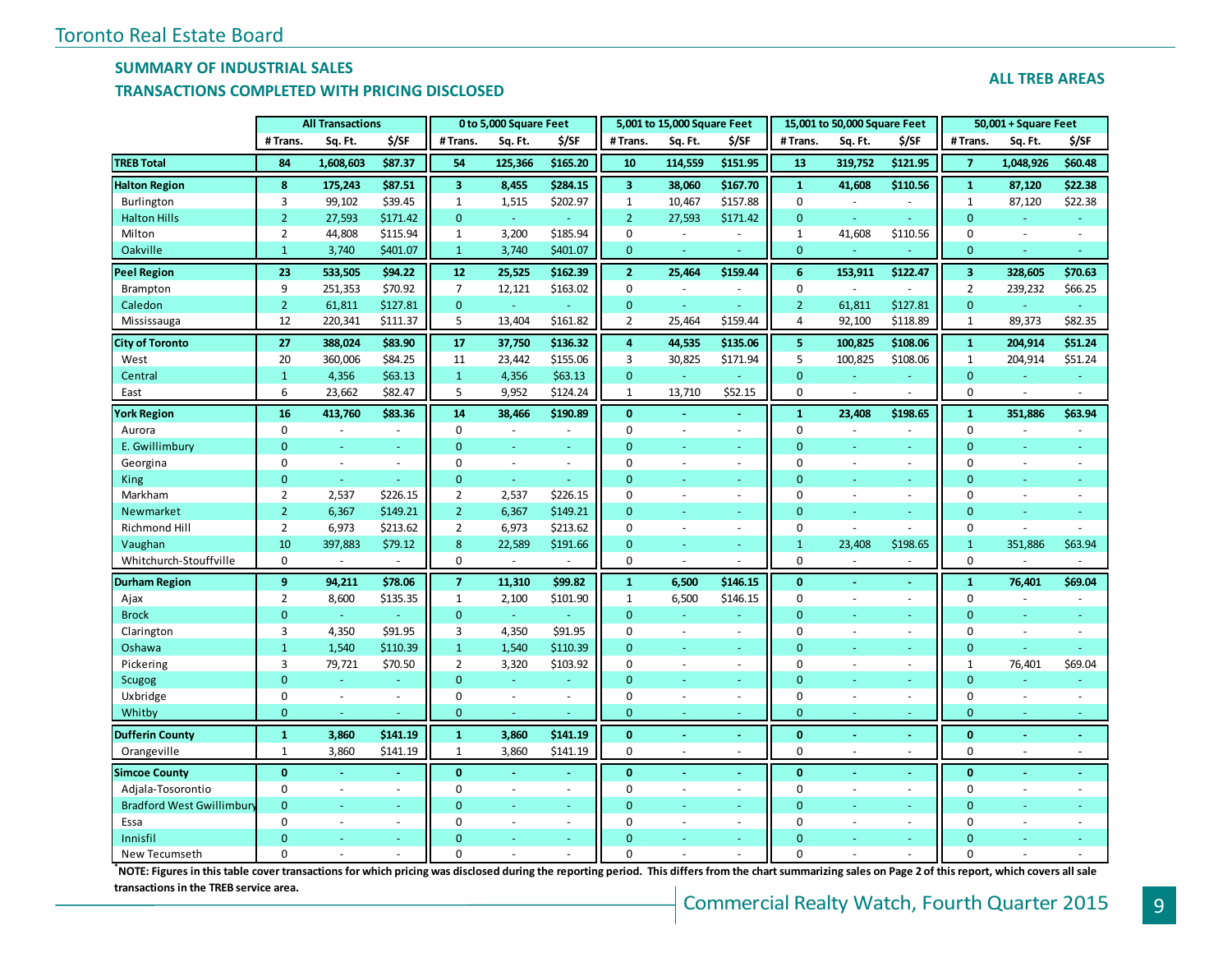## **SUMMARY OF INDUSTRIAL SALES - CONDOMINIUM BREAKOUT TRANSACTIONS COMPLETED WITH PRICING DISCLOSED**

|  |  |  | <b>ALL TREB AREAS</b> |  |
|--|--|--|-----------------------|--|
|--|--|--|-----------------------|--|

|                                 |                         | <b>All Transactions</b> |                |                | 0 to 5,000 Square Feet      |                          |                | 5,001 to 15,000 Square Feet |               |              | 15,001 to 50,000 Square Feet |                          |                | 50,001 + Square Feet     |                          |
|---------------------------------|-------------------------|-------------------------|----------------|----------------|-----------------------------|--------------------------|----------------|-----------------------------|---------------|--------------|------------------------------|--------------------------|----------------|--------------------------|--------------------------|
|                                 | #Trans.                 | Sq. Ft.                 | \$/SF          | # Trans.       | Sq. Ft.                     | \$/SF                    | #Trans.        | Sq. Ft.                     | \$/SF         | # Trans.     | Sq. Ft.                      | \$/SF                    | #Trans.        | Sq. Ft.                  | \$/SF                    |
| <b>TREB Total</b>               | 47                      | 126,938                 | \$147.86       | 45             | 99,851                      | \$159.77                 | $\overline{2}$ | 27,087                      | \$103.92      | $\mathbf{0}$ |                              | $\blacksquare$           | $\bf{0}$       | $\blacksquare$           | $\blacksquare$           |
| <b>Halton Region</b>            | $\overline{\mathbf{3}}$ | 18,092                  | \$165.96       | 2 <sup>2</sup> | 4,715                       | \$191.41                 | $\mathbf{1}$   | 13,377                      | \$156.99      | $\mathbf{0}$ | $\omega$                     | $\blacksquare$           | $\mathbf{0}$   | $\omega$                 | ÷.                       |
| Burlington                      | $\mathbf{1}$            | 1,515                   | \$202.97       | $\mathbf{1}$   | 1,515                       | \$202.97                 | $\mathbf 0$    | $\sim$                      |               | $\mathbf 0$  | $\bar{a}$                    | $\sim$                   | $\mathbf 0$    | $\overline{\phantom{a}}$ | $\sim$                   |
| <b>Halton Hills</b>             | $\mathbf{1}$            | 13,377                  | \$156.99       | $\mathbf{0}$   | $\omega$                    | $\sim$                   | $\mathbf{1}$   | 13,377                      | \$156.99      | $\mathbf{0}$ | ÷.                           | ÷                        | $\mathbf{0}$   | ÷                        |                          |
| Milton                          | $\mathbf{1}$            | 3,200                   | \$185.94       | $\mathbf{1}$   | 3,200                       | \$185.94                 | $\pmb{0}$      | $\blacksquare$              | $\sim$        | $\mathbf 0$  | ÷,                           | $\overline{\phantom{a}}$ | $\pmb{0}$      | $\overline{\phantom{a}}$ |                          |
| Oakville                        | $\mathbf 0$             |                         |                | $\mathbf{0}$   |                             |                          | $\mathbf{0}$   | ÷                           |               | $\mathbf{0}$ |                              | ÷                        | $\mathbf{0}$   | $\sim$                   | Ξ                        |
| <b>Peel Region</b>              | 9                       | 16,061                  | \$159.40       | 9              | 16,061                      | \$159.40                 | $\mathbf{0}$   | $\blacksquare$              | ÷,            | $\mathbf{0}$ | ÷,                           | $\blacksquare$           | $\mathbf{0}$   | $\omega$                 | $\blacksquare$           |
| Brampton                        | 6                       | 9,671                   | \$159.34       | 6              | 9,671                       | \$159.34                 | $\mathbf 0$    | $\bar{a}$                   | $\sim$        | $\mathbf 0$  | ÷,                           | $\sim$                   | $\mathbf 0$    | $\sim$                   | ä,                       |
| Caledon                         | $\mathbf 0$             | u,                      |                | $\mathbf{0}$   | u,                          |                          | $\mathbf{0}$   | Ξ                           | ÷.            | $\mathbf{0}$ | ÷                            | ÷                        | $\mathbf{0}$   | ٠                        |                          |
| Mississauga                     | 3                       | 6,390                   | \$159.48       | 3              | 6,390                       | \$159.48                 | $\mathbf 0$    | $\bar{a}$                   |               | $\mathbf 0$  | ÷,                           | $\sim$                   | $\pmb{0}$      | $\omega$                 | $\sim$                   |
| <b>City of Toronto</b>          | 14                      | 41,753                  | \$109.55       | 13             | 28,043                      | \$137.62                 | $\mathbf{1}$   | 13,710                      | \$52.15       | $\mathbf{0}$ |                              | $\omega$                 | $\mathbf{0}$   | $\omega$                 |                          |
| West                            | 8                       | 18,091                  | \$144.98       | 8              | 18,091                      | \$144.98                 | $\mathbf 0$    | $\overline{\phantom{a}}$    | $\sim$        | $\mathbf 0$  | $\sim$                       | $\sim$                   | $\pmb{0}$      | $\sim$                   |                          |
| Central                         | $\mathbf 0$             | u,                      |                | $\mathbf{0}$   | $\omega$                    |                          | $\mathbf{0}$   | ÷.                          | $\omega$ .    | $\mathbf{0}$ | ÷.                           | $\omega$                 | $\mathbf{0}$   | ÷                        | u                        |
| East                            | 6                       | 23,662                  | \$82.47        | 5              | 9,952                       | \$124.24                 | $\mathbf 1$    | 13,710                      | \$52.15       | $\pmb{0}$    | ÷,                           | $\overline{\phantom{a}}$ | $\pmb{0}$      | $\omega$                 | $\sim$                   |
| <b>York Region</b>              | 13                      | 35,862                  | \$194.02       | 13             | 35,862                      | \$194.02                 | $\mathbf{0}$   |                             |               | $\mathbf{0}$ |                              | ä,                       | $\mathbf{0}$   |                          |                          |
| Aurora                          | $\mathbf 0$             | ÷.                      | $\sim$         | $\mathbf 0$    | $\bar{a}$                   |                          | $\mathbf 0$    | $\bar{a}$                   | $\sim$        | $\mathbf 0$  | ÷,                           | $\sim$                   | $\mathbf 0$    | $\sim$                   | ÷                        |
| E. Gwillimbury                  | $\mathbf{0}$            | $\omega$                | $\equiv$       | $\mathbf{0}$   | $\equiv$                    | $\omega$                 | $\mathbf{0}$   | $\equiv$                    | u,            | $\mathbf{0}$ | ÷,                           | ä,                       | $\mathbf{0}$   | $\blacksquare$           |                          |
| Georgina                        | $\mathbf 0$             | $\sim$                  | ÷.             | $\mathbf 0$    | $\sim$                      | $\overline{\phantom{a}}$ | $\mathbf 0$    | ÷                           | $\sim$        | $\pmb{0}$    | ÷.                           | $\sim$                   | $\pmb{0}$      | ÷.                       | ÷,                       |
| King                            | $\mathbf 0$             | ÷                       |                | $\mathbf{0}$   | ÷.                          | Ξ                        | $\mathbf{0}$   |                             |               | $\mathbf{0}$ |                              |                          | $\mathbf{0}$   |                          |                          |
| Markham                         | $\overline{2}$          | 2,537                   | \$226.15       | $\overline{2}$ | 2,537                       | \$226.15                 | $\Omega$       | ÷                           | $\sim$        | $\mathbf 0$  | ÷.                           | $\sim$                   | $\mathbf 0$    | $\sim$                   |                          |
| Newmarket                       | $\overline{2}$          | 6,367                   | \$149.21       | $2^{\circ}$    | 6,367                       | \$149.21                 | $\mathbf{0}$   | ä,                          | ä,            | $\mathbf{0}$ | ä,                           | $\omega$                 | $\mathbf{0}$   | $\omega$                 |                          |
| Richmond Hill                   | $\overline{2}$          | 6,973                   | \$213.62       | $\overline{2}$ | 6,973                       | \$213.62                 | $\mathbf 0$    | $\overline{\phantom{a}}$    | $\sim$        | $\mathbf 0$  | ÷,                           | $\sim$                   | $\mathbf 0$    | $\sim$                   | ÷                        |
| Vaughan                         | $\overline{7}$          | 19,985                  | \$197.37       | $\overline{7}$ | 19,985                      | \$197.37                 | $\mathbf{0}$   |                             |               | $\mathbf{0}$ |                              | ÷.                       | $\mathbf{0}$   |                          |                          |
| Whitchurch-Stouffville          | 0                       | $\omega$                |                | 0              |                             |                          | $\mathbf 0$    |                             | ÷.            | $\pmb{0}$    | ÷.                           | $\sim$                   | $\pmb{0}$      | ÷.                       | $\sim$                   |
| <b>Durham Region</b>            | $\overline{7}$          | 11,310                  | \$99.82        | $\overline{7}$ | 11,310                      | \$99.82                  | $\mathbf{0}$   |                             |               | $\mathbf{0}$ |                              | $\blacksquare$           | $\mathbf{0}$   | ÷                        |                          |
| Ajax                            | $\mathbf{1}$            | 2,100                   | \$101.90       | $\mathbf{1}$   | 2,100                       | \$101.90                 | $\mathbf 0$    | ä,                          | $\sim$        | $\mathbf 0$  | ä,                           | $\sim$                   | $\pmb{0}$      | $\sim$                   |                          |
| <b>Brock</b>                    | $\mathbf 0$             | ÷.                      |                | $\mathbf{0}$   | G.                          |                          | $\mathbf{0}$   | Ξ                           | a.            | $\mathbf{0}$ | ÷                            | ÷                        | $\mathbf{0}$   | ٠                        |                          |
| Clarington                      | 3                       | 4,350                   | \$91.95        | 3              | 4,350                       | \$91.95                  | $\mathbf 0$    | ä,                          | $\omega$      | $\mathbf 0$  | ÷,                           | $\sim$                   | $\mathbf 0$    | $\overline{\phantom{a}}$ |                          |
| Oshawa                          | $\mathbf{1}$            | 1,540                   | \$110.39       | $\mathbf{1}$   | 1,540                       | \$110.39                 | $\mathbf{0}$   | Ξ                           | u.            | $\mathbf{0}$ |                              | ÷                        | $\mathbf{0}$   | ÷.                       |                          |
| Pickering                       | $\overline{2}$          | 3,320                   | \$103.92       | $\overline{2}$ | 3,320                       | \$103.92                 | $\mathbf 0$    | $\sim$                      | $\sim$        | $\pmb{0}$    | ÷,                           | $\sim$                   | $\mathbf 0$    | $\sim$                   | ä,                       |
| Scugog                          | $\Omega$                | ÷.                      |                | $\mathbf{0}$   | ÷.                          |                          | $\Omega$       |                             | u.            | $\Omega$     | ÷.                           | $\sim$                   | $\overline{0}$ | ÷                        |                          |
| Uxbridge                        | $\mathbf 0$             | $\bar{\phantom{a}}$     | $\sim$         | $\mathbf 0$    | $\mathcal{L}_{\mathcal{A}}$ | $\sim$                   | $\mathbf 0$    | ä,                          | $\mathcal{L}$ | $\mathbf 0$  | $\sim$                       | $\sim$                   | $\pmb{0}$      | $\overline{\phantom{a}}$ | $\overline{\phantom{a}}$ |
| Whitby                          | $\mathbf{0}$            | ÷,                      |                | $\mathbf{0}$   | Ξ                           | Ξ                        | $\mathbf{0}$   | ä,                          |               | $\mathbf{0}$ | ÷.                           | Ξ                        | $\mathbf{0}$   | ÷                        | ÷                        |
| <b>Dufferin County</b>          | $\mathbf{1}$            | 3,860                   | \$141.19       | $\mathbf{1}$   | 3,860                       | \$141.19                 | $\bf{0}$       | ÷                           | $\Delta$      | $\bf{0}$     | $\omega$                     | $\omega$                 | $\bf{0}$       | $\omega$                 | ÷.                       |
| Orangeville                     | $\mathbf{1}$            | 3,860                   | \$141.19       | $\mathbf{1}$   | 3,860                       | \$141.19                 | 0              | $\sim$                      | ä,            | $\mathbf 0$  | ÷,                           | ÷,                       | $\mathbf 0$    | $\sim$                   | $\sim$                   |
| <b>Simcoe County</b>            | $\mathbf{0}$            | $\blacksquare$          | $\blacksquare$ | $\mathbf{0}$   | $\omega$                    | $\blacksquare$           | $\bf{0}$       |                             | ÷,            | $\mathbf{0}$ |                              | $\blacksquare$           | $\mathbf{0}$   | $\omega$                 | $\blacksquare$           |
| Adjala-Tosorontio               | $\mathbf 0$             | $\sim$                  | $\sim$         | $\mathbf 0$    | ä,                          | $\sim$                   | $\mathbf 0$    | $\bar{a}$                   | $\omega$      | $\pmb{0}$    | $\bar{a}$                    | $\sim$                   | $\pmb{0}$      | $\omega$                 |                          |
| <b>Bradford West Gwillimbur</b> | $\mathbf{0}$            | Ξ                       | ÷.             | $\mathbf{0}$   | ÷.                          | $\omega$                 | $\mathbf{0}$   |                             | ÷.            | $\mathbf{0}$ | ÷                            | $\blacksquare$           | $\mathbf{0}$   | ÷                        | ä,                       |
| Essa                            | $\Omega$                | ÷.                      | $\sim$         | $\Omega$       | $\bar{a}$                   | $\sim$                   | $\mathbf 0$    | ä,                          | $\sim$        | $\mathbf 0$  | ÷.                           | $\sim$                   | $\mathbf 0$    | $\sim$                   |                          |
| Innisfil                        | $\Omega$                |                         |                | $\Omega$       |                             | u,                       | $\Omega$       |                             |               | $\Omega$     |                              |                          | $\overline{0}$ |                          |                          |
| New Tecumseth                   | $\Omega$                |                         |                | $\Omega$       |                             |                          | $\Omega$       |                             |               | $\Omega$     |                              |                          | $\Omega$       |                          |                          |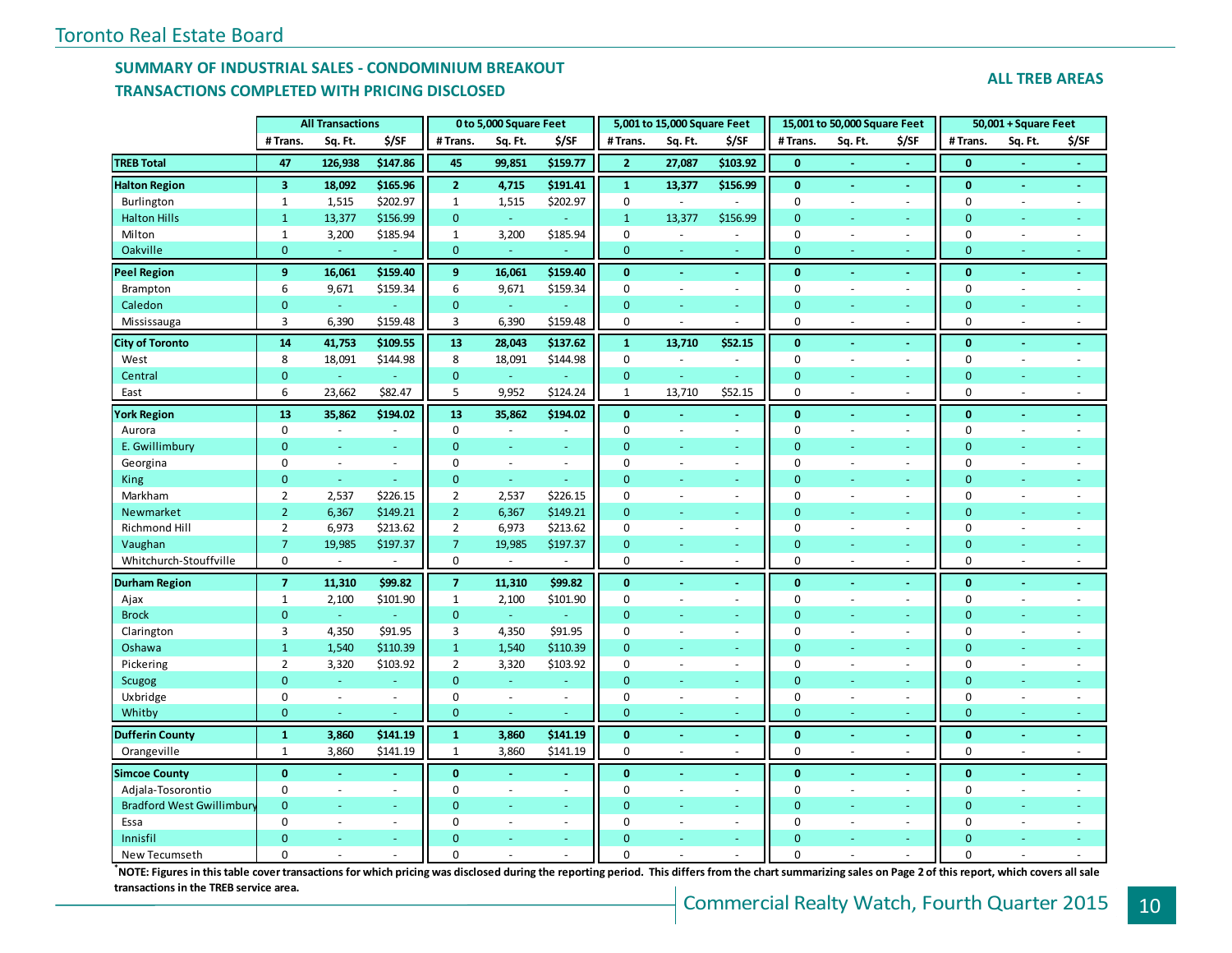## **SUMMARY OF INDUSTRIAL SALES - OTHER TYPES BREAKOUT TRANSACTIONS COMPLETED WITH PRICING DISCLOSED**

|                                  | # Trans.                | Sq. Ft.        | \$/SF    | #Trans.                 | Sq. Ft.                  | \$/SF                    | # Trans.                | Sq. Ft.                  | \$/SF                    | #Trans.         | Sq. Ft.                  | \$/SF                    | # Trans.                | Sq. Ft.   | \$/SF   |
|----------------------------------|-------------------------|----------------|----------|-------------------------|--------------------------|--------------------------|-------------------------|--------------------------|--------------------------|-----------------|--------------------------|--------------------------|-------------------------|-----------|---------|
| <b>TREB Total</b>                | 37                      | 1,481,665      | \$82.19  | 9                       | 25,515                   | \$186.44                 | 8                       | 87,472                   | \$166.82                 | 13              | 319,752                  | \$121.95                 | $\overline{7}$          | 1,048,926 | \$60.48 |
| <b>Halton Region</b>             | 5                       | 157,151        | \$78.48  | $\mathbf{1}$            | 3,740                    | \$401.07                 | $\mathbf{2}$            | 24,683                   | \$173.50                 | $\mathbf{1}$    | 41,608                   | \$110.56                 | $\mathbf 1$             | 87,120    | \$22.38 |
| Burlington                       | $\overline{2}$          | 97,587         | \$36.92  | $\mathbf 0$             |                          |                          | $\mathbf{1}$            | 10,467                   | \$157.88                 | $\pmb{0}$       |                          |                          | $\mathbf{1}$            | 87,120    | \$22.38 |
| <b>Halton Hills</b>              | $\mathbf{1}$            | 14,216         | \$185.00 | $\mathbf{0}$            |                          |                          | $\mathbf{1}$            | 14,216                   | \$185.00                 | $\mathbf{0}$    |                          |                          | $\mathbf{0}$            |           |         |
| Milton                           | $\mathbf{1}$            | 41,608         | \$110.56 | $\pmb{0}$               | $\sim$                   | $\overline{\phantom{a}}$ | $\mathbf 0$             | $\omega$                 | ä,                       | $\mathbf{1}$    | 41,608                   | \$110.56                 | $\overline{0}$          |           |         |
| <b>Oakville</b>                  | $\mathbf{1}$            | 3,740          | \$401.07 | $\mathbf{1}$            | 3,740                    | \$401.07                 | $\mathbf{0}$            | ÷                        | u,                       | $\mathbf{0}$    | $\omega$                 |                          | $\mathbf{0}$            |           |         |
| <b>Peel Region</b>               | 14                      | 517,444        | \$92.19  | $\overline{\mathbf{3}}$ | 9,464                    | \$167.48                 | $\mathbf{2}$            | 25,464                   | \$159.44                 | $6\phantom{1}6$ | 153,911                  | \$122.47                 | $\overline{\mathbf{3}}$ | 328,605   | \$70.63 |
| Brampton                         | 3                       | 241,682        | \$67.38  | $\mathbf{1}$            | 2,450                    | \$177.55                 | $\Omega$                | ÷,                       |                          | $\mathbf 0$     |                          |                          | $\overline{2}$          | 239,232   | \$66.25 |
| Caledon                          | $\overline{2}$          | 61,811         | \$127.81 | $\mathbf{0}$            | ÷                        |                          | $\mathbf{0}$            |                          |                          | $\overline{2}$  | 61,811                   | \$127.81                 | $\mathbf{0}$            |           |         |
| Mississauga                      | 9                       | 213,951        | \$109.93 | $\overline{2}$          | 7,014                    | \$163.96                 | $\overline{2}$          | 25,464                   | \$159.44                 | 4               | 92,100                   | \$118.89                 | $\mathbf{1}$            | 89,373    | \$82.35 |
| <b>City of Toronto</b>           | 13                      | 346,271        | \$80.81  | $\overline{4}$          | 9,707                    | \$132.58                 | $\overline{\mathbf{3}}$ | 30,825                   | \$171.94                 | 5               | 100,825                  | \$108.06                 | $\mathbf 1$             | 204,914   | \$51.24 |
| West                             | 12                      | 341,915        | \$81.03  | 3                       | 5,351                    | \$189.12                 | 3                       | 30,825                   | \$171.94                 | 5               | 100,825                  | \$108.06                 | $1\,$                   | 204,914   | \$51.24 |
| Central                          | $\mathbf{1}$            | 4,356          | \$63.13  | $\mathbf{1}$            | 4,356                    | \$63.13                  | $\Omega$                |                          |                          | $\overline{0}$  |                          |                          | $\mathbf{0}$            |           |         |
| East                             | $\mathbf 0$             |                |          | $\pmb{0}$               |                          |                          | 0                       |                          | ÷,                       | 0               | ÷,                       |                          | $\mathbf 0$             |           |         |
| <b>York Region</b>               | $\overline{\mathbf{3}}$ | 377,898        | \$72.86  | $\mathbf{1}$            | 2,604                    | \$147.85                 | $\mathbf{0}$            |                          | $\blacksquare$           | $\mathbf{1}$    | 23,408                   | \$198.65                 | $\mathbf{1}$            | 351,886   | \$63.94 |
| Aurora                           | $\mathbf 0$             |                | $\sim$   | 0                       |                          |                          | 0                       |                          | ä,                       | 0               |                          |                          | 0                       |           |         |
| E. Gwillimbury                   | $\overline{0}$          |                | ÷        | $\mathbf{0}$            | $\sim$                   | ٠                        | $\Omega$                |                          | Ξ                        | $\mathbf{0}$    | ä,                       | ÷                        | $\overline{0}$          |           |         |
| Georgina                         | $\mathbf 0$             | $\sim$         | $\omega$ | 0                       | $\sim$                   | $\blacksquare$           | $\Omega$                | $\overline{\phantom{a}}$ | $\sim$                   | $\mathbf 0$     | ä,                       | $\omega$                 | $\mathbf 0$             |           |         |
| King                             | $\mathbf{0}$            |                |          | $\mathbf{0}$            |                          | $\sim$                   | $\Omega$                |                          | $\equiv$                 | $\mathbf{0}$    | Ξ                        | $\omega$                 | $\Omega$                |           |         |
| Markham                          | $\mathbf 0$             | $\sim$         | ÷.       | $\mathbf 0$             | $\sim$                   | $\sim$                   | 0                       | ä,                       | $\blacksquare$           | $\mathbf 0$     | ä,                       | $\sim$                   | $\mathbf 0$             |           |         |
| Newmarket                        | $\Omega$                |                | ÷        | $\mathbf 0$             |                          |                          | $\Omega$                |                          | ÷                        | $\overline{0}$  | ÷,                       | ÷                        | $\overline{0}$          |           |         |
| Richmond Hill                    | $\mathbf 0$             | $\sim$         | ÷.       | $\mathbf 0$             | $\overline{\phantom{a}}$ |                          | $\Omega$                | $\sim$                   | $\sim$                   | 0               | ÷,                       |                          | $\mathbf 0$             |           |         |
| Vaughan                          | $\overline{3}$          | 377,898        | \$72.86  | $\mathbf{1}$            | 2,604                    | \$147.85                 | $\Omega$                |                          | Ξ                        | $\mathbf{1}$    | 23,408                   | \$198.65                 | $\mathbf{1}$            | 351,886   | \$63.94 |
| Whitchurch-Stouffville           | 0                       |                |          | 0                       | $\sim$                   | $\overline{\phantom{a}}$ | 0                       |                          | ÷.                       | 0               |                          |                          | $\mathbf 0$             |           |         |
| <b>Durham Region</b>             | $\overline{2}$          | 82,901         | \$75.09  | $\bf{0}$                | $\omega$                 | $\sim$                   | 1                       | 6,500                    | \$146.15                 | $\bf{0}$        | ÷,                       | $\blacksquare$           | $\mathbf{1}$            | 76,401    | \$69.04 |
| Ajax                             | $\mathbf{1}$            | 6,500          | \$146.15 | $\mathbf 0$             | $\sim$                   | $\sim$                   | 1                       | 6,500                    | \$146.15                 | $\mathbf 0$     | $\sim$                   | $\sim$                   | $\mathbf 0$             |           |         |
| <b>Brock</b>                     | $\mathbf{0}$            |                |          | $\mathbf{0}$            |                          |                          | $\overline{0}$          |                          |                          | $\overline{0}$  |                          | $\sim$                   | $\overline{0}$          |           |         |
| Clarington                       | $\mathbf 0$             | $\sim$         | $\sim$   | $\mathbf 0$             |                          | $\blacksquare$           | $\Omega$                | ä,                       | $\blacksquare$           | $\mathbf 0$     | ÷,                       | $\sim$                   | $\mathbf 0$             |           |         |
| Oshawa                           | $\mathbf{0}$            |                |          | $\overline{0}$          |                          |                          | $\Omega$                |                          |                          | $\bullet$       |                          |                          | $\mathbf{0}$            |           |         |
| Pickering                        | $\mathbf{1}$            | 76,401         | \$69.04  | $\mathbf 0$             |                          | $\sim$                   | $\Omega$                |                          | $\bar{a}$                | $\Omega$        |                          | $\sim$                   | $\mathbf{1}$            | 76,401    | \$69.04 |
| <b>Scugog</b>                    | $\mathbf{0}$            |                |          | $\mathbf 0$             |                          |                          | $\Omega$                |                          | ÷                        | $\overline{0}$  |                          |                          | $\mathbf{0}$            |           |         |
| Uxbridge                         | $\mathbf 0$             | $\sim$         | $\omega$ | $\mathbf 0$             | $\overline{\phantom{a}}$ | $\blacksquare$           | 0                       | ä,                       | $\bar{a}$                | $\mathbf 0$     | $\overline{\phantom{a}}$ | $\overline{\phantom{a}}$ | $\mathbf 0$             |           |         |
| Whitby                           | $\mathbf{0}$            |                | ÷.       | $\mathbf 0$             |                          | ÷                        | $\mathbf 0$             |                          | u.                       | 0               | ÷                        | $\sim$                   | $\mathbf{0}$            |           |         |
| <b>Dufferin County</b>           | $\bf{0}$                |                | $\omega$ | $\bf{0}$                |                          | ٠                        | 0                       |                          | $\blacksquare$           | $\mathbf 0$     | ÷,                       | $\omega$                 | $\mathbf{0}$            |           |         |
| Orangeville                      | $\mathbf 0$             |                | $\sim$   | 0                       | $\overline{\phantom{a}}$ | $\sim$                   | 0                       |                          | $\bar{a}$                | 0               | ÷,                       | $\overline{\phantom{a}}$ | $\mathbf 0$             |           |         |
| <b>Simcoe County</b>             | $\mathbf{0}$            |                | $\omega$ | $\mathbf{0}$            | $\blacksquare$           | $\blacksquare$           | $\mathbf{0}$            | $\blacksquare$           | $\blacksquare$           | $\mathbf 0$     | ä,                       | $\omega$                 | $\mathbf 0$             |           |         |
| Adjala-Tosorontio                | $\mathbf 0$             | $\overline{a}$ | $\sim$   | $\mathbf 0$             | $\sim$                   | $\sim$                   | 0                       | $\sim$                   | $\overline{\phantom{a}}$ | $\mathbf 0$     | $\sim$                   | $\sim$                   | $\mathbf 0$             |           |         |
| <b>Bradford West Gwillimbury</b> | $\overline{0}$          |                |          | $\overline{0}$          |                          |                          | $\Omega$                |                          | u,                       | $\Omega$        |                          | ÷                        | $\Omega$                |           |         |
| Essa                             | $\mathbf 0$             |                | $\sim$   | $\Omega$                |                          | ÷.                       | $\Omega$                |                          | $\blacksquare$           | $\mathbf 0$     | ÷,                       | $\sim$                   | $\Omega$                |           |         |
| Innisfil                         | $\Omega$                |                |          | $\Omega$                |                          |                          | $\Omega$                |                          |                          | $\Omega$        |                          |                          | $\Omega$                |           |         |

**All Transactions 0 to 5,000 Square Feet 5,001 to 15,000 Square Feet 15,001 to 50,000 Square Feet 50,001 + Square Feet**

New Tecumseth 0 - - 0 - - 0 - - 0 - - 0 - - **\*NOTE: Figures in this table cover transactions for which pricing was disclosed during the reporting period. This differs from the chart summarizing sales on Page 2 of this report, which covers all sale transactions in the TREB service area.**

#### **ALL TREB AREAS**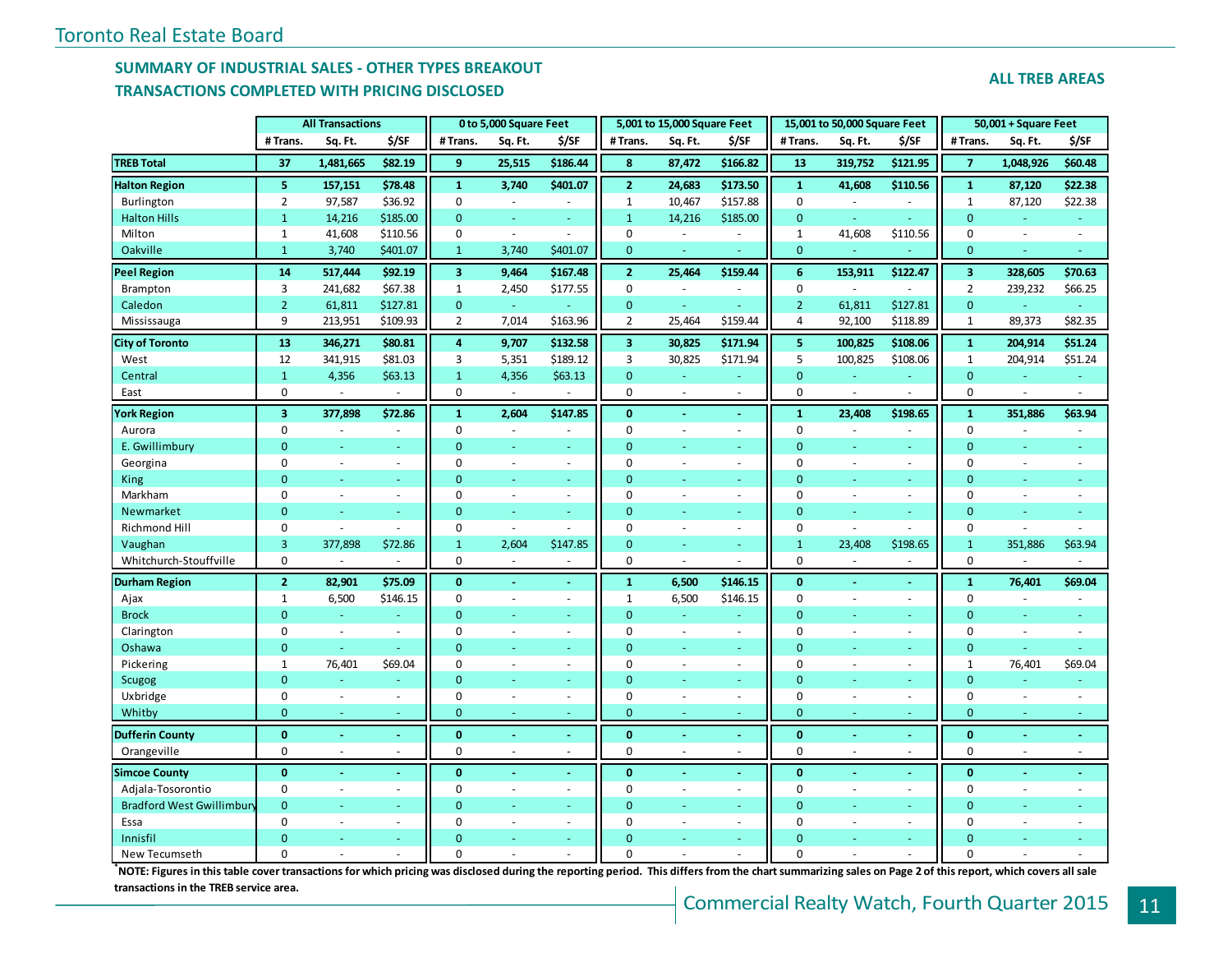## **SUMMARY OF INDUSTRIAL SALES**

### **TRANSACTIONS COMPLETED WITH PRICING DISCLOSED**

| <b>CITY OF TORONTO</b> |
|------------------------|
|------------------------|

|                        |                | <b>All Transactions</b>  |                          |                | 0 to 5,000 Square Feet   |                          |                         | 5,001 to 15,000 Square Feet |                          |                | 15,001 to 50,000 Square Feet |                          |                | $50,001 + Square$ Feet   |           |
|------------------------|----------------|--------------------------|--------------------------|----------------|--------------------------|--------------------------|-------------------------|-----------------------------|--------------------------|----------------|------------------------------|--------------------------|----------------|--------------------------|-----------|
|                        | # Trans.       | Sq. Ft.                  | \$/SF Net                | # Trans.       | Sq. Ft.                  | \$/SF Net                | # Trans.                | Sq. Ft.                     | \$/SF Net                | #Trans.        | Sq. Ft.                      | \$/SF Net                | #Trans.        | Sq. Ft.                  | \$/SF Net |
| <b>TREB Total</b>      | 84             | 1,608,603                | \$87.37                  | 54             | 125,366                  | \$165.20                 | 10                      | 114,559                     | \$151.95                 | <b>13</b>      | 319,752                      | \$121.95                 | $\overline{7}$ | 1,048,926                | \$60.48   |
| <b>City of Toronto</b> | 27             | 388,024                  | \$83.90                  | 17             | 37,750                   | \$136.32                 | $\overline{4}$          | 44,535                      | \$135.06                 | 5              | 100,825                      | \$108.06                 | $\mathbf{1}$   | 204,914                  | \$51.24   |
| <b>Toronto West</b>    | 20             | 360,006                  | \$84.25                  | 11             | 23,442                   | \$155.06                 | $\overline{\mathbf{3}}$ | 30,825                      | \$171.94                 | 5              | 100,825                      | \$108.06                 | $\mathbf{1}$   | 204,914                  | \$51.24   |
| Toronto W01            | 0              | $\overline{\phantom{a}}$ | $\blacksquare$           | 0              | $\sim$                   | $\overline{\phantom{a}}$ | $\Omega$                | $\sim$                      | $\sim$                   | $\Omega$       |                              | $\blacksquare$           | $\Omega$       | ÷,                       | $\sim$    |
| Toronto W02            | $\mathbf{0}$   | $\omega$                 | $\omega_{\rm c}$         | $\mathbf{0}$   | $\blacksquare$           | $\omega_{\rm c}$         | $\mathbf{0}$            | $\omega$                    | $\omega$                 | $\overline{0}$ | $\overline{\phantom{a}}$     | $\omega_{\rm c}$         | $\mathbf{0}$   | $\omega$                 |           |
| Toronto W03            | 0              | $\omega$                 | $\sim$                   | 0              | $\blacksquare$           | $\blacksquare$           | 0                       | $\blacksquare$              | $\blacksquare$           | $\mathbf 0$    | $\blacksquare$               | $\blacksquare$           | 0              | $\overline{\phantom{a}}$ |           |
| Toronto W04            | $\overline{2}$ | 16,081                   | \$158.26                 | $\mathbf{1}$   | 1,256                    | \$234.87                 | $\mathbf{1}$            | 14,825                      | \$151.77                 | $\mathbf{0}$   | $\omega$                     | $\omega$                 | $\Omega$       | ٠                        |           |
| Toronto W05            | 8              | 63,445                   | \$115.96                 | 5              | 12,452                   | \$147.12                 | $\mathbf 0$             | $\blacksquare$              | $\blacksquare$           | $\overline{3}$ | 50,993                       | \$108.35                 | $\mathbf 0$    | ÷,                       |           |
| <b>Toronto W06</b>     | $\mathbf{1}$   | 2,760                    | \$181.16                 | $\mathbf{1}$   | 2,760                    | \$181.16                 | $\overline{0}$          | $\omega$                    | $\omega$                 | $\mathbf{0}$   |                              |                          | $\mathbf{0}$   | ÷,                       |           |
| Toronto W07            | 0              | $\omega$                 | $\sim$                   | $\mathbf 0$    | $\sim$                   |                          | 0                       | $\blacksquare$              | $\sim$                   | $\mathbf 0$    | $\blacksquare$               |                          | $\mathbf 0$    | ÷,                       |           |
| <b>Toronto W08</b>     | $\overline{4}$ | 264,746                  | \$67.95                  | $\mathbf{0}$   | $\sim$                   | $\sim$                   | $\mathbf{1}$            | 10,000                      | \$212.00                 | $\overline{2}$ | 49,832                       | \$107.76                 | $\mathbf{1}$   | 204,914                  | \$51.24   |
| Toronto W09            | 0              | $\omega$                 | $\sim$                   | 0              | $\blacksquare$           | $\mathbf{r}$             | 0                       | $\blacksquare$              | $\sim$                   | 0              | $\overline{\phantom{a}}$     | $\blacksquare$           | 0              |                          |           |
| Toronto W10            | 5              | 12,974                   | \$149.36                 | $\overline{4}$ | 6,974                    | \$144.51                 | $\mathbf{1}$            | 6,000                       | \$155.00                 | $\mathbf{0}$   |                              |                          | $\mathbf{0}$   |                          |           |
| <b>Toronto Central</b> | $\mathbf{1}$   | 4,356                    | \$63.13                  | ${\bf 1}$      | 4,356                    | \$63.13                  | $\mathbf{0}$            |                             | $\omega$                 | $\mathbf{0}$   | $\bar{\phantom{a}}$          | $\sim$                   | $\bf{0}$       | $\mathbf{r}$             |           |
| Toronto C01            | 0              | $\sim$                   | $\overline{\phantom{a}}$ | 0              | $\sim$                   |                          | 0                       |                             | $\overline{\phantom{a}}$ | $\mathbf 0$    | $\blacksquare$               | $\overline{\phantom{a}}$ | 0              |                          |           |
| <b>Toronto C02</b>     | $\mathbf{0}$   | L.                       | ä,                       | $\mathbf{0}$   | $\sim$                   | ÷.                       | $\mathbf{0}$            |                             | ä,                       | $\overline{0}$ |                              | ÷.                       | $\overline{0}$ |                          |           |
| Toronto C03            | 0              | $\blacksquare$           | $\overline{\phantom{a}}$ | $\mathbf 0$    | $\overline{\phantom{a}}$ | $\overline{\phantom{a}}$ | $\mathbf 0$             | $\overline{\phantom{a}}$    | $\blacksquare$           | $\mathbf 0$    | $\overline{\phantom{a}}$     | $\sim$                   | $\mathbf 0$    | $\overline{a}$           |           |
| Toronto C04            | $\mathbf{0}$   | ÷.                       | $\omega$                 | $\mathbf{0}$   | $\omega$                 | $\omega$                 | $\mathbf{0}$            | $\sim$                      | $\omega$                 | $\mathbf{0}$   |                              | $\sim$                   | $\mathbf 0$    | ÷,                       |           |
| Toronto C06            | $\mathbf 0$    | $\blacksquare$           | $\omega$                 | 0              | $\blacksquare$           | $\blacksquare$           | $\mathbf 0$             | $\overline{\phantom{a}}$    | $\sim$                   | $\mathbf 0$    | $\blacksquare$               | $\sim$                   | $\mathbf 0$    | $\overline{\phantom{a}}$ |           |
| Toronto C07            | $\mathbf{0}$   | Ξ                        | $\blacksquare$           | $\mathbf{0}$   | $\blacksquare$           | $\blacksquare$           | $\mathbf{0}$            |                             | $\omega$                 | $\mathbf{0}$   | $\overline{\phantom{a}}$     | $\sim$                   | $\mathbf 0$    | $\blacksquare$           |           |
| Toronto C08            | 0              | $\overline{a}$           | $\blacksquare$           | 0              | $\sim$                   | $\blacksquare$           | 0                       | $\sim$                      | $\blacksquare$           | $\mathbf 0$    | $\overline{\phantom{a}}$     | $\sim$                   | 0              | $\overline{a}$           |           |
| <b>Toronto C09</b>     | $\overline{0}$ | $\omega$                 | $\equiv$                 | $\mathbf{0}$   | $\overline{\phantom{a}}$ | $\blacksquare$           | $\overline{0}$          | $\equiv$                    | ÷.                       | $\mathbf{0}$   |                              | $\sim$                   | $\mathbf{0}$   | $\blacksquare$           |           |
| Toronto C10            | 0              | $\sim$                   | $\sim$                   | 0              | $\blacksquare$           | $\overline{a}$           | $\Omega$                | $\sim$                      | $\omega$                 | $\mathbf 0$    | $\blacksquare$               | $\sim$                   | $\mathbf 0$    |                          |           |
| Toronto C11            | $\mathbf{1}$   | 4,356                    | \$63.13                  | $\mathbf{1}$   | 4,356                    | \$63.13                  | $\overline{0}$          |                             | ÷                        | $\mathbf{0}$   |                              | $\sim$                   | $\mathbf{0}$   |                          |           |
| Toronto C12            | $\mathbf 0$    | $\overline{a}$           | $\overline{\phantom{a}}$ | $\mathbf 0$    | $\blacksquare$           | $\blacksquare$           | $\Omega$                | $\sim$                      | $\sim$                   | $\mathbf 0$    | $\blacksquare$               | $\blacksquare$           | $\mathbf 0$    |                          |           |
| Toronto C13            | $\mathbf{0}$   | ÷,                       | $\blacksquare$           | $\mathbf{0}$   | $\blacksquare$           | $\equiv$                 | $\mathbf{0}$            |                             | $\omega$                 | $\mathbf{0}$   |                              | ٠                        | $\mathbf{0}$   |                          |           |
| Toronto C14            | 0              | $\sim$                   | $\blacksquare$           | 0              | $\blacksquare$           | $\overline{\phantom{a}}$ | 0                       | $\overline{\phantom{a}}$    | $\sim$                   | 0              | $\blacksquare$               | $\sim$                   | 0              | ÷,                       |           |
| <b>Toronto C15</b>     | $\mathbf{0}$   | ä,                       |                          | $\mathbf{0}$   | $\omega$                 |                          | $\overline{0}$          | $\omega$                    |                          | $\mathbf{0}$   | $\blacksquare$               | $\equiv$                 | $\mathbf{0}$   | $\omega$                 |           |
| <b>Toronto East</b>    | 6              | 23,662                   | \$82.47                  | 5              | 9,952                    | \$124.24                 | $\mathbf{1}$            | 13,710                      | \$52.15                  | $\mathbf{0}$   | $\blacksquare$               | $\sim$                   | $\bf{0}$       | $\sim$                   |           |
| Toronto E01            | $\mathbf 0$    | $\sim$                   | $\blacksquare$           | 0              | $\overline{\phantom{a}}$ | $\overline{\phantom{a}}$ | $\mathbf 0$             | $\sim$                      | $\sim$                   | $\mathbf 0$    | $\blacksquare$               | $\sim$                   | $\mathbf 0$    | ÷,                       |           |
| <b>Toronto E02</b>     | $\mathbf{0}$   |                          |                          | $\mathbf{0}$   |                          |                          | $\mathbf{0}$            |                             |                          | $\overline{0}$ |                              | $\blacksquare$           | $\Omega$       |                          |           |
| Toronto E03            | $\mathbf 0$    | $\overline{\phantom{a}}$ | $\sim$                   | 0              | $\overline{\phantom{a}}$ | $\sim$                   | $\mathbf 0$             | $\sim$                      | $\omega$                 | $\mathbf 0$    | $\blacksquare$               | $\overline{\phantom{a}}$ | $\mathbf 0$    | ÷,                       |           |
| <b>Toronto E04</b>     | $\mathbf{1}$   | 1,930                    | \$94.04                  | $\mathbf{1}$   | 1,930                    | \$94.04                  | $\mathbf{0}$            |                             | ÷.                       | $\overline{0}$ |                              | $\omega$                 | $\mathbf{0}$   |                          |           |
| Toronto E05            | $\mathbf 0$    | $\omega$                 | $\blacksquare$           | 0              | $\blacksquare$           | $\blacksquare$           | $\mathbf 0$             | $\overline{\phantom{a}}$    | $\omega$                 | $\mathbf 0$    | $\blacksquare$               | $\omega$                 | $\mathbf 0$    |                          |           |
| <b>Toronto E06</b>     | $\mathbf{0}$   | $\omega$                 | $\omega$                 | $\mathbf 0$    | $\pm$                    | $\blacksquare$           | $\mathbf{0}$            | $\omega$                    | $\omega$                 | $\mathbf{0}$   | $\overline{\phantom{a}}$     | $\sim$                   | $\mathbf{0}$   | $\omega$                 |           |
| Toronto E07            | $\overline{2}$ | 3,110                    | \$138.23                 | $\overline{2}$ | 3,110                    | \$138.23                 | $\mathbf 0$             | $\omega$                    | $\blacksquare$           | $\mathbf 0$    | $\blacksquare$               | $\blacksquare$           | $\mathbf 0$    | $\overline{\phantom{a}}$ |           |
| <b>Toronto E08</b>     | $\mathbf{0}$   | $\equiv$                 |                          | $\mathbf{0}$   | $\omega$                 |                          | $\mathbf{0}$            | $\omega$                    | $\omega$                 | $\mathbf{0}$   |                              | $\blacksquare$           | $\mathbf{0}$   |                          |           |
| Toronto E09            | $\overline{2}$ | 17,222                   | \$64.74                  | 1              | 3,512                    | \$113.90                 | $\mathbf{1}$            | 13,710                      | \$52.15                  | $\mathbf 0$    | $\sim$                       | $\sim$                   | 0              | $\overline{a}$           |           |
| Toronto E10            | $\mathbf{0}$   | L.                       |                          | $\mathbf{0}$   | $\sim$                   |                          | $\mathbf{0}$            |                             | u,                       | $\overline{0}$ |                              | $\sim$                   | $\mathbf{0}$   |                          |           |
| Toronto E11            | $\mathbf{1}$   | 1,400                    | \$160.71                 | $\mathbf{1}$   | 1,400                    | \$160.71                 | $\mathbf 0$             |                             | $\overline{\phantom{a}}$ | $\mathbf 0$    |                              | $\sim$                   | $\Omega$       |                          |           |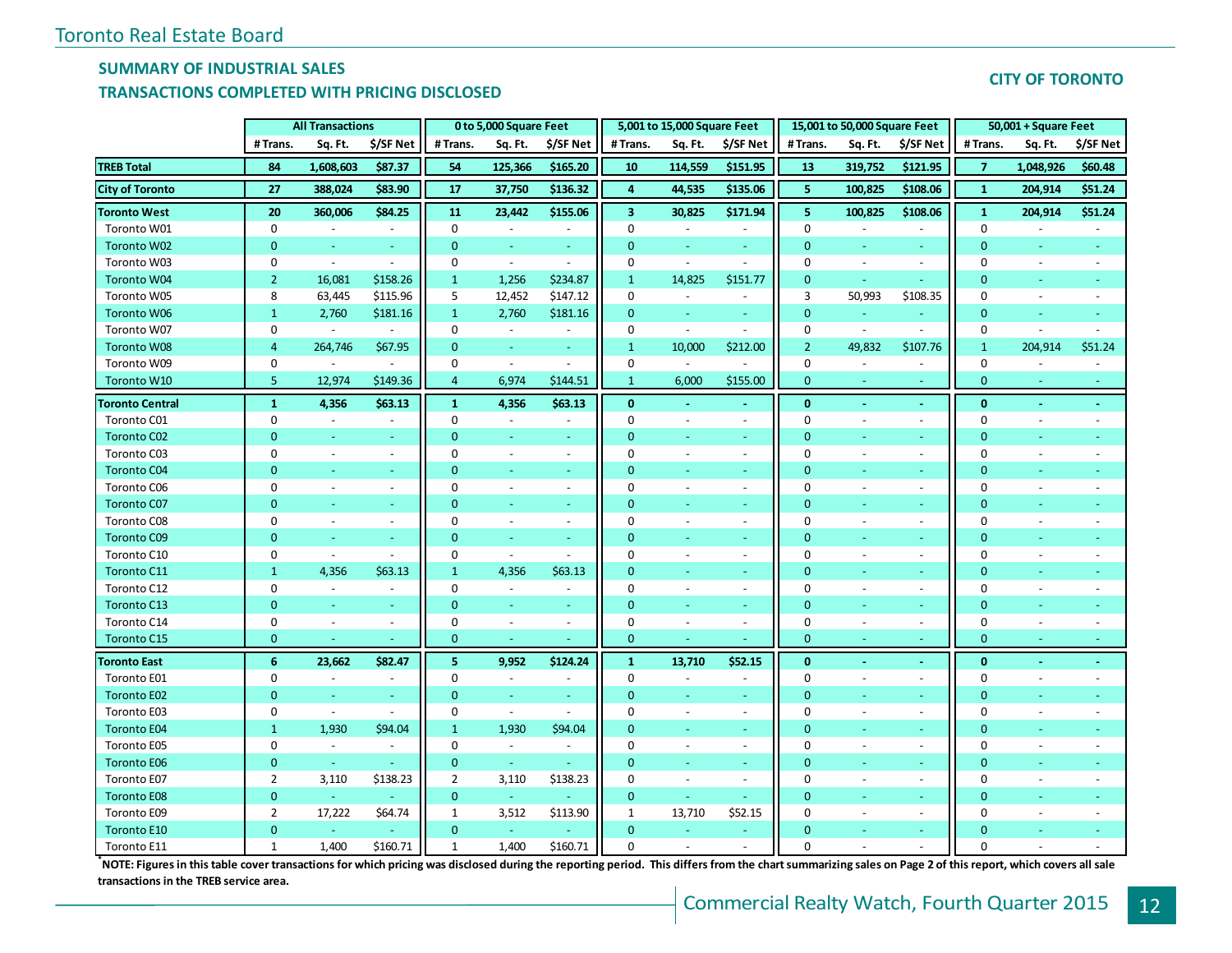## **SUMMARY OF INDUSTRIAL SALES - CONDOMINIUM BREAKOUT TRANSACTIONS COMPLETED WITH PRICING DISCLOSED**

## **CITY OF TORONTO**

|                        |                | <b>All Transactions</b>  |                          |                | 0 to 5,000 Square Feet   |                          |                | 5,001 to 15,000 Square Feet |                          |                | 15,001 to 50,000 Square Feet |                          |                | 50,001 + Square Feet     |                          |
|------------------------|----------------|--------------------------|--------------------------|----------------|--------------------------|--------------------------|----------------|-----------------------------|--------------------------|----------------|------------------------------|--------------------------|----------------|--------------------------|--------------------------|
|                        | # Trans.       | Sq. Ft.                  | \$/SF Net                | #Trans.        | Sq. Ft.                  | \$/SF Net                | # Trans.       | Sq. Ft.                     | \$/SF Net                | #Trans.        | Sq. Ft.                      | \$/SF Net                | # Trans.       | Sq. Ft.                  | \$/SF Net                |
| <b>TREB Total</b>      | 47             | 126,938                  | \$147.86                 | 45             | 99,851                   | \$159.77                 | $\overline{2}$ | 27,087                      | \$103.92                 | $\mathbf{0}$   |                              |                          | $\bf{0}$       |                          |                          |
| <b>City of Toronto</b> | 14             | 41,753                   | \$109.55                 | 13             | 28,043                   | \$137.62                 | $\mathbf{1}$   | 13,710                      | \$52.15                  | $\bf{0}$       | $\sim$                       | $\sim$                   | $\bf{0}$       | $\sim$                   | $\sim$                   |
| <b>Toronto West</b>    | 8              | 18,091                   | \$144.98                 | 8              | 18,091                   | \$144.98                 | $\mathbf{0}$   |                             |                          | $\bf{0}$       | Ξ                            |                          | $\bf{0}$       | $\sim$                   |                          |
| Toronto W01            | 0              | $\sim$                   | $\blacksquare$           | 0              | $\blacksquare$           | $\blacksquare$           | $\mathbf 0$    | $\overline{\phantom{a}}$    | $\blacksquare$           | $\mathbf 0$    | $\overline{\phantom{a}}$     | $\sim$                   | $\mathbf 0$    | $\sim$                   | $\sim$                   |
| Toronto W02            | $\overline{0}$ | $\omega$                 | $\sim$                   | $\mathbf{0}$   | $\overline{\phantom{a}}$ | $\sim$                   | $\mathbf{0}$   | u,                          | $\sim$                   | $\mathbf{0}$   | $\blacksquare$               | $\sim$                   | $\overline{0}$ | Ξ                        |                          |
| Toronto W03            | 0              | $\sim$                   | $\blacksquare$           | 0              | $\blacksquare$           | $\blacksquare$           | 0              | $\ddot{\phantom{a}}$        | $\sim$                   | $\mathbf 0$    | $\overline{\phantom{a}}$     | $\sim$                   | $\mathbf 0$    |                          |                          |
| Toronto W04            | $\overline{0}$ |                          |                          | $\mathbf{0}$   | $\blacksquare$           |                          | $\Omega$       |                             |                          | $\overline{0}$ |                              |                          | $\overline{0}$ |                          |                          |
| Toronto W05            | 5              | 12,452                   | \$147.12                 | 5              | 12,452                   | \$147.12                 | 0              | $\overline{\phantom{a}}$    | $\blacksquare$           | $\mathbf 0$    | ÷,                           | $\blacksquare$           | $\mathbf 0$    |                          |                          |
| <b>Toronto W06</b>     | $\mathbf{0}$   |                          | ÷                        | $\mathbf{0}$   | ÷                        |                          | $\mathbf{0}$   | ÷                           | $\sim$                   | $\mathbf{0}$   |                              | $\sim$                   | $\mathbf{0}$   |                          |                          |
| Toronto W07            | 0              | $\sim$                   | $\omega$                 | 0              | $\overline{\phantom{a}}$ | $\overline{\phantom{a}}$ | $\mathbf 0$    | $\overline{a}$              | $\omega$                 | $\mathbf{0}$   | $\overline{\phantom{a}}$     | $\blacksquare$           | $\mathbf 0$    |                          |                          |
| <b>Toronto W08</b>     | $\overline{0}$ | $\omega$                 | $\sim$                   | 0              | $\blacksquare$           | $\sim$                   | $\mathbf{0}$   | ÷                           | $\sim$                   | $\mathbf{0}$   | ÷                            | $\sim$                   | $\mathbf{0}$   | Ξ                        |                          |
| Toronto W09            | 0              | $\sim$                   | $\omega$                 | 0              | $\blacksquare$           | $\blacksquare$           | $\mathbf 0$    | $\overline{\phantom{a}}$    | $\overline{\phantom{a}}$ | $\bf{0}$       | $\overline{\phantom{a}}$     | $\sim$                   | 0              | $\sim$                   |                          |
| Toronto W10            | 3              | 5,639                    | \$140.24                 | 3              | 5,639                    | \$140.24                 | $\mathbf{0}$   |                             |                          | $\mathbf{0}$   |                              | $\omega$                 | $\mathbf{0}$   |                          |                          |
| <b>Toronto Central</b> | $\mathbf{0}$   |                          | $\omega$                 | $\mathbf 0$    | $\bar{\phantom{a}}$      | $\sim$                   | $\bf{0}$       |                             | $\omega$                 | $\mathbf 0$    | ä,                           | $\sim$                   | $\bf{0}$       |                          |                          |
| Toronto C01            | $\mathbf 0$    | $\sim$                   | $\sim$                   | 0              | $\blacksquare$           | $\overline{\phantom{a}}$ | $\mathbf 0$    |                             | $\overline{\phantom{a}}$ | $\mathbf 0$    | $\overline{\phantom{a}}$     | $\overline{\phantom{a}}$ | $\mathbf 0$    |                          |                          |
| Toronto C02            | $\overline{0}$ |                          | $\equiv$                 | $\mathbf 0$    | $\Box$                   | $\omega$                 | $\mathbf{0}$   |                             |                          | $\overline{0}$ |                              | $\omega$                 | $\overline{0}$ |                          |                          |
| Toronto C03            | 0              | $\sim$                   | $\blacksquare$           | 0              | $\blacksquare$           | $\overline{\phantom{a}}$ | 0              | $\overline{\phantom{a}}$    | $\sim$                   | $\mathbf 0$    | ÷,                           | $\overline{\phantom{a}}$ | $\mathbf 0$    |                          |                          |
| Toronto C04            | $\overline{0}$ | ÷.                       | $\equiv$                 | $\mathbf{0}$   | $\omega$                 | $\sim$                   | $\mathbf{0}$   | Ξ                           | ÷                        | $\mathbf{0}$   | ÷                            | $\sim$                   | $\overline{0}$ | ÷.                       |                          |
| Toronto C06            | 0              | $\blacksquare$           | $\blacksquare$           | 0              | $\overline{\phantom{a}}$ | $\overline{\phantom{a}}$ | 0              | ÷,                          | $\blacksquare$           | $\mathbf 0$    | ÷,                           | $\blacksquare$           | 0              | $\overline{a}$           |                          |
| <b>Toronto C07</b>     | $\overline{0}$ | $\blacksquare$           | $\blacksquare$           | $\mathbf 0$    | $\blacksquare$           | $\sim$                   | $\mathbf{0}$   | $\blacksquare$              | $\sim$                   | $\mathbf{0}$   | $\blacksquare$               | $\sim$                   | $\overline{0}$ | $\overline{\phantom{a}}$ |                          |
| Toronto C08            | 0              | $\sim$                   | $\overline{\phantom{a}}$ | 0              | $\overline{\phantom{a}}$ | $\overline{\phantom{a}}$ | $\mathbf 0$    | ÷,                          | $\blacksquare$           | $\mathbf 0$    | ÷,                           | $\sim$                   | $\mathbf 0$    | $\sim$                   |                          |
| <b>Toronto C09</b>     | $\overline{0}$ | $\equiv$                 | $\omega$                 | 0              | $\omega$                 | $\blacksquare$           | $\mathbf{0}$   | ÷.                          | $\sim$                   | $\overline{0}$ | $\overline{\phantom{a}}$     | $\sim$                   | $\overline{0}$ | Ξ                        |                          |
| Toronto C10            | 0              | $\sim$                   | $\blacksquare$           | 0              | $\overline{\phantom{a}}$ | $\blacksquare$           | 0              | $\overline{\phantom{a}}$    | $\sim$                   | $\mathbf 0$    | $\overline{\phantom{a}}$     | $\overline{\phantom{a}}$ | $\mathbf 0$    | $\overline{a}$           |                          |
| Toronto C11            | $\overline{0}$ | ÷                        | $\sim$                   | $\mathbf 0$    | $\omega$                 | $\sim$                   | $\mathbf{0}$   | Ξ                           | a.                       | $\mathbf{0}$   |                              | $\omega$ .               | $\mathbf{0}$   |                          |                          |
| Toronto C12            | 0              | $\overline{\phantom{a}}$ | $\overline{\phantom{a}}$ | 0              | $\overline{\phantom{a}}$ | $\blacksquare$           | 0              | $\overline{a}$              | $\sim$                   | $\mathbf 0$    | ÷,                           | $\omega$                 | $\mathbf 0$    | $\overline{a}$           |                          |
| Toronto C13            | $\overline{0}$ |                          |                          | 0              | Ξ                        |                          | $\mathbf{0}$   |                             |                          | $\mathbf 0$    |                              | $\blacksquare$           | $\overline{0}$ |                          |                          |
| Toronto C14            | 0              | $\blacksquare$           | $\overline{\phantom{a}}$ | 0              | $\overline{\phantom{a}}$ | $\blacksquare$           | $\mathbf 0$    | $\blacksquare$              | $\blacksquare$           | $\mathbf 0$    | $\blacksquare$               | $\blacksquare$           | $\mathbf 0$    | $\overline{\phantom{a}}$ |                          |
| Toronto C15            | $\mathbf{0}$   | $\blacksquare$           | $\omega$                 | $\mathbf 0$    | $\blacksquare$           | $\omega$                 | $\mathbf{0}$   | $\omega$                    | $\sim$                   | $\mathbf{0}$   | $\sim$                       | $\sim$                   | $\mathbf{0}$   | $\blacksquare$           |                          |
| <b>Toronto East</b>    | 6              | 23,662                   | \$82.47                  | 5              | 9,952                    | \$124.24                 | $\mathbf{1}$   | 13,710                      | \$52.15                  | $\bf{0}$       | $\blacksquare$               | $\blacksquare$           | $\bf{0}$       | $\blacksquare$           |                          |
| Toronto E01            | 0              | $\overline{\phantom{a}}$ | $\overline{\phantom{a}}$ | 0              | $\sim$                   | $\sim$                   | 0              | $\sim$                      | $\overline{\phantom{a}}$ | $\mathbf 0$    | $\sim$                       | $\sim$                   | 0              | $\sim$                   | $\overline{\phantom{a}}$ |
| <b>Toronto E02</b>     | $\overline{0}$ | $\omega$                 | ÷.                       | $\mathbf 0$    | $\omega$                 | $\omega$                 | $\mathbf{0}$   | u,                          | ÷                        | $\overline{0}$ | Ξ                            | $\omega$                 | $\Omega$       | u,                       |                          |
| Toronto E03            | 0              | $\blacksquare$           | $\blacksquare$           | 0              | $\blacksquare$           | $\overline{\phantom{a}}$ | 0              | $\overline{\phantom{a}}$    | $\blacksquare$           | $\mathbf{0}$   | $\blacksquare$               | $\blacksquare$           | $\mathbf 0$    | $\sim$                   |                          |
| <b>Toronto E04</b>     | $\mathbf{1}$   | 1,930                    | \$94.04                  | $\mathbf{1}$   | 1,930                    | \$94.04                  | $\mathbf{0}$   |                             |                          | $\overline{0}$ |                              | ÷.                       | $\overline{0}$ |                          |                          |
| Toronto E05            | 0              | $\blacksquare$           | $\blacksquare$           | 0              | $\overline{\phantom{a}}$ | $\blacksquare$           | $\mathbf 0$    | ÷,                          | $\blacksquare$           | $\mathbf 0$    | ÷,                           | $\blacksquare$           | $\mathbf 0$    |                          |                          |
| <b>Toronto E06</b>     | $\overline{0}$ | $\sim$                   | $\omega$                 | $\mathbf{0}$   | $\sim$                   |                          | $\mathbf{0}$   | ÷                           | $\sim$                   | $\overline{0}$ |                              | $\omega$                 | $\overline{0}$ |                          |                          |
| Toronto E07            | $\overline{2}$ | 3,110                    | \$138.23                 | $\overline{2}$ | 3,110                    | \$138.23                 | 0              | $\blacksquare$              | $\overline{\phantom{a}}$ | $\mathbf 0$    | ÷,                           | $\blacksquare$           | $\mathbf 0$    | $\overline{\phantom{a}}$ |                          |
| <b>Toronto E08</b>     | $\mathbf{0}$   | $\omega$                 | ÷                        | $\mathbf{0}$   | $\mathbb{Z}$             |                          | $\mathbf{0}$   | $\sim$                      | $\omega$                 | $\mathbf{0}$   | ÷                            | $\sim$                   | $\mathbf{0}$   | Ξ                        |                          |
| Toronto E09            | $\overline{2}$ | 17,222                   | \$64.74                  | $\mathbf{1}$   | 3,512                    | \$113.90                 | $\mathbf{1}$   | 13,710                      | \$52.15                  | $\mathbf 0$    | ÷,                           | $\sim$                   | $\mathbf 0$    |                          |                          |
| Toronto E10            | $\mathbf{0}$   | $\omega$                 |                          | 0              | $\pm$                    |                          | $\mathbf{0}$   | Ξ                           | $\blacksquare$           | $\mathbf{0}$   | Ξ                            | $\sim$                   | $\mathbf{0}$   |                          |                          |
| Toronto E11            | $\mathbf{1}$   | 1,400                    | \$160.71                 | $\mathbf{1}$   | 1,400                    | \$160.71                 | $\mathbf 0$    | $\overline{a}$              | $\overline{a}$           | $\mathbf 0$    | ÷,                           | $\sim$                   | $\Omega$       | $\overline{a}$           |                          |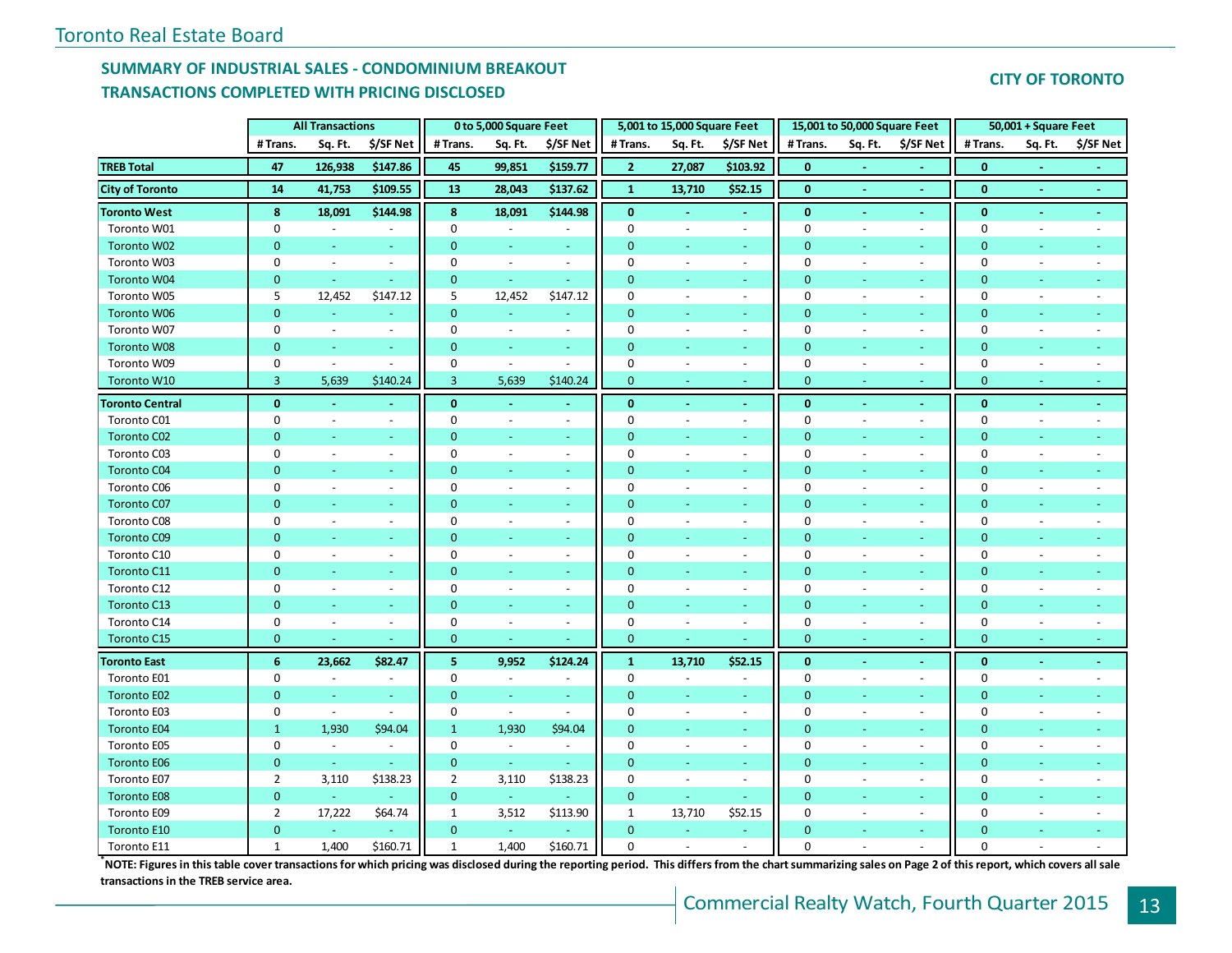## **SUMMARY OF INDUSTRIAL SALES - OTHER TYPES BREAKOUT TRANSACTIONS COMPLETED WITH PRICING DISCLOSED**

| <b>CITY OF TORONTO</b> |  |
|------------------------|--|
|                        |  |

|                        |                | <b>All Transactions</b>  |                          |                         | 0 to 5,000 Square Feet   |                          |                         | 5,001 to 15,000 Square Feet |                          |                | 15,001 to 50,000 Square Feet |                          |                  | 50,001 + Square Feet     |           |
|------------------------|----------------|--------------------------|--------------------------|-------------------------|--------------------------|--------------------------|-------------------------|-----------------------------|--------------------------|----------------|------------------------------|--------------------------|------------------|--------------------------|-----------|
|                        | # Trans.       | Sq. Ft.                  | \$/SF Net                | # Trans.                | Sq. Ft.                  | \$/SF Net                | # Trans.                | Sq. Ft.                     | \$/SF Net                | # Trans.       | Sq. Ft.                      | \$/SF Net                | # Trans.         | Sq. Ft.                  | \$/SF Net |
| <b>TREB Total</b>      | 37             | 1,481,665                | \$82.19                  | 9                       | 25,515                   | \$186.44                 | 8                       | 87,472                      | \$166.82                 | 13             | 319,752                      | \$121.95                 | $\overline{7}$   | 1,048,926                | \$60.48   |
| <b>City of Toronto</b> | 13             | 346,271                  | \$80.81                  | $\overline{\mathbf{4}}$ | 9,707                    | \$132.58                 | $\overline{\mathbf{3}}$ | 30,825                      | \$171.94                 | 5              | 100,825                      | \$108.06                 | $\mathbf{1}$     | 204,914                  | \$51.24   |
| <b>Toronto West</b>    | 12             | 341,915                  | \$81.03                  | $\overline{\mathbf{3}}$ | 5,351                    | \$189.12                 | $\overline{\mathbf{3}}$ | 30,825                      | \$171.94                 | 5              | 100,825                      | \$108.06                 | $\mathbf{1}$     | 204,914                  | \$51.24   |
| Toronto W01            | 0              | $\overline{\phantom{a}}$ | $\sim$                   | 0                       | $\blacksquare$           | $\blacksquare$           | $\mathbf 0$             | $\blacksquare$              | $\overline{\phantom{a}}$ | $\mathbf{0}$   | $\overline{a}$               | $\sim$                   | $\mathbf 0$      | $\overline{\phantom{a}}$ |           |
| Toronto W02            | $\mathbf{0}$   | $\omega$                 | $\sim$                   | $\mathbf{0}$            | $\sim$                   | $\sim$                   | $\mathbf{0}$            | $\omega$                    | $\omega$                 | $\overline{0}$ | $\equiv$                     | $\sim$                   | $\mathbf{0}$     | $\omega$                 | $\sim$    |
| Toronto W03            | $\mathbf 0$    | $\overline{\phantom{a}}$ | $\sim$                   | 0                       | $\overline{\phantom{a}}$ | $\sim$                   | 0                       | $\blacksquare$              | $\blacksquare$           | $\mathbf 0$    | $\sim$                       | $\blacksquare$           | $\mathbf 0$      | ÷,                       |           |
| Toronto W04            | $\overline{2}$ | 16,081                   | \$158.26                 | $\mathbf{1}$            | 1,256                    | \$234.87                 | $\mathbf{1}$            | 14,825                      | \$151.77                 | $\mathbf{0}$   |                              |                          | $\Omega$         |                          |           |
| Toronto W05            | 3              | 50,993                   | \$108.35                 | 0                       | $\blacksquare$           | $\overline{\phantom{a}}$ | $\mathbf 0$             | $\blacksquare$              | $\blacksquare$           | 3              | 50,993                       | \$108.35                 | $\mathbf 0$      | ÷                        |           |
| <b>Toronto W06</b>     | $\mathbf{1}$   | 2,760                    | \$181.16                 | $\mathbf{1}$            | 2,760                    | \$181.16                 | $\overline{0}$          | $\omega$                    | $\omega$                 | $\mathbf{0}$   | ÷.                           |                          | $\overline{0}$   | ÷.                       |           |
| Toronto W07            | $\mathbf 0$    | $\overline{\phantom{a}}$ |                          | 0                       | $\blacksquare$           |                          | $\mathbf 0$             | $\omega$                    | $\sim$                   | $\mathbf 0$    | $\mathcal{L}$                | $\sim$                   | $\boldsymbol{0}$ | ä,                       |           |
| <b>Toronto W08</b>     | $\overline{4}$ | 264,746                  | \$67.95                  | $\mathbf{0}$            | $\blacksquare$           | $\blacksquare$           | $\mathbf{1}$            | 10,000                      | \$212.00                 | $\overline{2}$ | 49,832                       | \$107.76                 | $\mathbf{1}$     | 204,914                  | \$51.24   |
| Toronto W09            | $\mathbf 0$    | $\sim$                   | $\sim$                   | 0                       | $\omega$                 | $\overline{a}$           | 0                       | $\blacksquare$              | $\overline{a}$           | $\mathbf{0}$   | $\sim$                       | $\blacksquare$           | 0                |                          |           |
| Toronto W10            | $2^{\circ}$    | 7,335                    | \$156.37                 | $\mathbf{1}$            | 1,335                    | \$162.55                 | $\mathbf{1}$            | 6,000                       | \$155.00                 | $\mathbf{0}$   |                              |                          | $\overline{0}$   |                          |           |
| <b>Toronto Central</b> | $\mathbf{1}$   | 4,356                    | \$63.13                  | $\mathbf{1}$            | 4,356                    | \$63.13                  | $\mathbf{0}$            |                             | $\omega$                 | $\mathbf{0}$   | ä,                           | $\sim$                   | $\bf{0}$         | $\mathbf{r}$             |           |
| Toronto C01            | $\mathbf 0$    | $\blacksquare$           | $\overline{\phantom{a}}$ | 0                       | $\sim$                   | $\blacksquare$           | 0                       |                             | $\overline{\phantom{a}}$ | $\mathbf{0}$   | $\blacksquare$               | $\overline{\phantom{a}}$ | $\mathbf 0$      |                          |           |
| Toronto C02            | $\mathbf{0}$   | Ξ                        | Ξ                        | $\mathbf{0}$            | $\omega$                 | Ξ                        | $\mathbf{0}$            |                             | Ξ                        | $\overline{0}$ |                              | ÷.                       | $\mathbf{0}$     |                          |           |
| Toronto C03            | $\mathbf 0$    | $\sim$                   | $\overline{\phantom{a}}$ | 0                       | $\overline{\phantom{a}}$ | $\overline{\phantom{a}}$ | 0                       | $\overline{\phantom{a}}$    | $\sim$                   | $\mathbf 0$    | $\blacksquare$               | $\sim$                   | 0                | $\overline{\phantom{a}}$ |           |
| Toronto C04            | $\mathbf{0}$   | ä,                       | $\omega$                 | $\mathbf{0}$            | $\omega$                 | $\omega$                 | $\mathbf{0}$            | Ξ                           | $\omega$                 | $\overline{0}$ |                              | $\sim$                   | $\mathbf{0}$     | ÷.                       |           |
| Toronto C06            | $\mathbf 0$    | $\omega$                 | $\sim$                   | $\mathbf 0$             | $\blacksquare$           | $\blacksquare$           | $\mathbf 0$             | $\overline{\phantom{a}}$    | $\omega$                 | $\mathbf{0}$   | $\overline{\phantom{a}}$     | $\sim$                   | $\mathbf 0$      | $\overline{a}$           |           |
| <b>Toronto C07</b>     | $\overline{0}$ | $\blacksquare$           | $\blacksquare$           | $\mathbf{0}$            | $\blacksquare$           | $\blacksquare$           | $\mathbf{0}$            | $\blacksquare$              | $\blacksquare$           | $\overline{0}$ | ٠                            | $\sim$                   | $\mathbf{0}$     | Ξ                        |           |
| Toronto C08            | $\mathbf 0$    | $\overline{\phantom{a}}$ | $\overline{\phantom{a}}$ | 0                       | $\blacksquare$           | $\sim$                   | 0                       | $\overline{\phantom{a}}$    | $\blacksquare$           | $\mathbf{0}$   | ÷,                           | $\blacksquare$           | $\mathbf 0$      | ÷,                       |           |
| Toronto C09            | $\overline{0}$ | $\omega$                 | $\sim$                   | $\mathbf{0}$            | $\blacksquare$           | $\equiv$                 | $\mathbf{0}$            | $\omega$                    | $\sim$                   | $\overline{0}$ |                              | $\sim$                   | $\mathbf{0}$     | u,                       |           |
| Toronto C10            | $\mathbf 0$    | $\blacksquare$           | $\blacksquare$           | 0                       | $\blacksquare$           | $\overline{\phantom{a}}$ | $\mathbf 0$             | $\blacksquare$              | $\sim$                   | $\mathbf{0}$   | $\blacksquare$               | $\sim$                   | $\mathbf 0$      | $\overline{\phantom{a}}$ |           |
| Toronto C11            | $\mathbf{1}$   | 4,356                    | \$63.13                  | $\mathbf{1}$            | 4,356                    | \$63.13                  | $\mathbf{0}$            | $\sim$                      | a.                       | $\overline{0}$ |                              | $\Delta \phi$            | $\mathbf{0}$     |                          |           |
| Toronto C12            | $\mathbf 0$    | $\overline{\phantom{a}}$ | $\omega$                 | $\mathbf 0$             | $\blacksquare$           | $\sim$                   | $\mathbf 0$             | $\overline{\phantom{a}}$    | $\omega$                 | $\mathbf{0}$   | $\blacksquare$               | $\sim$                   | $\mathbf 0$      |                          |           |
| Toronto C13            | $\mathbf{0}$   | Ξ                        | ÷,                       | $\pmb{0}$               | $\blacksquare$           | $\blacksquare$           | $\mathbf{0}$            |                             |                          | $\mathbf{0}$   |                              | $\equiv$                 | $\mathbf{0}$     |                          |           |
| Toronto C14            | $\mathbf 0$    | $\blacksquare$           | $\blacksquare$           | $\mathbf 0$             | $\overline{\phantom{a}}$ | $\blacksquare$           | $\mathbf 0$             | $\blacksquare$              | $\blacksquare$           | $\mathbf 0$    | $\blacksquare$               | $\sim$                   | $\mathbf 0$      | $\overline{a}$           |           |
| Toronto C15            | $\mathbf{0}$   | $\sim$                   | $\blacksquare$           | $\mathbf{0}$            | $\sim$                   | $\blacksquare$           | $\mathbf{0}$            | $\blacksquare$              | $\sim$                   | $\mathbf{0}$   | Ξ                            | $\equiv$                 | $\mathbf{0}$     | $\overline{\phantom{a}}$ |           |
| <b>Toronto East</b>    | $\mathbf{0}$   | $\sim$                   | $\blacksquare$           | $\mathbf{0}$            | $\blacksquare$           | $\omega$                 | $\mathbf{0}$            | $\blacksquare$              | $\omega$                 | $\mathbf 0$    | $\blacksquare$               | $\sim$                   | $\mathbf{0}$     | $\sim$                   |           |
| Toronto E01            | $\mathbf 0$    | $\omega$                 | $\blacksquare$           | 0                       | $\sim$                   | $\sim$                   | $\Omega$                | $\sim$                      | $\sim$                   | $\mathbf 0$    | $\sim$                       | $\sim$                   | 0                | $\sim$                   |           |
| <b>Toronto E02</b>     | $\overline{0}$ | Ξ                        | $\sim$                   | $\mathbf{0}$            | $\omega$                 | $\omega$                 | $\mathbf{0}$            | ÷                           | ٠                        | $\overline{0}$ |                              | $\sim$                   | $\overline{0}$   | Ξ                        |           |
| Toronto E03            | $\mathbf 0$    | $\sim$                   | $\blacksquare$           | 0                       | $\overline{\phantom{a}}$ | $\blacksquare$           | $\mathbf 0$             | $\blacksquare$              | $\blacksquare$           | $\mathbf{0}$   | $\sim$                       | $\blacksquare$           | $\mathbf 0$      | $\overline{\phantom{a}}$ |           |
| <b>Toronto E04</b>     | $\overline{0}$ |                          | ÷,                       | $\mathbf{0}$            | $\equiv$                 | $\equiv$                 | $\mathbf{0}$            |                             |                          | $\overline{0}$ |                              | ÷.                       | $\mathbf{0}$     |                          |           |
| Toronto E05            | $\mathbf 0$    | $\overline{\phantom{a}}$ | $\blacksquare$           | 0                       | $\overline{\phantom{a}}$ | $\sim$                   | $\mathbf 0$             | $\overline{\phantom{a}}$    | $\blacksquare$           | $\mathbf{0}$   | ÷,                           | $\blacksquare$           | $\mathbf 0$      |                          |           |
| <b>Toronto E06</b>     | $\mathbf{0}$   | Ξ                        | $\omega$                 | $\mathbf{0}$            | $\omega$                 | $\equiv$                 | $\mathbf{0}$            |                             | ÷.                       | $\overline{0}$ |                              | ÷.                       | $\overline{0}$   |                          |           |
| Toronto E07            | $\mathbf 0$    | $\overline{\phantom{a}}$ | $\blacksquare$           | 0                       | $\blacksquare$           | $\blacksquare$           | $\mathbf 0$             | $\sim$                      | $\omega$                 | $\mathbf{0}$   | $\blacksquare$               | $\blacksquare$           | $\mathbf 0$      | $\overline{\phantom{a}}$ |           |
| <b>Toronto E08</b>     | $\mathbf{0}$   | Ξ                        | $\sim$                   | $\mathbf{0}$            | $\sim$                   | $\omega$                 | $\mathbf{0}$            | ÷                           | $\omega$                 | $\overline{0}$ |                              | $\sim$                   | $\mathbf{0}$     | ÷.                       |           |
| Toronto E09            | $\mathbf 0$    | $\sim$                   | $\sim$                   | $\mathbf 0$             | $\blacksquare$           | $\sim$                   | $\mathbf 0$             | $\overline{\phantom{a}}$    | $\omega$                 | $\mathbf{0}$   | $\overline{\phantom{a}}$     | $\sim$                   | $\mathbf 0$      |                          |           |
| <b>Toronto E10</b>     | $\mathbf{0}$   | u,                       | $\sim$                   | $\mathbf 0$             | $\blacksquare$           | $\equiv$                 | $\mathbf{0}$            |                             | $\blacksquare$           | $\mathbf{0}$   |                              | $\sim$                   | $\mathbf 0$      |                          |           |
| Toronto E11            | $\mathbf 0$    | $\overline{a}$           | $\sim$                   | $\Omega$                | $\overline{a}$           | $\sim$                   | $\Omega$                |                             | $\sim$                   | $\Omega$       | $\overline{a}$               | $\overline{a}$           | $\Omega$         |                          |           |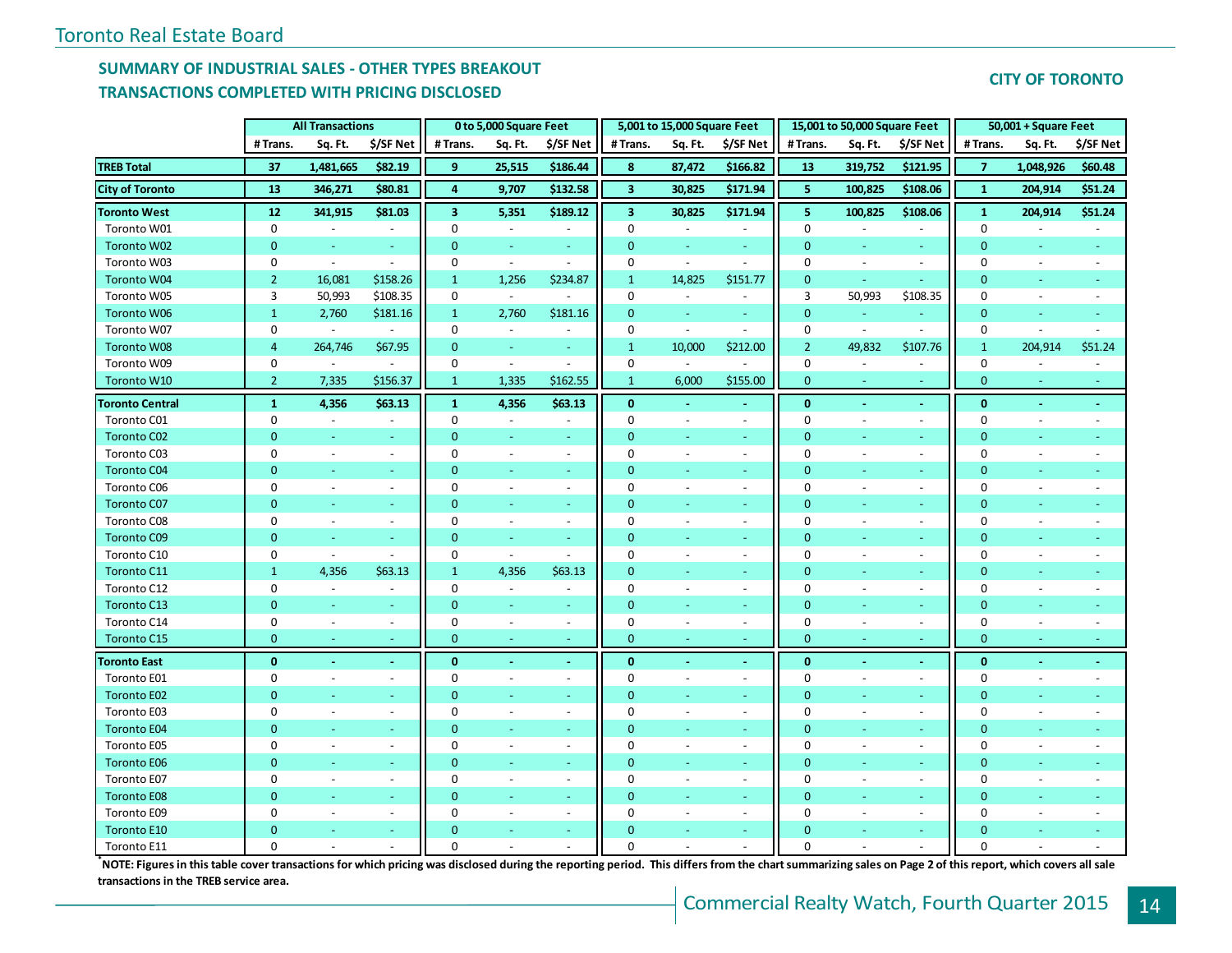### **SUMMARY OF COMMERCIAL/RETAIL SALES**

#### **TRANSACTIONS COMPLETED WITH PRICING DISCLOSED**

|  | <b>ALL TREB AREAS</b> |
|--|-----------------------|

|                                 |                | <b>All Transactions</b> |          |                | 0 to 1,000 Square Feet |                |                         | 1,001 TO 2,500 Square Feet |                |                | 2,501 TO 5,000 Square Feet |          |                | 5,001+ Square Feet       |          |
|---------------------------------|----------------|-------------------------|----------|----------------|------------------------|----------------|-------------------------|----------------------------|----------------|----------------|----------------------------|----------|----------------|--------------------------|----------|
|                                 | #Trans.        | Sq. Ft.                 | \$/SF    | # Trans.       | Sq. Ft.                | \$/SF          | #Trans.                 | Sq. Ft.                    | \$/SF          | # Trans.       | Sq. Ft.                    | \$/SF    | # Trans.       | Sq. Ft.                  | \$/SF    |
| <b>TREB Total</b>               | 99             | 533,240                 | \$182.29 | 24             | 12,635                 | \$318.36       | 36                      | 63,135                     | \$398.33       | 16             | 53,796                     | \$324.41 | 23             | 403,673                  | \$125.31 |
| <b>Halton Region</b>            | $\overline{7}$ | 10,839                  | \$465.97 | $\overline{2}$ | 1,209                  | \$426.54       | 3                       | 3,900                      | \$573.08       | $\mathbf{2}$   | 5,730                      | \$401.40 | $\bf{0}$       | $\blacksquare$           |          |
| Burlington                      | 3              | 3,269                   | \$439.18 | $\mathbf{1}$   | 669                    | \$300.00       | $\overline{2}$          | 2,600                      | \$475.00       | $\pmb{0}$      | $\omega$                   |          | $\Omega$       | ÷                        | ÷.       |
| <b>Halton Hills</b>             | $\mathbf{0}$   | $\blacksquare$          |          | $\overline{0}$ | ÷.                     |                | $\Omega$                | u,                         |                | $\Omega$       | u,                         |          | $\mathbf{0}$   |                          |          |
| Milton                          | $\mathbf{1}$   | 3,000                   | \$216.67 | $\mathbf 0$    | $\sim$                 | ÷,             | $\mathbf 0$             | $\overline{a}$             | $\overline{a}$ | $\mathbf{1}$   | 3,000                      | \$216.67 | $\mathbf 0$    | L.                       |          |
| Oakville                        | 3              | 4,570                   | \$648.80 | $\mathbf{1}$   | 540                    | \$583.33       | $\mathbf{1}$            | 1,300                      | \$769.23       | $\mathbf{1}$   | 2,730                      | \$604.40 | $\mathbf{0}$   |                          |          |
| <b>Peel Region</b>              | 9              | 74,152                  | \$127.74 | $\mathbf{1}$   | 20                     | \$2,750.00     | $\overline{\mathbf{3}}$ | 5,244                      | \$195.84       | $\mathbf{2}$   | 6,182                      | \$204.63 | 3              | 62,706                   | \$113.63 |
| Brampton                        | 5              | 48,593                  | \$96.76  | 0              | $\sim$                 |                | $\overline{2}$          | 3,624                      | \$186.81       | $\mathbf{1}$   | 3,032                      | \$255.61 | $\overline{2}$ | 41,937                   | \$77.50  |
| Caledon                         | $\mathbf 1$    | 3,150                   | \$155.56 | $\mathbf{0}$   | ÷.                     | ÷.             | $\mathbf 0$             | $\omega_{\rm c}$           |                | $\mathbf{1}$   | 3,150                      | \$155.56 | $\pmb{0}$      |                          |          |
| Mississauga                     | 3              | 22,409                  | \$190.99 | $\mathbf{1}$   | 20                     | \$2,750.00     | $\mathbf{1}$            | 1,620                      | \$216.05       | $\Omega$       |                            |          | $\mathbf{1}$   | 20,769                   | \$186.58 |
| <b>City of Toronto</b>          | 46             | 194,582                 | \$326.38 | 9              | 5,347                  | \$253.97       | 19                      | 36,047                     | \$487.89       | 9              | 31,640                     | \$379.33 | 9              | 121,548                  | \$267.88 |
| West                            | 14             | 48,110                  | \$263.50 | $\overline{2}$ | 1,270                  | \$240.16       | $\overline{7}$          | 12,081                     | \$437.63       | 3              | 9,349                      | \$346.03 | $\overline{2}$ | 25,410                   | \$151.52 |
| Central                         | 19             | 123,586                 | \$346.88 | $\mathbf{1}$   | 602                    | \$104.65       | $\overline{7}$          | 13,144                     | \$694.23       | $\overline{4}$ | 13,702                     | \$362.87 | $\overline{7}$ | 96,138                   | \$298.63 |
| East                            | 13             | 22,886                  | \$347.81 | 6              | 3,475                  | \$284.89       | 5                       | 10,822                     | \$293.38       | $\overline{2}$ | 8,589                      | \$441.84 | 0              | $\overline{a}$           |          |
| <b>York Region</b>              | 23             | 97,453                  | \$104.79 | 11             | 5,297                  | \$362.25       | $\overline{7}$          | 11,443                     | \$261.30       | $\mathbf{1}$   | 2,900                      | \$448.28 | 4              | 77,813                   | \$51.44  |
| Aurora                          | $\mathbf{1}$   | 21,646                  | \$58.58  | 0              | $\omega$               |                | $\mathbf 0$             | ÷,                         | $\sim$         | $\mathbf 0$    | $\mathcal{L}$              |          | $\mathbf{1}$   | 21,646                   | \$58.58  |
| E. Gwillimbury                  | $\mathbf 0$    | ä,                      |          | $\Omega$       | ÷.                     |                | $\Omega$                | ÷                          | Ξ              | $\Omega$       | ä,                         | ÷        | $\mathbf{0}$   |                          |          |
| Georgina                        | $\overline{2}$ | 24,800                  | \$33.75  | 1              | 800                    | \$327.50       | $\mathbf 0$             | $\bar{a}$                  | $\sim$         | $\mathbf 0$    | ÷,                         | $\sim$   | 1              | 24,000                   | \$23.96  |
| King                            | $\mathbf 0$    | ÷                       |          | $\mathbf{0}$   | $\omega$               |                | $\overline{0}$          | $\omega$                   |                | $\mathbf{0}$   | ÷                          |          | $\mathbf{0}$   | Ξ                        |          |
| Markham                         | 11             | 9,333                   | \$410.03 | 8              | 3,257                  | \$336.76       | $\overline{2}$          | 3,176                      | \$450.25       | $\mathbf{1}$   | 2,900                      | \$448.28 | 0              | $\overline{\phantom{a}}$ | $\sim$   |
| Newmarket                       | $\overline{2}$ | 2,880                   | \$163.19 | $\mathbf{0}$   | ÷.                     |                | $\overline{2}$          | 2,880                      | \$163.19       | $\Omega$       | ÷,                         |          | $\mathbf{0}$   | ÷                        |          |
| <b>Richmond Hill</b>            | $\overline{2}$ | 14,440                  | \$136.08 | $\mathbf{1}$   | 757                    | \$383.09       | $\mathbf 0$             | $\sim$                     |                | $\Omega$       | $\mathcal{L}$              | $\sim$   | $\mathbf{1}$   | 13,683                   | \$122.41 |
| Vaughan                         | $\overline{4}$ | 5,870                   | \$231.69 | $\mathbf{1}$   | 483                    | \$559.01       | 3                       | 5,387                      | \$202.34       | $\Omega$       | Ξ                          |          | $\mathbf{0}$   |                          |          |
| Whitchurch-Stouffville          | $\mathbf{1}$   | 18,484                  | \$26.24  | 0              | $\blacksquare$         |                | $\mathbf 0$             |                            |                | $\mathbf 0$    | ÷,                         |          | $\mathbf{1}$   | 18,484                   | \$26.24  |
| <b>Durham Region</b>            | 12             | 151,251                 | \$56.66  | $\mathbf{0}$   | $\blacksquare$         | $\blacksquare$ | 4                       | 6,501                      | \$201.42       | $\mathbf{1}$   | 3,144                      | \$116.09 | $\overline{7}$ | 141,606                  | \$48.69  |
| Ajax                            | $\mathbf{1}$   | 2,200                   | \$218.18 | 0              | ä,                     | $\omega$       | $\mathbf{1}$            | 2,200                      | \$218.18       | $\mathbf 0$    | ä,                         |          | 0              |                          |          |
| <b>Brock</b>                    | $\mathbf{0}$   | ÷.                      |          | $\mathbf{0}$   | ٠                      | ÷              | $\mathbf{0}$            | ÷.                         |                | $\Omega$       | ÷.                         | $\sim$   | $\mathbf{0}$   |                          |          |
| Clarington                      | 4              | 25,363                  | \$127.82 | $\Omega$       | ä,                     | $\sim$         | $\overline{2}$          | 3,001                      | \$165.58       | $\Omega$       | ÷,                         |          | $\overline{2}$ | 22,362                   | \$122.75 |
| Oshawa                          | 5              | 116,870                 | \$34.31  | $\Omega$       |                        | ÷              | $\Omega$                | Ξ                          |                | $\mathbf{1}$   | 3,144                      | \$116.09 | $\overline{4}$ | 113,726                  | \$32.05  |
| Pickering                       | $\mathbf 0$    | $\mathcal{L}$           | $\sim$   | $\mathbf 0$    | ä,                     | $\omega$       | $\mathbf 0$             | $\bar{a}$                  | $\sim$         | $\Omega$       | ÷,                         | $\sim$   | $\mathbf 0$    | ä,                       |          |
| <b>Scugog</b>                   | $\overline{0}$ | ÷                       |          | $\Omega$       | ÷.                     | ÷              | $\overline{0}$          | ÷                          | ÷.             | $\Omega$       | ä,                         |          | $\mathbf{0}$   | Ξ                        |          |
| Uxbridge                        | 0              | $\sim$                  |          | $\Omega$       | $\sim$                 | $\sim$         | $\mathbf 0$             | ä,                         |                | $\mathbf 0$    | ÷,                         | $\sim$   | $\mathbf 0$    | $\bar{a}$                |          |
| Whitby                          | $\overline{2}$ | 6,818                   | \$122.84 | $\mathbf{0}$   | $\equiv$               |                | $\mathbf{1}$            | 1,300                      | \$255.77       | $\mathbf{0}$   | Ξ                          |          | $\mathbf{1}$   | 5,518                    | \$91.52  |
| <b>Dufferin County</b>          | $\mathbf{1}$   | 762                     | \$229.66 | $\mathbf{1}$   | 762                    | \$229.66       | $\bf{0}$                | ÷                          | $\sim$         | $\mathbf{0}$   | $\sim$                     | <b>A</b> | $\mathbf{0}$   | ÷                        | х.       |
| Orangeville                     | $\mathbf{1}$   | 762                     | \$229.66 | $\mathbf{1}$   | 762                    | \$229.66       | $\mathbf 0$             | ä,                         |                | $\Omega$       | L.                         |          | $\mathbf 0$    | ÷.                       | $\sim$   |
| <b>Simcoe County</b>            | $\mathbf{1}$   | 4,200                   | \$52.38  | $\bf{0}$       |                        | $\blacksquare$ | $\bf{0}$                |                            |                | $\mathbf{1}$   | 4,200                      | \$52.38  | $\bf{0}$       |                          |          |
| Adjala-Tosorontio               | $\mathbf 0$    | $\sim$                  |          | 0              | $\sim$                 | $\sim$         | $\mathbf 0$             | ä,                         | $\sim$         | $\mathbf 0$    | $\sim$                     |          | $\mathbf 0$    | $\sim$                   |          |
| <b>Bradford West Gwillimbur</b> | $\Omega$       | ÷                       | ÷.       | $\Omega$       | ÷.                     | $\omega$       | $\Omega$                |                            | ٠              | $\Omega$       | ÷.                         | ÷        | $\Omega$       |                          |          |
| Essa                            | $\Omega$       | ÷,                      |          | $\Omega$       | ÷,                     | $\omega$       | $\mathbf 0$             |                            |                | $\Omega$       | L.                         | $\sim$   | $\Omega$       | ÷,                       |          |
| Innisfil                        | $\Omega$       |                         |          | $\Omega$       |                        |                | $\Omega$                |                            |                | $\Omega$       |                            |          | $\Omega$       |                          |          |
| New Tecumseth                   | $\mathbf{1}$   | 4,200                   | \$52.38  | $\Omega$       |                        |                | $\Omega$                |                            |                | $\mathbf{1}$   | 4,200                      | \$52.38  | $\Omega$       |                          |          |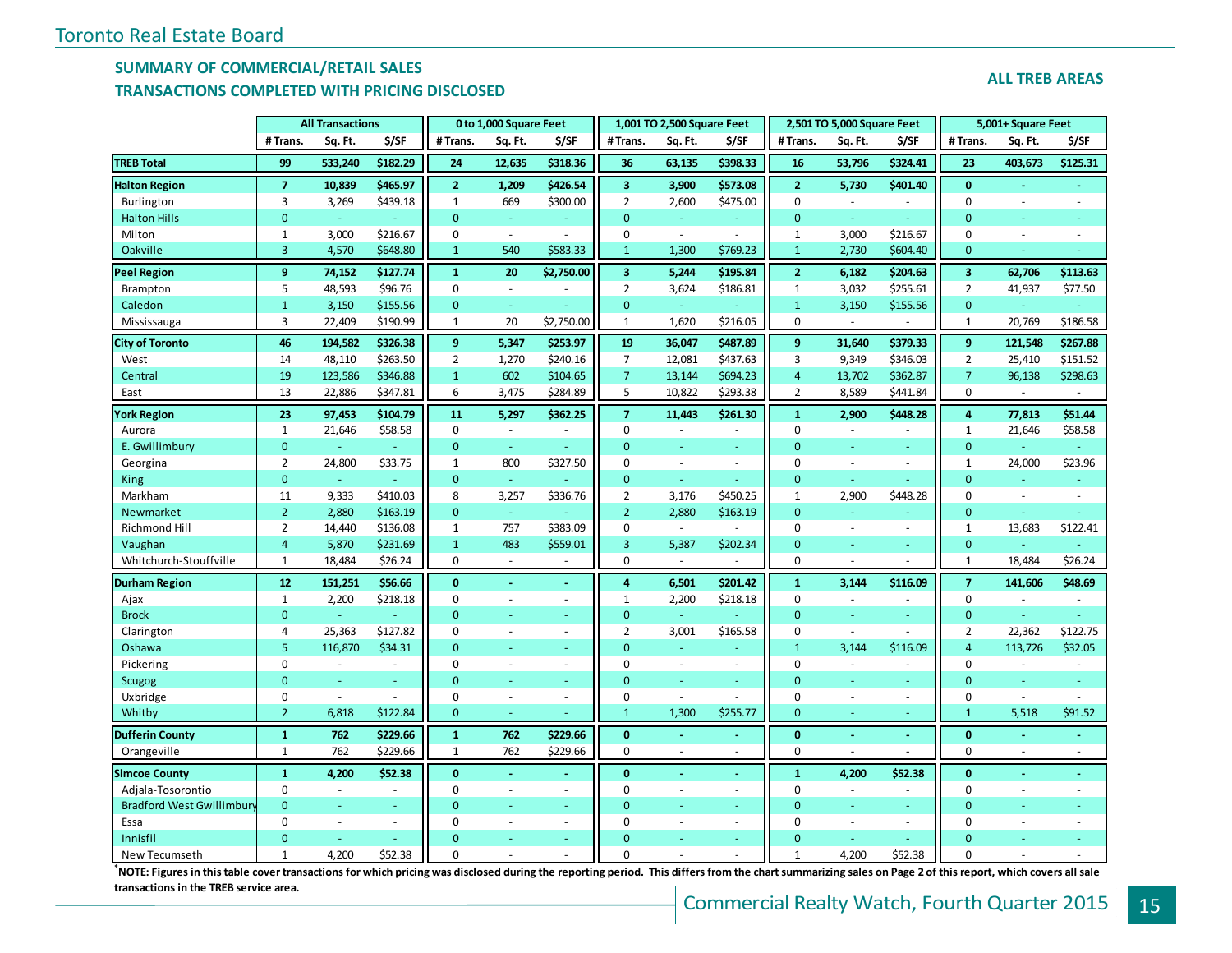## **SUMMARY OF COMMERCIAL/RETAIL SALES - CONDOMINIUM BREAKOUT TRANSACTIONS COMPLETED WITH PRICING DISCLOSED**

#### **ALL TREB AREAS**

|                                  |                  | <b>All Transactions</b>  |                |                         | 0 to 1,000 Square Feet   |                |                         | 1,001 TO 2,500 Square Feet |              |                | 2,501 TO 5,000 Square Feet |                          |                | 5,001+ Square Feet       |                |
|----------------------------------|------------------|--------------------------|----------------|-------------------------|--------------------------|----------------|-------------------------|----------------------------|--------------|----------------|----------------------------|--------------------------|----------------|--------------------------|----------------|
|                                  | #Trans.          | Sq. Ft.                  | \$/SF          | #Trans.                 | Sq. Ft.                  | \$/SF          | # Trans.                | Sq. Ft.                    | \$/SF        | # Trans.       | Sq. Ft.                    | \$/SF                    | #Trans.        | Sq. Ft.                  | \$/SF          |
| <b>TREB Total</b>                | 21               | 23,948                   | \$264.61       | 11                      | 6,821                    | \$354.76       | 10                      | 17,127                     | \$228.70     | $\mathbf{0}$   |                            |                          | $\mathbf{0}$   |                          |                |
| <b>Halton Region</b>             | $\mathbf{1}$     | 540                      | \$583.33       | $\mathbf{1}$            | 540                      | \$583.33       | $\bf{0}$                | $\blacksquare$             | ÷.           | $\mathbf{0}$   | $\blacksquare$             | $\blacksquare$           | $\bf{0}$       | $\blacksquare$           | Ξ              |
| Burlington                       | $\boldsymbol{0}$ | $\overline{\phantom{a}}$ | $\sim$         | $\mathbf 0$             | $\sim$                   |                | $\mathbf 0$             | ä,                         | $\sim$       | $\pmb{0}$      | $\sim$                     | $\sim$                   | $\mathbf 0$    | $\overline{\phantom{a}}$ |                |
| <b>Halton Hills</b>              | $\overline{0}$   | Ξ                        |                | $\Omega$                | Ξ                        | ÷              | $\Omega$                | Ξ                          | u.           | $\Omega$       |                            | $\sim$                   | $\mathbf{0}$   | ÷.                       |                |
| Milton                           | $\mathbf 0$      | $\mathcal{L}$            | $\sim$         | $\mathbf 0$             | $\omega$                 | $\sim$         | $\mathbf 0$             | $\sim$                     | $\sim$       | $\mathbf 0$    | L,                         | $\sim$                   | $\mathbf 0$    | $\sim$                   |                |
| Oakville                         | $\mathbf{1}$     | 540                      | \$583.33       | $\mathbf{1}$            | 540                      | \$583.33       | $\mathbf{0}$            | Ξ                          | u.           | $\mathbf{0}$   |                            | ÷                        | $\mathbf{0}$   | ÷                        | ÷              |
| <b>Peel Region</b>               | $\mathbf{1}$     | 1,620                    | \$216.05       | $\mathbf{0}$            | $\blacksquare$           | $\blacksquare$ | $\mathbf{1}$            | 1,620                      | \$216.05     | $\mathbf{0}$   | ÷                          | $\blacksquare$           | $\mathbf{0}$   | $\blacksquare$           | ÷              |
| Brampton                         | 0                | $\overline{\phantom{a}}$ | $\sim$         | $\mathbf 0$             | ä,                       | $\sim$         | $\mathbf 0$             | $\blacksquare$             | $\sim$       | $\mathbf 0$    | $\bar{\phantom{a}}$        | $\sim$                   | $\pmb{0}$      | $\omega$                 | ä,             |
| Caledon                          | $\mathbf{0}$     | ÷                        |                | $\mathbf{0}$            | ÷.                       | $\omega$       | $\mathbf{0}$            | ÷.                         | ш.           | $\mathbf{0}$   | ÷                          | ÷.                       | $\pmb{0}$      | $\sim$                   | Ξ              |
| Mississauga                      | $\mathbf{1}$     | 1,620                    | \$216.05       | $\mathbf 0$             | $\bar{a}$                | $\sim$         | $\mathbf{1}$            | 1,620                      | \$216.05     | $\mathbf 0$    | ÷,                         | $\sim$                   | $\pmb{0}$      | $\sim$                   | ä,             |
| <b>City of Toronto</b>           | 9                | 12,540                   | \$258.53       | $\overline{\mathbf{3}}$ | 1,725                    | \$292.75       | 6                       | 10,815                     | \$253.07     | $\mathbf{0}$   | ÷                          | $\blacksquare$           | $\mathbf{0}$   | $\omega$                 | $\blacksquare$ |
| West                             | 5                | 7,054                    | \$267.51       | $\mathbf{1}$            | 630                      | \$253.97       | $\sqrt{4}$              | 6,424                      | \$268.84     | 0              | $\sim$                     | $\sim$                   | $\mathbf 0$    | $\sim$                   |                |
| Central                          | $\mathbf{1}$     | 2,119                    | \$283.15       | $\mathbf{0}$            | $\omega$                 |                | $\mathbf{1}$            | 2,119                      | \$283.15     | $\mathbf{0}$   | ÷.                         | $\omega$                 | $\mathbf{0}$   | ÷                        | u              |
| East                             | 3                | 3,367                    | \$224.24       | $\overline{2}$          | 1,095                    | \$315.07       | $\mathbf 1$             | 2,272                      | \$180.46     | $\pmb{0}$      | ÷,                         | $\overline{\phantom{a}}$ | $\pmb{0}$      | $\omega$                 | $\sim$         |
| <b>York Region</b>               | $\overline{9}$   | 8,486                    | \$265.71       | $6\phantom{1}$          | 3,794                    | \$375.54       | $\overline{\mathbf{3}}$ | 4,692                      | \$176.90     | $\mathbf{0}$   |                            | ÷.                       | $\pmb{0}$      |                          |                |
| Aurora                           | $\mathbf 0$      | $\overline{a}$           | $\overline{a}$ | $\mathbf 0$             | ÷                        |                | $\mathbf 0$             | ÷                          | $\mathbf{r}$ | $\mathbf 0$    | ÷.                         | $\sim$                   | $\mathbf 0$    | $\sim$                   | ÷.             |
| E. Gwillimbury                   | $\overline{0}$   | ٠                        | Ξ              | $\mathbf{0}$            | ٠                        | $\omega$       | $\mathbf{0}$            | ٠                          | $\omega$     | $\mathbf{0}$   | ٠                          | ä,                       | $\mathbf{0}$   | $\overline{\phantom{a}}$ |                |
| Georgina                         | $\mathbf 0$      | $\overline{a}$           | $\sim$         | $\Omega$                | $\overline{a}$           | $\sim$         | $\mathbf 0$             | $\sim$                     | $\sim$       | $\mathbf 0$    | ÷,                         | $\sim$                   | $\pmb{0}$      | ÷.                       |                |
| King                             | $\mathbf{0}$     | ä,                       |                | $\mathbf{0}$            | $\omega$                 | $\equiv$       | $\mathbf{0}$            |                            |              | $\mathbf{0}$   |                            | Ξ                        | $\mathbf{0}$   |                          |                |
| Markham                          | 4                | 2,554                    | \$338.61       | 4                       | 2,554                    | \$338.61       | $\mathbf 0$             | $\bar{a}$                  | $\omega$     | $\mathbf 0$    | ÷,                         | $\sim$                   | $\mathbf 0$    | $\sim$                   |                |
| Newmarket                        | $\overline{2}$   | 2,880                    | \$163.19       | $\mathbf{0}$            | ÷.                       |                | $\overline{2}$          | 2,880                      | \$163.19     | $\mathbf{0}$   | ÷,                         | $\blacksquare$           | $\mathbf{0}$   | $\equiv$                 |                |
| Richmond Hill                    | $\mathbf{1}$     | 757                      | \$383.09       | $\mathbf{1}$            | 757                      | \$383.09       | $\mathbf 0$             | $\sim$                     | $\sim$       | $\mathbf 0$    | ÷,                         | $\sim$                   | $\mathbf 0$    | $\sim$                   | $\sim$         |
| Vaughan                          | $\overline{2}$   | 2,295                    | \$274.51       | $\mathbf{1}$            | 483                      | \$559.01       | $\mathbf{1}$            | 1,812                      | \$198.68     | $\mathbf{0}$   |                            |                          | $\mathbf 0$    |                          |                |
| Whitchurch-Stouffville           | 0                | ÷.                       | $\omega$       | 0                       | $\mathcal{L}$            | $\sim$         | $\mathbf 0$             | $\mathbf{r}$               | $\sim$       | $\pmb{0}$      | $\sim$                     | $\sim$                   | $\mathbf 0$    | $\sim$                   | $\sim$         |
| <b>Durham Region</b>             | $\mathbf{0}$     | ä,                       | $\omega$       | $\mathbf{0}$            | ä,                       | $\blacksquare$ | $\mathbf{0}$            |                            | ä,           | $\mathbf{0}$   | ÷,                         | $\omega$                 | $\mathbf{0}$   | $\Delta$                 |                |
| Ajax                             | $\mathbf 0$      | $\sim$                   | $\sim$         | $\mathbf 0$             | $\bar{a}$                | $\sim$         | $\mathbf 0$             | $\bar{a}$                  | ÷,           | $\mathbf 0$    | ÷,                         | $\sim$                   | $\mathbf 0$    | $\sim$                   | L.             |
| <b>Brock</b>                     | $\overline{0}$   |                          |                | $\mathbf{0}$            |                          | $\omega$       | $\mathbf{0}$            |                            | ä,           | $\mathbf{0}$   |                            | ÷                        | $\mathbf 0$    |                          |                |
| Clarington                       | $\mathbf 0$      | $\sim$                   | $\sim$         | $\mathbf 0$             | $\overline{\phantom{a}}$ | $\sim$         | $\mathbf 0$             | $\sim$                     | $\sim$       | $\mathbf 0$    | $\sim$                     | $\overline{\phantom{a}}$ | $\mathbf 0$    | $\overline{\phantom{a}}$ | ÷.             |
| Oshawa                           | $\overline{0}$   | u,                       | Ξ              | $\Omega$                | ٠                        | $\omega$       | $\mathbf{0}$            | ٠                          | u,           | $\mathbf{0}$   | ÷,                         | $\blacksquare$           | $\mathbf 0$    | $\blacksquare$           |                |
| Pickering                        | $\mathbf 0$      | $\sim$                   | $\sim$         | $\mathbf 0$             | $\sim$                   | $\blacksquare$ | $\mathbf 0$             | $\sim$                     | $\sim$       | $\pmb{0}$      | ÷.                         | $\sim$                   | $\pmb{0}$      | $\sim$                   | $\overline{a}$ |
| <b>Scugog</b>                    | $\overline{0}$   |                          |                | $\overline{0}$          | Ξ                        | Ξ              | $\overline{0}$          |                            | u.           | $\overline{0}$ |                            | ÷                        | $\mathbf{0}$   |                          |                |
| Uxbridge                         | 0                | $\sim$                   | $\sim$         | $\pmb{0}$               | $\sim$                   | $\sim$         | $\mathbf 0$             | ä,                         | $\sim$       | $\pmb{0}$      | ÷,                         | $\sim$                   | $\mathbf 0$    | $\sim$                   | $\sim$         |
| Whitby                           | $\pmb{0}$        | ÷                        |                | $\overline{0}$          | Ξ                        | Ξ              | $\pmb{0}$               | ÷                          | $\sim$       | $\mathbf{0}$   | ÷                          | ٠                        | $\mathbf{0}$   | ÷                        | $\sim$         |
| <b>Dufferin County</b>           | $\mathbf{1}$     | 762                      | \$229.66       | $\mathbf{1}$            | 762                      | \$229.66       | $\mathbf{0}$            |                            | $\Delta$     | $\mathbf{0}$   |                            | $\omega$                 | $\mathbf{0}$   |                          | ä,             |
| Orangeville                      | $\mathbf{1}$     | 762                      | \$229.66       | $\mathbf{1}$            | 762                      | \$229.66       | $\pmb{0}$               | $\overline{a}$             | ÷.           | $\pmb{0}$      | ÷.                         | $\sim$                   | $\pmb{0}$      | $\sim$                   | $\sim$         |
| <b>Simcoe County</b>             | $\mathbf{0}$     | $\Delta$                 | $\sim$         | $\bf{0}$                | $\blacksquare$           | $\sim$         | $\bf{0}$                | ä,                         | ä,           | $\bf{0}$       | ÷,                         | $\omega$                 | $\bf{0}$       | $\omega$                 | ä,             |
| Adjala-Tosorontio                | $\mathbf 0$      | $\mathcal{L}$            | $\sim$         | $\Omega$                | $\sim$                   | $\sim$         | $\mathbf 0$             | $\sim$                     | $\sim$       | $\mathbf 0$    | $\sim$                     | $\sim$                   | $\mathbf 0$    | $\sim$                   | ÷              |
| <b>Bradford West Gwillimbury</b> | $\overline{0}$   |                          | Ξ              | $\Omega$                | ÷.                       | ÷.             | $\overline{0}$          |                            | u.           | $\mathbf{0}$   | ÷.                         | ÷                        | $\overline{0}$ | $\sim$                   |                |
| Essa                             | $\Omega$         | $\bar{a}$                | $\sim$         | $\Omega$                | ä,                       | $\blacksquare$ | $\mathbf 0$             | L,                         | $\sim$       | $\mathbf 0$    | ÷,                         | $\sim$                   | $\mathbf 0$    | $\bar{\phantom{a}}$      |                |
| Innisfil                         | $\overline{0}$   | Ξ                        | Ξ              | $\Omega$                | Ξ                        | $\omega$       | $\Omega$                |                            | ä,           | $\mathbf{0}$   | ÷.                         | ÷                        | $\mathbf{0}$   | ÷.                       |                |
| New Tecumseth                    | 0                |                          |                | $\Omega$                |                          | $\sim$         | $\Omega$                |                            |              | $\Omega$       | $\overline{a}$             | ÷.                       | $\mathbf 0$    |                          |                |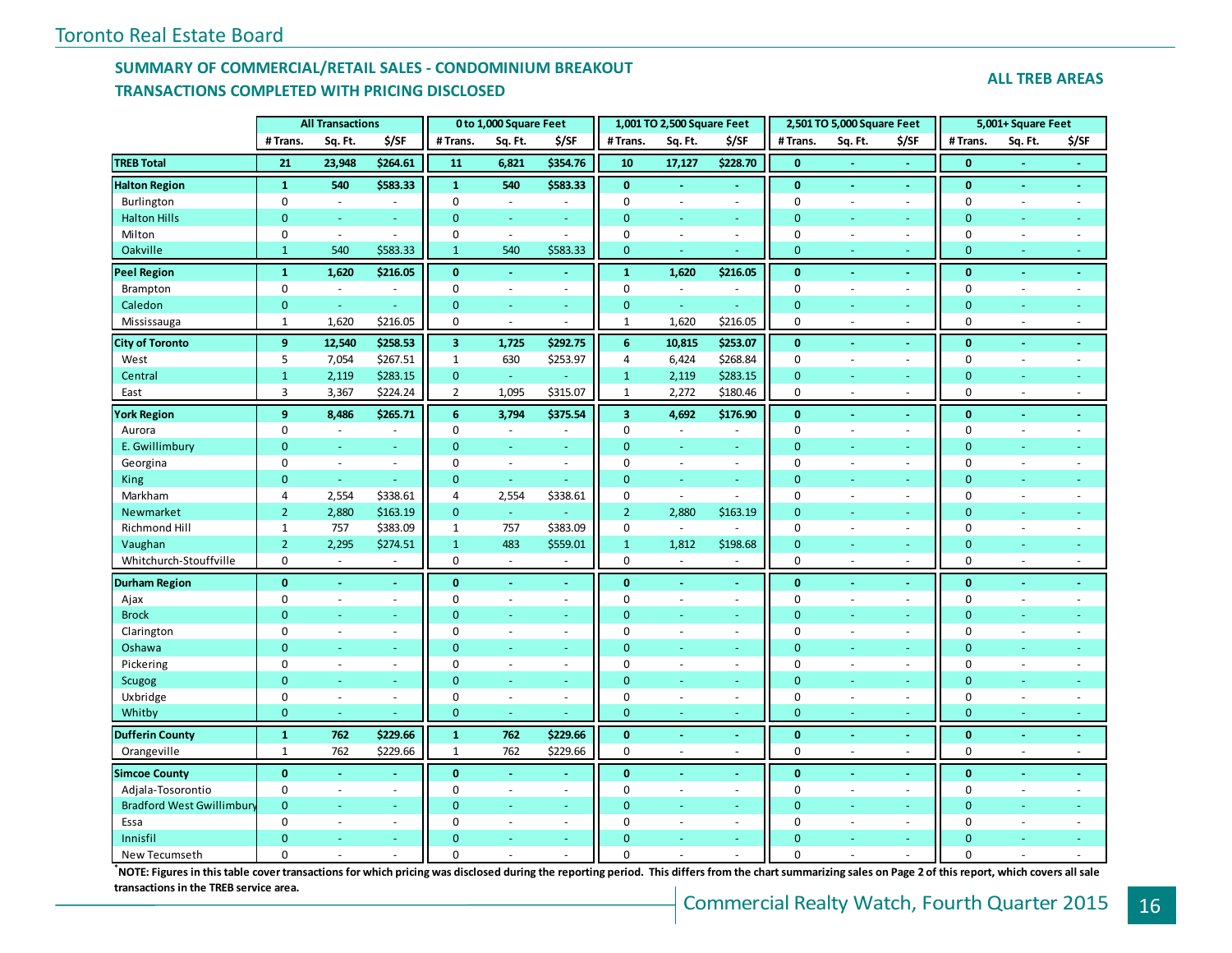## **SUMMARY OF COMMERCIAL/RETAIL SALES - OTHER TYPES BREAKOUT TRANSACTIONS COMPLETED WITH PRICING DISCLOSED**

| <b>ALL TREB AREAS</b> |
|-----------------------|
|-----------------------|

|                                  |                | <b>All Transactions</b> |          |                | 0 to 1,000 Square Feet |                          |                         | 1,001 TO 2,500 Square Feet |                |                | 2,501 TO 5,000 Square Feet |          |                         | 5,001+ Square Feet |          |
|----------------------------------|----------------|-------------------------|----------|----------------|------------------------|--------------------------|-------------------------|----------------------------|----------------|----------------|----------------------------|----------|-------------------------|--------------------|----------|
|                                  | # Trans.       | Sq. Ft.                 | \$/SF    | # Trans.       | Sq. Ft.                | \$/SF                    | # Trans.                | Sq. Ft.                    | \$/SF          | # Trans.       | Sq. Ft.                    | \$/SF    | # Trans.                | Sq. Ft.            | \$/SF    |
| <b>TREB Total</b>                | 78             | 509,291                 | \$178.42 | 13             | 5,814                  | \$275.66                 | 26                      | 46,008                     | \$461.47       | 16             | 53,796                     | \$324.41 | 23                      | 403,673            | \$125.31 |
| <b>Halton Region</b>             | 6              | 10,299                  | \$459.82 | $\mathbf{1}$   | 669                    | \$300.00                 | $\overline{\mathbf{3}}$ | 3,900                      | \$573.08       | 2 <sup>1</sup> | 5,730                      | \$401.40 | $\mathbf{0}$            | $\sim$             |          |
| Burlington                       | 3              | 3,269                   | \$439.18 | $\mathbf{1}$   | 669                    | \$300.00                 | $\overline{2}$          | 2,600                      | \$475.00       | 0              | $\omega$                   |          | $\mathbf 0$             | ÷,                 |          |
| <b>Halton Hills</b>              | $\overline{0}$ | $\omega$                |          | $\Omega$       | u,                     | ÷                        | $\Omega$                | $\omega$                   | $\omega$       | $\overline{0}$ | ä,                         |          | $\overline{0}$          | ÷                  |          |
| Milton                           | 1              | 3,000                   | \$216.67 | $\mathbf 0$    | $\omega$               | $\sim$                   | 0                       | $\blacksquare$             | $\sim$         | $\mathbf{1}$   | 3,000                      | \$216.67 | $\mathbf 0$             | ä,                 |          |
| Oakville                         | $\overline{2}$ | 4,030                   | \$657.57 | $\mathbf{0}$   | ÷.                     |                          | $\mathbf{1}$            | 1,300                      | \$769.23       | $\mathbf{1}$   | 2,730                      | \$604.40 | $\mathbf 0$             |                    |          |
| <b>Peel Region</b>               | 8              | 72,532                  | \$125.77 | $\mathbf{1}$   | 20                     | \$2,750.00               | $\overline{2}$          | 3,624                      | \$186.81       | $\overline{2}$ | 6,182                      | \$204.63 | $\overline{\mathbf{3}}$ | 62,706             | \$113.63 |
| Brampton                         | 5              | 48,593                  | \$96.76  | $\mathbf 0$    | $\sim$                 |                          | $\overline{2}$          | 3,624                      | \$186.81       | $\mathbf{1}$   | 3,032                      | \$255.61 | $\overline{2}$          | 41,937             | \$77.50  |
| Caledon                          | $\mathbf{1}$   | 3,150                   | \$155.56 | $\mathbf{0}$   | ÷.                     |                          | $\mathbf 0$             | ä,                         |                | $\mathbf{1}$   | 3,150                      | \$155.56 | $\mathbf 0$             |                    |          |
| Mississauga                      | $\overline{2}$ | 20,789                  | \$189.04 | 1              | 20                     | \$2,750.00               | $\mathbf 0$             | $\sim$                     |                | 0              |                            |          | $\mathbf{1}$            | 20,769             | \$186.58 |
| <b>City of Toronto</b>           | 37             | 182,042                 | \$331.05 | 6              | 3,622                  | \$235.51                 | 13                      | 25,232                     | \$588.54       | 9              | 31,640                     | \$379.33 | 9                       | 121,548            | \$267.88 |
| West                             | 9              | 41,056                  | \$262.81 | $\mathbf{1}$   | 640                    | \$226.56                 | 3                       | 5,657                      | \$629.31       | 3              | 9,349                      | \$346.03 | $\overline{2}$          | 25,410             | \$151.52 |
| Central                          | 18             | 121,467                 | \$348.00 | $\mathbf{1}$   | 602                    | \$104.65                 | $6\phantom{1}6$         | 11,025                     | \$773.24       | $\overline{4}$ | 13,702                     | \$362.87 | $\overline{7}$          | 96,138             | \$298.63 |
| East                             | 10             | 19,519                  | \$369.13 | 4              | 2,380                  | \$271.01                 | 4                       | 8,550                      | \$323.39       | $\overline{2}$ | 8,589                      | \$441.84 | 0                       |                    |          |
| <b>York Region</b>               | 14             | 88,967                  | \$89.44  | 5              | 1,503                  | \$328.68                 | $\overline{4}$          | 6,751                      | \$319.95       | $\mathbf{1}$   | 2,900                      | \$448.28 | $\overline{4}$          | 77,813             | \$51.44  |
| Aurora                           | $\mathbf{1}$   | 21,646                  | \$58.58  | $\mathbf 0$    | $\sim$                 |                          | $\mathbf 0$             | $\sim$                     |                | $\Omega$       | ÷,                         |          | $\mathbf{1}$            | 21,646             | \$58.58  |
| E. Gwillimbury                   | $\mathbf 0$    | ÷,                      |          | $\overline{0}$ | $\omega$               |                          | $\overline{0}$          | $\equiv$                   | $\omega$       | $\Omega$       | ä,                         | $\omega$ | $\overline{0}$          |                    |          |
| Georgina                         | $\overline{2}$ | 24,800                  | \$33.75  | 1              | 800                    | \$327.50                 | $\mathbf 0$             | $\sim$                     | $\sim$         | $\mathbf 0$    | $\bar{a}$                  | $\sim$   | $\mathbf{1}$            | 24,000             | \$23.96  |
| King                             | $\mathbf 0$    | Ξ                       |          | $\overline{0}$ |                        |                          | $\mathbf 0$             | u,                         |                | $\overline{0}$ |                            |          | $\mathbf 0$             |                    |          |
| Markham                          | $\overline{7}$ | 6,779                   | \$436.94 | $\overline{4}$ | 703                    | \$330.01                 | $\overline{2}$          | 3,176                      | \$450.25       | $\mathbf{1}$   | 2,900                      | \$448.28 | $\mathbf 0$             | ÷.                 | $\sim$   |
| Newmarket                        | $\overline{0}$ | ä,                      |          | $\overline{0}$ | L,                     |                          | $\overline{0}$          | ä,                         |                | $\overline{0}$ | ä,                         |          | $\overline{0}$          | $\omega$           |          |
| Richmond Hill                    | $\mathbf{1}$   | 13,683                  | \$122.41 | $\mathbf 0$    | $\sim$                 | $\sim$                   | $\mathbf 0$             | $\omega$                   | $\sim$         | $\mathbf 0$    | ÷,                         | $\sim$   | $\mathbf{1}$            | 13,683             | \$122.41 |
| Vaughan                          | $\overline{2}$ | 3,575                   | \$204.20 | $\overline{0}$ | ä,                     |                          | $\overline{2}$          | 3,575                      | \$204.20       | $\overline{0}$ |                            |          | $\mathbf 0$             |                    |          |
| Whitchurch-Stouffville           | $\mathbf{1}$   | 18,484                  | \$26.24  | $\mathbf 0$    | ÷,                     | ÷.                       | $\mathbf 0$             |                            |                | $\mathbf 0$    | ÷,                         |          | $\mathbf{1}$            | 18,484             | \$26.24  |
| <b>Durham Region</b>             | 12             | 151,251                 | \$56.66  | $\mathbf{0}$   |                        | $\sim$                   | $\overline{4}$          | 6,501                      | \$201.42       | $\mathbf{1}$   | 3.144                      | \$116.09 | $\overline{7}$          | 141,606            | \$48.69  |
| Ajax                             | $\mathbf{1}$   | 2,200                   | \$218.18 | $\mathbf 0$    | L.                     | $\sim$                   | $\mathbf{1}$            | 2,200                      | \$218.18       | $\Omega$       | $\mathcal{L}$              |          | $\mathbf 0$             |                    |          |
| <b>Brock</b>                     | $\overline{0}$ | ä,                      |          | $\mathbf{0}$   | u,                     | ÷                        | $\mathbf{0}$            | ÷.                         |                | $\Omega$       | ÷.                         | ÷.       | $\overline{0}$          | ä,                 |          |
| Clarington                       | 4              | 25,363                  | \$127.82 | $\mathbf 0$    | $\bar{\phantom{a}}$    | $\overline{\phantom{a}}$ | $\overline{2}$          | 3,001                      | \$165.58       | $\mathbf 0$    | ÷,                         |          | $\overline{2}$          | 22,362             | \$122.75 |
| Oshawa                           | 5              | 116,870                 | \$34.31  | $\mathbf{0}$   |                        | ÷                        | $\mathbf{0}$            | ÷.                         |                | $\mathbf{1}$   | 3,144                      | \$116.09 | $\overline{4}$          | 113,726            | \$32.05  |
| Pickering                        | 0              | $\omega$                | $\sim$   | $\mathbf 0$    | $\sim$                 | $\omega$                 | $\mathbf 0$             | $\sim$                     | $\sim$         | $\mathbf 0$    | $\bar{a}$                  | $\sim$   | 0                       | $\bar{a}$          | $\sim$   |
| <b>Scugog</b>                    | $\overline{0}$ | Ξ                       |          | $\Omega$       | u.                     | $\sim$                   | $\Omega$                | ÷                          | $\sim$         | $\Omega$       | Ξ                          |          | $\Omega$                | Ξ                  |          |
| Uxbridge                         | $\mathbf 0$    | $\sim$                  |          | $\Omega$       | $\sim$                 | $\omega$                 | $\overline{0}$          | L,                         | $\overline{a}$ | $\mathbf 0$    | ÷,                         | $\omega$ | $\mathbf 0$             | ä,                 | $\sim$   |
| Whitby                           | $\overline{2}$ | 6,818                   | \$122.84 | $\mathbf{0}$   | ÷                      | ÷                        | $\mathbf{1}$            | 1,300                      | \$255.77       | $\mathbf{0}$   | L.                         |          | $\mathbf{1}$            | 5,518              | \$91.52  |
| <b>Dufferin County</b>           | $\bf{0}$       | ÷                       |          | $\bf{0}$       | $\omega$               | ÷.                       | $\bf{0}$                |                            |                | $\bf{0}$       | $\sim$                     | a.       | $\bf{0}$                |                    | ÷.       |
| Orangeville                      | $\Omega$       | $\overline{a}$          |          | $\Omega$       | ÷,                     | ÷.                       | $\Omega$                | ÷.                         |                | $\Omega$       |                            |          | $\Omega$                | $\sim$             | $\sim$   |
| <b>Simcoe County</b>             | $\mathbf{1}$   | 4,200                   | \$52.38  | $\mathbf{0}$   |                        | $\blacksquare$           | $\mathbf{0}$            |                            |                | $\mathbf{1}$   | 4,200                      | \$52.38  | $\bf{0}$                | $\blacksquare$     | $\sim$   |
| Adjala-Tosorontio                | $\mathbf 0$    | $\blacksquare$          |          | $\mathbf 0$    | $\bar{a}$              | $\sim$                   | $\pmb{0}$               | $\bar{a}$                  | $\sim$         | $\mathbf 0$    | $\bar{a}$                  |          | $\mathbf 0$             | $\omega$           |          |
| <b>Bradford West Gwillimbury</b> | $\overline{0}$ | Ξ                       | ÷        | $\mathbf{0}$   | ÷.                     | ÷                        | $\overline{0}$          | ä,                         | $\omega$ .     | $\mathbf{0}$   | ÷                          | $\sim$   | $\mathbf{0}$            | u,                 |          |
| Essa                             | $\Omega$       | ä,                      |          | $\Omega$       | ÷,                     | $\sim$                   | $\Omega$                | L.                         | $\sim$         | $\Omega$       | ÷,                         | $\sim$   | $\mathbf 0$             | $\sim$             |          |
| Innisfil                         | $\overline{0}$ |                         |          | $\Omega$       |                        |                          | $\Omega$                |                            |                | $\Omega$       |                            |          | $\Omega$                |                    |          |
| New Tecumseth                    | 1              | 4,200                   | \$52.38  | $\Omega$       |                        |                          | $\Omega$                |                            |                | $\mathbf{1}$   | 4,200                      | \$52.38  | $\Omega$                |                    |          |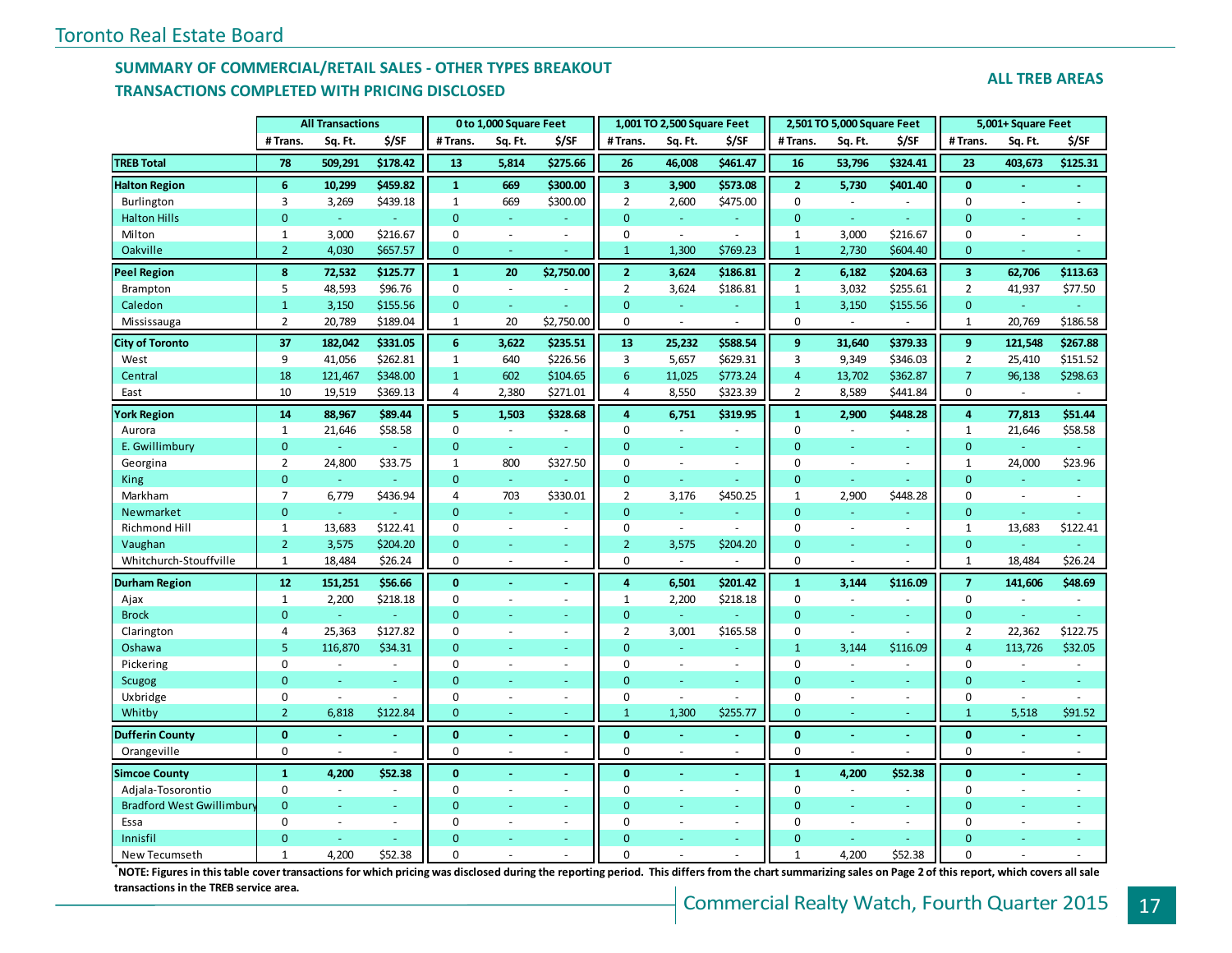## **SUMMARY OF COMMERCIAL/RETAIL SALES**

## **TRANSACTIONS COMPLETED WITH PRICING DISCLOSED**

|                        |                | <b>All Transactions</b>  |                          |                  | 0 to 1,000 Square Feet   |                          |                         | 1,001 TO 2,500 Square Feet |                          |                         | 2,501 TO 5,000 Square Feet |                          |                | 5,001+ Square Feet |           |
|------------------------|----------------|--------------------------|--------------------------|------------------|--------------------------|--------------------------|-------------------------|----------------------------|--------------------------|-------------------------|----------------------------|--------------------------|----------------|--------------------|-----------|
|                        | # Trans.       | Sq. Ft.                  | \$/SF Net                | #Trans.          | Sq. Ft.                  | \$/SF Net                | # Trans.                | Sq. Ft.                    | \$/SF Net                | #Trans.                 | Sq. Ft.                    | \$/SF Net                | # Trans.       | Sq. Ft.            | \$/SF Net |
| <b>TREB Total</b>      | 99             | 533,240                  | \$182.29                 | 24               | 12,635                   | \$318.36                 | 36                      | 63,135                     | \$398.33                 | 16                      | 53,796                     | \$324.41                 | 23             | 403,673            | \$125.31  |
| <b>City of Toronto</b> | 46             | 194,582                  | \$326.38                 | $\overline{9}$   | 5,347                    | \$253.97                 | 19                      | 36,047                     | \$487.89                 | $\mathbf{9}$            | 31,640                     | \$379.33                 | $\overline{9}$ | 121,548            | \$267.88  |
| <b>Toronto West</b>    | 14             | 48,110                   | \$263.50                 | $\overline{2}$   | 1,270                    | \$240.16                 | $\overline{7}$          | 12,081                     | \$437.63                 | $\overline{\mathbf{3}}$ | 9,349                      | \$346.03                 | $\overline{2}$ | 25,410             | \$151.52  |
| Toronto W01            | 0              | $\omega$                 |                          | $\mathbf 0$      |                          |                          | $\mathbf 0$             | $\sim$                     | $\overline{a}$           | $\mathbf 0$             |                            |                          | $\mathbf 0$    |                    |           |
| Toronto W02            | $\overline{4}$ | 8,946                    | \$546.05                 | $\overline{0}$   | $\equiv$                 | $\omega$                 | $\overline{2}$          | 3,700                      | \$691.89                 | $\overline{2}$          | 5,246                      | \$443.19                 | $\mathbf{0}$   | ÷                  |           |
| Toronto W03            | $\mathbf 0$    | $\equiv$                 | $\overline{\phantom{a}}$ | 0                | $\overline{\phantom{a}}$ | $\overline{a}$           | $\mathbf 0$             | $\omega$                   | $\overline{\phantom{a}}$ | $\Omega$                |                            |                          | 0              | $\sim$             |           |
| Toronto W04            | $\overline{0}$ | $\omega$                 |                          | $\mathbf{0}$     | $\equiv$                 | $\blacksquare$           | $\mathbf{0}$            | $\omega$                   | $\omega$                 | $\overline{0}$          |                            | ÷.                       | $\mathbf 0$    | $\equiv$           |           |
| Toronto W05            | 3              | 23,655                   | \$139.59                 | 0                | $\overline{a}$           | $\sim$                   | $\overline{2}$          | 3,655                      | \$246.79                 | 0                       | $\overline{\phantom{a}}$   | $\blacksquare$           | $\mathbf{1}$   | 20,000             | \$120.00  |
| <b>Toronto W06</b>     | $\overline{2}$ | 6,794                    | \$266.41                 | $\overline{0}$   | Ξ                        | $\blacksquare$           | $\mathbf{1}$            | 1,384                      | \$260.12                 | $\overline{0}$          |                            | $\omega$                 | $\mathbf{1}$   | 5,410              | \$268.02  |
| Toronto W07            | $\Omega$       | $\sim$                   |                          | 0                | $\sim$                   | $\sim$                   | $\mathbf 0$             | $\sim$                     |                          | $\Omega$                | ÷                          | $\sim$                   | 0              | $\sim$             |           |
| <b>Toronto W08</b>     | $\mathbf{1}$   | 1,957                    | \$510.99                 | $\mathbf{0}$     | $\equiv$                 | Ξ                        | $\mathbf{1}$            | 1,957                      | \$510.99                 | $\overline{0}$          |                            | ÷.                       | $\overline{0}$ |                    |           |
| Toronto W09            | $\mathbf 0$    | $\blacksquare$           | $\overline{\phantom{a}}$ | $\mathbf 0$      | $\sim$                   | $\sim$                   | $\mathbf 0$             | $\sim$                     | $\overline{\phantom{a}}$ | $\overline{0}$          | $\sim$                     | $\overline{\phantom{a}}$ | 0              | $\sim$             |           |
| Toronto W10            | $\overline{4}$ | 6,758                    | \$248.59                 | $\overline{2}$   | 1,270                    | \$240.16                 | $\mathbf{1}$            | 1,385                      | \$335.74                 | $\mathbf{1}$            | 4,103                      | \$221.79                 | $\mathbf 0$    | Ξ                  |           |
| <b>Toronto Central</b> | 19             | 123,586                  | \$346.88                 | $\mathbf{1}$     | 602                      | \$104.65                 | $\overline{\mathbf{z}}$ | 13,144                     | \$694.23                 | $\overline{\mathbf{a}}$ | 13,702                     | \$362.87                 | $\overline{7}$ | 96,138             | \$298.63  |
| Toronto C01            | 8              | 68,203                   | \$475.58                 | $\boldsymbol{0}$ | $\blacksquare$           |                          | $\overline{2}$          | 4,417                      | \$1,185.19               | $\mathbf{1}$            | 3,348                      | \$448.33                 | 5              | 60,438             | \$425.23  |
| <b>Toronto C02</b>     | $\overline{2}$ | 4,600                    | \$484.78                 | $\mathbf{0}$     | $\blacksquare$           | $\blacksquare$           | $\overline{2}$          | 4,600                      | \$484.78                 | $\overline{0}$          | $\sim$                     |                          | $\overline{0}$ | $\mathbb{L}$       | $\omega$  |
| Toronto C03            | 0              | $\blacksquare$           | $\sim$                   | 0                | $\overline{\phantom{a}}$ | $\sim$                   | $\mathbf 0$             | $\sim$                     | $\overline{\phantom{a}}$ | $\mathbf 0$             | $\blacksquare$             | $\blacksquare$           | $\mathbf 0$    | $\blacksquare$     |           |
| <b>Toronto C04</b>     | 2 <sup>1</sup> | 11,542                   | \$85.08                  | $\overline{0}$   | L,                       | Ξ                        | $\mathbf 0$             | $\omega$                   |                          | $\mathbf{1}$            | 2,842                      | \$306.83                 | $\mathbf{1}$   | 8,700              | \$12.64   |
| Toronto C06            | $\mathbf{1}$   | 2,119                    | \$283.15                 | 0                | $\overline{a}$           | $\sim$                   | $\mathbf{1}$            | 2,119                      | \$283.15                 | $\Omega$                | $\sim$                     | $\overline{a}$           | $\Omega$       | $\sim$             |           |
| <b>Toronto C07</b>     | $\mathbf{0}$   | $\omega$                 |                          | $\overline{0}$   | u,                       | ÷.                       | $\overline{0}$          |                            |                          | $\mathbf{0}$            | ÷.                         | ÷                        | $\overline{0}$ |                    |           |
| Toronto C08            | $\overline{2}$ | 7,512                    | \$345.98                 | $\mathbf 0$      | $\blacksquare$           | $\sim$                   | $\mathbf 0$             | $\sim$                     | $\overline{\phantom{a}}$ | $\overline{2}$          | 7,512                      | \$345.98                 | 0              | $\sim$             |           |
| <b>Toronto C09</b>     | $\overline{0}$ |                          |                          | $\mathbf 0$      |                          | Ξ                        | $\Omega$                |                            |                          | $\Omega$                |                            |                          | $\overline{0}$ |                    |           |
| Toronto C10            | $\Omega$       | $\sim$                   | $\bar{\phantom{a}}$      | 0                | $\overline{\phantom{a}}$ | $\bar{z}$                | $\mathbf 0$             | $\sim$                     | $\overline{\phantom{a}}$ | $\mathbf 0$             | $\blacksquare$             | $\overline{\phantom{a}}$ | 0              |                    |           |
| <b>Toronto C11</b>     | $\Omega$       |                          | ÷                        | $\Omega$         |                          | Ξ                        | $\Omega$                |                            | ÷                        | $\mathbf{0}$            |                            | ä,                       | $\Omega$       |                    |           |
| Toronto C12            | $\mathbf 0$    | $\mathcal{L}$            |                          | 0                |                          | $\sim$                   | $\mathbf 0$             |                            |                          | $\mathbf 0$             |                            | $\blacksquare$           | 0              |                    |           |
| <b>Toronto C13</b>     | $\overline{3}$ | 29,008                   | \$136.51                 | $\overline{0}$   |                          | $\omega$                 | $\overline{2}$          | 2,008                      | \$527.89                 | $\overline{0}$          |                            | $\equiv$                 | $\mathbf{1}$   | 27,000             | \$107.41  |
| Toronto C14            | 0              | $\overline{\phantom{a}}$ |                          | 0                | $\overline{\phantom{a}}$ | $\overline{a}$           | $\mathbf 0$             | $\blacksquare$             | $\overline{\phantom{a}}$ | $\mathbf 0$             | $\overline{\phantom{a}}$   | $\overline{\phantom{a}}$ | $\mathbf 0$    |                    |           |
| <b>Toronto C15</b>     | $\mathbf{1}$   | 602                      | \$104.65                 | $\mathbf{1}$     | 602                      | \$104.65                 | $\mathbf 0$             |                            |                          | $\mathbf 0$             |                            |                          | $\mathbf{0}$   |                    |           |
| <b>Toronto East</b>    | 13             | 22,886                   | \$347.81                 | 6                | 3,475                    | \$284.89                 | 5                       | 10,822                     | \$293.38                 | $\overline{2}$          | 8,589                      | \$441.84                 | $\bf{0}$       | $\sim$             |           |
| Toronto E01            | $\mathbf 0$    | $\sim$                   |                          | 0                | $\overline{a}$           | $\overline{\phantom{a}}$ | $\mathbf 0$             | $\sim$                     | $\blacksquare$           | $\mathbf 0$             | $\sim$                     |                          | 0              |                    |           |
| <b>Toronto E02</b>     | $\mathbf{1}$   | 5,000                    | \$410.00                 | $\overline{0}$   |                          | $\blacksquare$           | $\mathbf 0$             | $\omega_{\rm c}$           |                          | $\mathbf{1}$            | 5,000                      | \$410.00                 | $\overline{0}$ |                    |           |
| Toronto E03            | $\overline{2}$ | 4,200                    | \$297.62                 | $\mathbf 0$      | $\overline{\phantom{a}}$ | $\sim$                   | $\overline{2}$          | 4,200                      | \$297.62                 | $\mathbf 0$             | $\blacksquare$             |                          | 0              |                    |           |
| <b>Toronto E04</b>     | $\overline{2}$ | 5,939                    | \$418.42                 | $\overline{0}$   |                          | Ξ                        | $\mathbf{1}$            | 2,350                      | \$314.89                 | $\mathbf{1}$            | 3,589                      | \$486.21                 | $\Omega$       |                    |           |
| Toronto E05            | $\mathbf 0$    | $\blacksquare$           | $\overline{\phantom{a}}$ | 0                | $\overline{\phantom{a}}$ | $\blacksquare$           | $\mathbf 0$             | $\blacksquare$             | $\overline{\phantom{a}}$ | $\mathbf 0$             |                            |                          | 0              |                    |           |
| <b>Toronto E06</b>     | $\mathbf{0}$   | $\omega$                 |                          | $\overline{0}$   | ÷                        |                          | $\mathbf{0}$            | $\omega$                   |                          | $\overline{0}$          |                            | u,                       | $\overline{0}$ |                    |           |
| Toronto E07            | 4              | 3,572                    | \$205.49                 | 3                | 1,300                    | \$249.23                 | $\mathbf{1}$            | 2,272                      | \$180.46                 | $\mathbf 0$             | $\overline{\phantom{a}}$   | $\overline{\phantom{a}}$ | $\mathbf 0$    |                    |           |
| <b>Toronto E08</b>     | $\mathbf{0}$   | $\omega$                 |                          | $\mathbf 0$      | $\omega$                 |                          | $\mathbf{0}$            | ia.                        | ÷                        | $\mathbf{0}$            |                            | ÷.                       | $\overline{0}$ |                    |           |
| Toronto E09            | $\mathbf{1}$   | 980                      | \$174.49                 | $\mathbf{1}$     | 980                      | \$174.49                 | 0                       | $\mathcal{L}$              | $\mathcal{L}$            | $\Omega$                |                            | $\blacksquare$           | 0              |                    |           |
| <b>Toronto E10</b>     | $\mathbf{1}$   | 2,000                    | \$387.50                 | $\mathbf{0}$     | $\omega$                 |                          | $\mathbf{1}$            | 2,000                      | \$387.50                 | $\Omega$                |                            | $\blacksquare$           | $\overline{0}$ |                    |           |
| Toronto E11            | $\overline{2}$ | 1,195                    | \$414.23                 | $\overline{2}$   | 1,195                    | \$414.23                 | $\Omega$                |                            |                          | $\Omega$                |                            |                          | $\Omega$       |                    |           |

**\*NOTE: Figures in this table cover transactions for which pricing was disclosed during the reporting period. This differs from the chart summarizing sales on Page 2 of this report, which covers all sale transactions in the TREB service area.**

## **CITY OF TORONTO**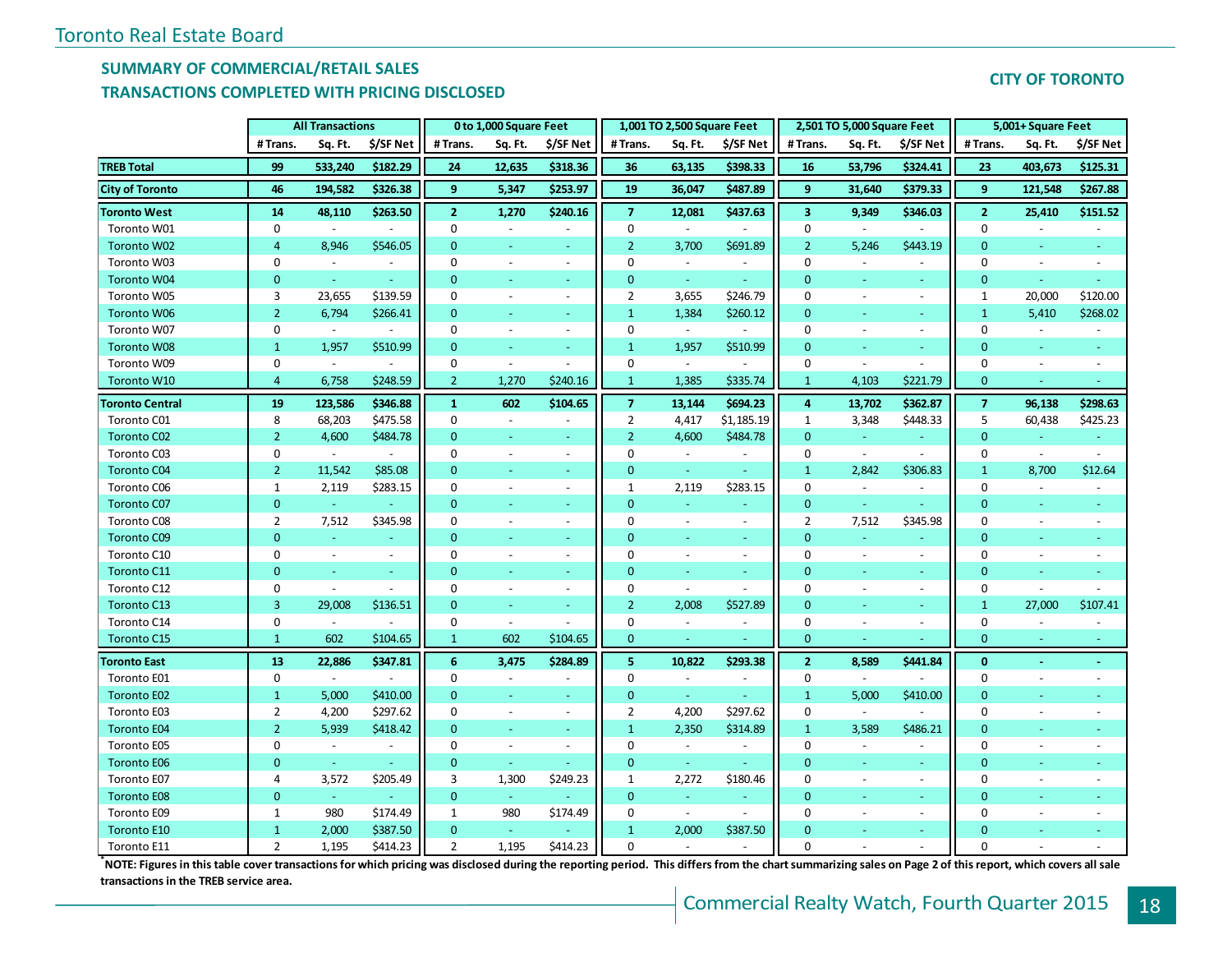## **SUMMARY OF COMMERCIAL/RETAIL SALES - CONDOMINIUM BREAKOUT TRANSACTIONS COMPLETED WITH PRICING DISCLOSED**

## **CITY OF TORONTO**

|                        |                         | <b>All Transactions</b> |                          |                         | 0 to 1,000 Square Feet   |                          |                | 1,001 TO 2,500 Square Feet |                          |                | 2,501 TO 5,000 Square Feet |                          |                | 5,001+ Square Feet       |           |
|------------------------|-------------------------|-------------------------|--------------------------|-------------------------|--------------------------|--------------------------|----------------|----------------------------|--------------------------|----------------|----------------------------|--------------------------|----------------|--------------------------|-----------|
|                        | # Trans.                | Sq. Ft.                 | \$/SF Net                | # Trans.                | Sq. Ft.                  | \$/SF Net                | # Trans.       | Sq. Ft.                    | \$/SF Net                | #Trans.        | Sq. Ft.                    | \$/SF Net                | #Trans.        | Sq. Ft.                  | \$/SF Net |
| <b>TREB Total</b>      | 21                      | 23,948                  | \$264.61                 | 11                      | 6,821                    | \$354.76                 | 10             | 17,127                     | \$228.70                 | $\bf{0}$       |                            |                          | $\mathbf{0}$   |                          |           |
| <b>City of Toronto</b> | 9                       | 12,540                  | \$258.53                 | $\overline{\mathbf{3}}$ | 1,725                    | \$292.75                 | 6              | 10,815                     | \$253.07                 | $\pmb{0}$      | ÷                          | $\sim$                   | $\pmb{0}$      | $\omega$                 | $\sim$    |
| <b>Toronto West</b>    | 5                       | 7,054                   | \$267.51                 | $\mathbf{1}$            | 630                      | \$253.97                 | 4              | 6,424                      | \$268.84                 | $\mathbf{0}$   | ä,                         | $\sim$                   | $\bf{0}$       | $\omega$                 | $\omega$  |
| Toronto W01            | $\pmb{0}$               | $\sim$                  | $\overline{\phantom{a}}$ | 0                       | $\sim$                   | $\blacksquare$           | $\Omega$       | $\sim$                     |                          | $\pmb{0}$      | $\overline{\phantom{a}}$   | $\overline{\phantom{a}}$ | $\mathbf 0$    | $\overline{\phantom{a}}$ | $\sim$    |
| Toronto W02            | $\overline{0}$          | ÷,                      | $\omega$                 | $\mathbf{0}$            | Ξ                        | $\omega$                 | $\mathbf{0}$   | u,                         |                          | $\overline{0}$ |                            | ÷                        | $\mathbf{0}$   |                          |           |
| Toronto W03            | $\mathbf 0$             | $\sim$                  | $\blacksquare$           | 0                       | $\overline{\phantom{a}}$ | $\overline{\phantom{a}}$ | $\mathbf 0$    | $\overline{\phantom{a}}$   | $\overline{\phantom{a}}$ | $\mathbf 0$    |                            | $\blacksquare$           | $\mathbf 0$    |                          |           |
| Toronto W04            | $\overline{0}$          | u,                      | $\blacksquare$           | $\mathbf{0}$            | $\blacksquare$           | $\overline{\phantom{a}}$ | $\mathbf{0}$   | $\omega$                   | $\blacksquare$           | $\overline{0}$ |                            | $\sim$                   | $\overline{0}$ | ÷                        |           |
| Toronto W05            | $\overline{2}$          | 3,655                   | \$246.79                 | 0                       | $\overline{\phantom{a}}$ | $\overline{\phantom{a}}$ | $\overline{2}$ | 3,655                      | \$246.79                 | $\bf{0}$       | $\overline{\phantom{a}}$   | $\blacksquare$           | $\bf{0}$       | ÷,                       |           |
| Toronto W06            | $\mathbf{1}$            | 1,384                   | \$260.12                 | $\overline{0}$          | $\omega$                 | $\omega$                 | $\mathbf{1}$   | 1,384                      | \$260.12                 | $\overline{0}$ | $\blacksquare$             | $\omega$                 | $\overline{0}$ | ä,                       |           |
| Toronto W07            | $\pmb{0}$               | $\omega$                | $\blacksquare$           | $\pmb{0}$               | $\blacksquare$           | $\overline{\phantom{a}}$ | $\mathbf 0$    | $\omega_{\rm c}$           | $\overline{\phantom{a}}$ | $\pmb{0}$      | $\overline{\phantom{a}}$   | $\sim$                   | $\mathbf 0$    | $\bar{\phantom{a}}$      |           |
| <b>Toronto W08</b>     | $\mathbf{0}$            | $\pm$                   | $\omega$                 | $\mathbf{0}$            | $\blacksquare$           | $\omega$                 | $\mathbf{0}$   | $\omega_{\rm c}$           | $\omega_{\rm c}$         | $\mathbf{0}$   | $\blacksquare$             | $\sim$                   | $\mathbf{0}$   | ÷,                       |           |
| Toronto W09            | 0                       | $\omega$                | $\omega$                 | 0                       | $\blacksquare$           | $\overline{\phantom{a}}$ | 0              | $\sim$                     | $\sim$                   | $\mathbf 0$    | ÷,                         | $\sim$                   | $\mathbf 0$    | $\overline{a}$           |           |
| Toronto W10            | $\overline{2}$          | 2,015                   | \$310.17                 | $\mathbf{1}$            | 630                      | \$253.97                 | $\mathbf{1}$   | 1,385                      | \$335.74                 | $\mathbf{0}$   | Ξ                          | $\sim$                   | $\mathbf{0}$   | ÷.                       |           |
| <b>Toronto Central</b> | $\mathbf{1}$            | 2,119                   | \$283.15                 | $\mathbf{0}$            | $\blacksquare$           | $\blacksquare$           | $\mathbf{1}$   | 2,119                      | \$283.15                 | $\bf{0}$       | $\blacksquare$             | $\blacksquare$           | $\bf{0}$       | $\overline{a}$           |           |
| Toronto C01            | $\mathbf 0$             | $\sim$                  | $\overline{\phantom{a}}$ | $\mathbf 0$             | $\sim$                   | $\overline{\phantom{a}}$ | $\mathbf 0$    | $\Box$                     |                          | $\mathbf 0$    | $\overline{\phantom{a}}$   | $\overline{\phantom{a}}$ | $\mathbf 0$    |                          |           |
| Toronto C02            | $\mathbf{0}$            | u,                      | $\omega$                 | $\mathbf{0}$            | $\omega$                 | $\omega$                 | $\mathbf{0}$   | $\omega$                   | ÷                        | $\overline{0}$ | $\blacksquare$             | $\sim$                   | $\mathbf{0}$   | ä,                       |           |
| Toronto C03            | $\mathbf 0$             | $\sim$                  | $\blacksquare$           | 0                       | $\sim$                   | $\overline{\phantom{a}}$ | 0              | $\blacksquare$             | $\blacksquare$           | $\pmb{0}$      | ÷,                         | $\blacksquare$           | 0              | $\overline{a}$           |           |
| Toronto C04            | $\mathbf{0}$            | $\omega$                |                          | $\mathbf{0}$            | Ξ                        | $\omega$                 | $\mathbf{0}$   | $\omega_{\rm c}$           |                          | $\mathbf{0}$   | ÷                          | $\omega$                 | $\mathbf{0}$   | Ξ                        |           |
| Toronto C06            | $\mathbf 1$             | 2,119                   | \$283.15                 | 0                       | $\overline{\phantom{a}}$ | $\overline{\phantom{a}}$ | 1              | 2,119                      | \$283.15                 | $\bf{0}$       | ÷,                         | $\blacksquare$           | $\bf{0}$       | $\overline{a}$           |           |
| <b>Toronto C07</b>     | $\mathbf{0}$            | $\omega$                | $\blacksquare$           | $\mathbf{0}$            | $\blacksquare$           | $\omega$                 | $\mathbf{0}$   | $\omega_{\rm c}$           |                          | $\overline{0}$ | $\blacksquare$             | $\sim$                   | $\mathbf{0}$   | $\blacksquare$           |           |
| Toronto C08            | 0                       | $\sim$                  | $\bar{a}$                | 0                       | $\blacksquare$           | $\sim$                   | 0              | $\overline{\phantom{a}}$   | $\sim$                   | $\pmb{0}$      | $\overline{\phantom{a}}$   | $\overline{\phantom{a}}$ | 0              | $\overline{a}$           |           |
| <b>Toronto C09</b>     | $\overline{0}$          | $\equiv$                | $\omega$                 | $\overline{0}$          | $\omega$                 | $\sim$                   | $\overline{0}$ | Ξ                          | $\omega$                 | $\overline{0}$ | $\blacksquare$             | $\sim$                   | $\overline{0}$ | ÷,                       |           |
| Toronto C10            | $\pmb{0}$               | $\sim$                  | $\blacksquare$           | $\pmb{0}$               | $\blacksquare$           | $\overline{\phantom{a}}$ | $\mathbf 0$    | $\overline{\phantom{a}}$   | $\overline{\phantom{a}}$ | $\mathbf 0$    | $\sim$                     | $\blacksquare$           | $\bf{0}$       | $\overline{a}$           |           |
| Toronto C11            | $\mathbf{0}$            | L.                      | $\omega$                 | $\mathbf{0}$            | Ξ                        |                          | $\Omega$       | Ξ                          | ÷                        | $\mathbf{0}$   |                            |                          | $\mathbf{0}$   |                          |           |
| Toronto C12            | $\mathbf 0$             | ÷,                      | $\blacksquare$           | 0                       | $\sim$                   | $\overline{\phantom{a}}$ | $\mathbf 0$    | ÷,                         | $\overline{\phantom{a}}$ | $\mathbf 0$    | ÷,                         | $\blacksquare$           | $\mathbf 0$    | L,                       |           |
| Toronto C13            | $\mathbf{0}$            | Ξ                       | $\sim$                   | $\mathbf{0}$            | $\omega$                 | $\overline{\phantom{a}}$ | $\mathbf{0}$   | Ξ                          | $\omega$                 | $\mathbf{0}$   | ÷                          | $\sim$                   | $\mathbf{0}$   | ÷                        |           |
| Toronto C14            | 0                       | $\blacksquare$          | $\blacksquare$           | 0                       | $\sim$                   | $\overline{\phantom{a}}$ | 0              | $\blacksquare$             | $\overline{\phantom{a}}$ | $\mathbf 0$    | $\overline{\phantom{a}}$   | $\blacksquare$           | $\mathbf 0$    | $\overline{a}$           |           |
| Toronto C15            | $\mathbf{0}$            |                         |                          | $\pmb{0}$               | $\omega$                 |                          | $\mathbf{0}$   |                            |                          | $\mathbf{0}$   | Ξ                          | $\omega$                 | $\pmb{0}$      | ÷.                       |           |
| <b>Toronto East</b>    | $\overline{\mathbf{3}}$ | 3,367                   | \$224.24                 | $\overline{2}$          | 1,095                    | \$315.07                 | $\mathbf{1}$   | 2,272                      | \$180.46                 | $\bf{0}$       | ä,                         | $\sim$                   | $\bf{0}$       | ä,                       |           |
| Toronto E01            | $\mathbf 0$             | $\sim$                  | $\blacksquare$           | $\mathbf 0$             | $\blacksquare$           | $\overline{\phantom{a}}$ | $\mathbf 0$    | $\sim$                     | $\overline{\phantom{a}}$ | $\mathbf 0$    | $\overline{\phantom{a}}$   | $\overline{\phantom{a}}$ | 0              | $\overline{a}$           |           |
| <b>Toronto E02</b>     | $\mathbf{0}$            |                         |                          | $\mathbf{0}$            | $\Box$                   |                          | $\Omega$       |                            |                          | $\overline{0}$ |                            | $\equiv$                 | $\overline{0}$ |                          |           |
| Toronto E03            | 0                       | $\sim$                  | $\blacksquare$           | 0                       | $\blacksquare$           | $\overline{\phantom{a}}$ | $\Omega$       | $\overline{\phantom{a}}$   | $\overline{\phantom{a}}$ | $\mathbf 0$    | $\overline{\phantom{a}}$   | $\blacksquare$           | $\mathbf 0$    | $\blacksquare$           |           |
| <b>Toronto E04</b>     | $\mathbf{0}$            | ÷.                      | $\equiv$                 | $\mathbf{0}$            | $\sim$                   | $\omega$                 | $\mathbf{0}$   | ÷.                         | ÷.                       | $\mathbf{0}$   | ÷,                         | ÷                        | $\mathbf{0}$   | ÷.                       |           |
| Toronto E05            | 0                       | $\blacksquare$          | $\blacksquare$           | 0                       | $\overline{\phantom{a}}$ | $\overline{\phantom{a}}$ | 0              | $\overline{\phantom{a}}$   | $\overline{\phantom{a}}$ | $\mathbf 0$    | $\overline{a}$             | $\blacksquare$           | $\mathbf 0$    | ÷,                       |           |
| <b>Toronto E06</b>     | $\mathbf{0}$            | ÷.                      | $\omega$                 | $\overline{0}$          | $\omega$                 |                          | $\mathbf{0}$   | $\omega_{\rm c}$           | ÷.                       | $\overline{0}$ | $\blacksquare$             | $\sim$                   | $\mathbf 0$    | ÷,                       |           |
| Toronto E07            | $\overline{2}$          | 2,943                   | \$197.08                 | $\mathbf{1}$            | 671                      | \$253.35                 | 1              | 2,272                      | \$180.46                 | $\mathbf 0$    | $\overline{\phantom{a}}$   | $\blacksquare$           | 0              | $\overline{\phantom{a}}$ |           |
| <b>Toronto E08</b>     | $\overline{0}$          | $\omega$                | $\blacksquare$           | $\overline{0}$          | $\omega$                 |                          | $\mathbf{0}$   | $\omega$                   |                          | $\overline{0}$ | $\blacksquare$             | $\omega$                 | 0              |                          |           |
| Toronto E09            | $\mathbf 0$             | $\sim$                  | $\blacksquare$           | 0                       | $\blacksquare$           | $\overline{\phantom{a}}$ | $\mathbf 0$    | $\overline{\phantom{a}}$   | $\overline{\phantom{a}}$ | $\pmb{0}$      | $\blacksquare$             | $\blacksquare$           | $\bf{0}$       | $\overline{a}$           |           |
| Toronto E10            | $\mathbf{0}$            | $\omega$                | $\sim$                   | $\pmb{0}$               | $\sim$                   |                          | $\mathbf{0}$   | ÷.                         | $\sim$                   | $\mathbf{0}$   | $\blacksquare$             | $\sim$                   | $\pmb{0}$      | L,                       |           |
| Toronto E11            | $\mathbf{1}$            | 424                     | \$412.74                 | $\mathbf{1}$            | 424                      | \$412.74                 | $\Omega$       | $\overline{a}$             |                          | $\mathbf 0$    | $\overline{a}$             | $\sim$                   | $\mathbf 0$    | $\overline{a}$           |           |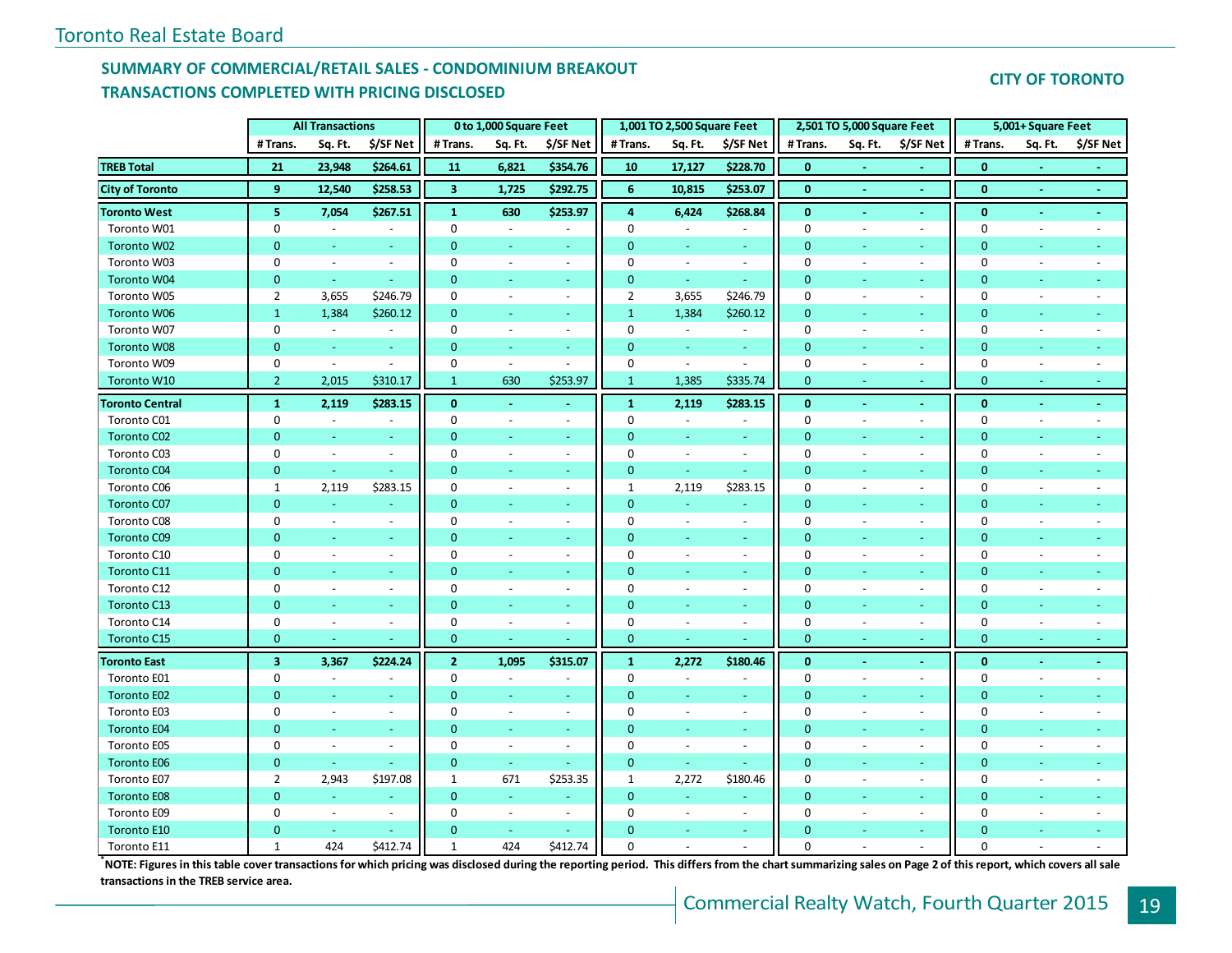## **SUMMARY OF COMMERCIAL/RETAIL SALES - OTHER TYPES BREAKOUT TRANSACTIONS COMPLETED WITH PRICING DISCLOSED**

## **CITY OF TORONTO**

|                        | <b>All Transactions</b> |                | 0 to 1,000 Square Feet   |                |                          | 1,001 TO 2,500 Square Feet |                         |                          | 2,501 TO 5,000 Square Feet |                         |                          | 5,001+ Square Feet       |                |                          |                |
|------------------------|-------------------------|----------------|--------------------------|----------------|--------------------------|----------------------------|-------------------------|--------------------------|----------------------------|-------------------------|--------------------------|--------------------------|----------------|--------------------------|----------------|
|                        | #Trans.                 | Sq. Ft.        | \$/SF Net                | #Trans.        | Sq. Ft.                  | \$/SF Net                  | # Trans.                | Sq. Ft.                  | \$/SF Net                  | #Trans.                 | Sq. Ft.                  | \$/SF Net                | #Trans.        | Sq. Ft.                  | \$/SF Net      |
| <b>TREB Total</b>      | 78                      | 509,291        | \$178.42                 | 13             | 5,814                    | \$275.66                   | 26                      | 46,008                   | \$461.47                   | 16                      | 53,796                   | \$324.41                 | 23             | 403,673                  | \$125.31       |
| <b>City of Toronto</b> | 37                      | 182,042        | \$331.05                 | 6              | 3,622                    | \$235.51                   | 13                      | 25,232                   | \$588.54                   | 9                       | 31,640                   | \$379.33                 | 9              | 121,548                  | \$267.88       |
| <b>Toronto West</b>    | 9                       | 41,056         | \$262.81                 | $\mathbf{1}$   | 640                      | \$226.56                   | $\overline{\mathbf{3}}$ | 5,657                    | \$629.31                   | $\overline{\mathbf{3}}$ | 9,349                    | \$346.03                 | $\overline{2}$ | 25,410                   | \$151.52       |
| Toronto W01            | 0                       | $\sim$         |                          | 0              | $\sim$                   |                            | 0                       | $\sim$                   |                            | $\mathbf 0$             | $\omega$                 |                          | $\mathbf 0$    | $\omega$                 |                |
| Toronto W02            | 4                       | 8,946          | \$546.05                 | $\overline{0}$ |                          |                            | $\overline{2}$          | 3,700                    | \$691.89                   | $\overline{2}$          | 5,246                    | \$443.19                 | $\mathbf{0}$   |                          |                |
| Toronto W03            | 0                       | $\sim$         | $\blacksquare$           | $\mathbf 0$    | $\sim$                   | $\overline{\phantom{a}}$   | 0                       | $\overline{\phantom{a}}$ | $\overline{\phantom{a}}$   | $\mathbf 0$             | $\sim$                   | $\overline{\phantom{a}}$ | 0              | $\sim$                   |                |
| Toronto W04            | $\mathbf{0}$            | $\omega$       |                          | $\mathbf{0}$   |                          | ÷.                         | $\mathbf{0}$            | ÷                        | ÷.                         | $\overline{0}$          |                          | $\equiv$                 | $\overline{0}$ |                          |                |
| Toronto W05            | $\mathbf{1}$            | 20,000         | \$120.00                 | 0              | $\sim$                   | $\overline{\phantom{a}}$   | $\mathbf 0$             | $\sim$                   | $\overline{\phantom{a}}$   | $\mathbf 0$             |                          | $\blacksquare$           | $\mathbf{1}$   | 20,000                   | \$120.00       |
| <b>Toronto W06</b>     | $\mathbf{1}$            | 5,410          | \$268.02                 | $\overline{0}$ | $\sim$                   | ÷.                         | $\mathbf{0}$            | $\omega$                 | u,                         | $\mathbf{0}$            | $\omega$                 | ÷                        | $\mathbf{1}$   | 5,410                    | \$268.02       |
| Toronto W07            | 0                       | $\sim$         | $\overline{\phantom{a}}$ | 0              | $\sim$                   | $\overline{\phantom{a}}$   | 0                       | $\sim$                   | $\sim$                     | $\mathbf 0$             | $\overline{\phantom{a}}$ | $\blacksquare$           | 0              | $\omega$                 |                |
| <b>Toronto W08</b>     | $\mathbf{1}$            | 1,957          | \$510.99                 | $\overline{0}$ | $\omega$                 | $\blacksquare$             | $\mathbf{1}$            | 1,957                    | \$510.99                   | $\mathbf{0}$            | $\overline{\phantom{a}}$ | $\omega_{\rm c}$         | $\mathbf 0$    | $\omega$                 | $\equiv$       |
| Toronto W09            | 0                       | $\sim$         | $\sim$                   | 0              | $\omega$                 | $\overline{\phantom{a}}$   | $\mathbf 0$             | $\sim$                   | $\overline{\phantom{a}}$   | $\mathbf 0$             | $\sim$                   | $\overline{a}$           | 0              | $\sim$                   |                |
| Toronto W10            | $\overline{2}$          | 4,743          | \$222.43                 | $\mathbf{1}$   | 640                      | \$226.56                   | $\mathbf{0}$            | $\omega$                 | ÷.                         | $\mathbf{1}$            | 4,103                    | \$221.79                 | $\mathbf{0}$   | i a                      | $\blacksquare$ |
| <b>Toronto Central</b> | 18                      | 121,467        | \$348.00                 | $\mathbf{1}$   | 602                      | \$104.65                   | 6                       | 11,025                   | \$773.24                   | $\boldsymbol{4}$        | 13,702                   | \$362.87                 | $\overline{7}$ | 96,138                   | \$298.63       |
| Toronto C01            | 8                       | 68,203         | \$475.58                 | 0              | $\overline{\phantom{a}}$ |                            | $\overline{2}$          | 4,417                    | \$1,185.19                 | $\mathbf{1}$            | 3,348                    | \$448.33                 | 5              | 60,438                   | \$425.23       |
| <b>Toronto C02</b>     | $\overline{2}$          | 4,600          | \$484.78                 | $\overline{0}$ | $\omega$                 | ÷.                         | $\overline{2}$          | 4,600                    | \$484.78                   | $\mathbf{0}$            | $\omega$                 | $\equiv$                 | $\overline{0}$ | $\omega$                 | Ξ              |
| Toronto C03            | 0                       | $\sim$         | $\omega$                 | 0              | $\omega$                 | $\overline{\phantom{a}}$   | 0                       | $\sim$                   | $\overline{\phantom{a}}$   | 0                       | $\sim$                   | $\sim$                   | 0              | $\omega$                 | $\overline{a}$ |
| <b>Toronto C04</b>     | $\overline{2}$          | 11,542         | \$85.08                  | $\overline{0}$ | $\omega$                 | ÷.                         | $\mathbf{0}$            | $\omega$                 | ÷.                         | $\mathbf{1}$            | 2,842                    | \$306.83                 | $\mathbf{1}$   | 8,700                    | \$12.64        |
| Toronto C06            | 0                       | $\blacksquare$ | $\blacksquare$           | 0              | $\overline{\phantom{a}}$ | $\blacksquare$             | 0                       | $\overline{a}$           | $\blacksquare$             | $\mathbf 0$             | $\blacksquare$           | $\blacksquare$           | 0              | $\blacksquare$           |                |
| <b>Toronto C07</b>     | $\mathbf{0}$            | $\omega$       | $\omega$                 | $\overline{0}$ | $\overline{\phantom{a}}$ | $\omega$                   | $\mathbf{0}$            | ä,                       | $\omega$                   | $\overline{0}$          | $\omega$                 | ÷.                       | $\overline{0}$ | $\omega$                 | $\Box$         |
| Toronto C08            | $\overline{2}$          | 7,512          | \$345.98                 | 0              | $\sim$                   | $\overline{a}$             | 0                       | $\sim$                   | $\sim$                     | $\overline{2}$          | 7,512                    | \$345.98                 | 0              | $\sim$                   | $\overline{a}$ |
| <b>Toronto C09</b>     | $\overline{0}$          | $\omega$       |                          | $\mathbf 0$    | $\overline{\phantom{a}}$ | $\overline{\phantom{a}}$   | $\mathbf{0}$            | ÷                        | ÷.                         | $\overline{0}$          |                          |                          | $\overline{0}$ | $\overline{\phantom{a}}$ |                |
| Toronto C10            | 0                       | $\blacksquare$ | $\overline{\phantom{a}}$ | 0              | $\sim$                   | $\overline{\phantom{a}}$   | 0                       | $\overline{\phantom{a}}$ | $\overline{\phantom{a}}$   | 0                       | $\sim$                   | $\blacksquare$           | 0              | $\sim$                   |                |
| Toronto C11            | $\overline{0}$          | ÷              | ÷                        | $\overline{0}$ | Ξ                        | ٠                          | $\Omega$                | ÷                        | ÷.                         | $\overline{0}$          |                          | $\omega$                 | $\overline{0}$ |                          |                |
| Toronto C12            | 0                       | $\blacksquare$ |                          | 0              | $\sim$                   | $\blacksquare$             | 0                       | $\sim$                   | $\overline{\phantom{a}}$   | $\mathbf 0$             |                          | $\blacksquare$           | $\mathbf 0$    | $\sim$                   |                |
| Toronto C13            | $\overline{3}$          | 29,008         | \$136.51                 | $\mathbf{0}$   |                          | ٠                          | $\overline{2}$          | 2,008                    | \$527.89                   | $\overline{0}$          |                          | $\blacksquare$           | $\mathbf{1}$   | 27,000                   | \$107.41       |
| Toronto C14            | 0                       | $\omega$       |                          | 0              | $\blacksquare$           | $\overline{\phantom{a}}$   | $\mathbf 0$             | $\blacksquare$           | $\overline{\phantom{a}}$   | 0                       | $\overline{\phantom{a}}$ | $\blacksquare$           | 0              | $\blacksquare$           |                |
| Toronto C15            | $\mathbf{1}$            | 602            | \$104.65                 | $\mathbf{1}$   | 602                      | \$104.65                   | $\mathbf{0}$            | $\sim$                   |                            | $\mathbf{0}$            | $\sim$                   |                          | $\mathbf{0}$   | $\sim$                   | $\blacksquare$ |
| <b>Toronto East</b>    | 10                      | 19,519         | \$369.13                 | 4              | 2,380                    | \$271.01                   | 4                       | 8,550                    | \$323.39                   | $\overline{2}$          | 8,589                    | \$441.84                 | $\mathbf{0}$   | $\sim$                   | $\blacksquare$ |
| Toronto E01            | 0                       | $\blacksquare$ | $\blacksquare$           | 0              | $\sim$                   | $\blacksquare$             | 0                       | $\sim$                   | $\overline{\phantom{a}}$   | 0                       | $\sim$                   |                          | 0              | $\sim$                   | $\blacksquare$ |
| Toronto E02            | $\mathbf{1}$            | 5,000          | \$410.00                 | $\overline{0}$ | $\sim$                   | ÷                          | $\mathbf{0}$            | $\omega_{\rm c}$         | u.                         | $\mathbf{1}$            | 5,000                    | \$410.00                 | $\mathbf{0}$   | ÷                        |                |
| Toronto E03            | $\overline{2}$          | 4,200          | \$297.62                 | 0              | $\blacksquare$           | $\blacksquare$             | 2                       | 4,200                    | \$297.62                   | $\mathbf 0$             | $\blacksquare$           |                          | 0              | $\sim$                   |                |
| <b>Toronto E04</b>     | $\overline{2}$          | 5,939          | \$418.42                 | $\mathbf{0}$   | Ξ                        |                            | $\mathbf{1}$            | 2,350                    | \$314.89                   | $\mathbf{1}$            | 3,589                    | \$486.21                 | 0              |                          |                |
| Toronto E05            | 0                       | $\omega$       | $\equiv$                 | 0              | $\blacksquare$           | $\blacksquare$             | $\mathbf 0$             | $\overline{\phantom{a}}$ | $\overline{\phantom{a}}$   | $\mathbf 0$             |                          | $\overline{\phantom{a}}$ | 0              | $\sim$                   |                |
| <b>Toronto E06</b>     | $\mathbf{0}$            | $\omega$       |                          | $\mathbf{0}$   | $\omega$                 |                            | $\mathbf{0}$            | ÷                        | ÷.                         | $\overline{0}$          |                          | $\omega$                 | 0              |                          |                |
| Toronto E07            | $\overline{2}$          | 629            | \$244.83                 | $\overline{2}$ | 629                      | \$244.83                   | $\mathbf 0$             | $\sim$                   | $\overline{\phantom{a}}$   | $\mathbf 0$             | $\sim$                   | $\blacksquare$           | $\mathbf 0$    | $\sim$                   | $\overline{a}$ |
| <b>Toronto E08</b>     | $\overline{0}$          | $\omega$       | ÷                        | $\mathbf{0}$   | $\omega$                 |                            | $\mathbf{0}$            | ÷.                       | ÷.                         | $\mathbf{0}$            | ÷                        | $\omega$                 | $\mathbf{0}$   | i a                      |                |
| Toronto E09            | $\mathbf{1}$            | 980            | \$174.49                 | $\mathbf{1}$   | 980                      | \$174.49                   | 0                       | $\omega$                 | $\mathcal{L}$              | $\mathbf 0$             | $\overline{\phantom{a}}$ | $\equiv$                 | 0              | $\omega$                 |                |
| Toronto E10            | $\mathbf{1}$            | 2,000          | \$387.50                 | $\mathbf{0}$   | $\omega$                 |                            | $\mathbf{1}$            | 2,000                    | \$387.50                   | $\overline{0}$          |                          | $\omega_{\rm c}$         | 0              |                          |                |
| Toronto E11            | $\mathbf{1}$            | 771            | \$415.05                 | $\mathbf{1}$   | 771                      | \$415.05                   | $\Omega$                | $\sim$                   | $\overline{a}$             | $\overline{0}$          | $\overline{a}$           | $\overline{a}$           | $\Omega$       |                          |                |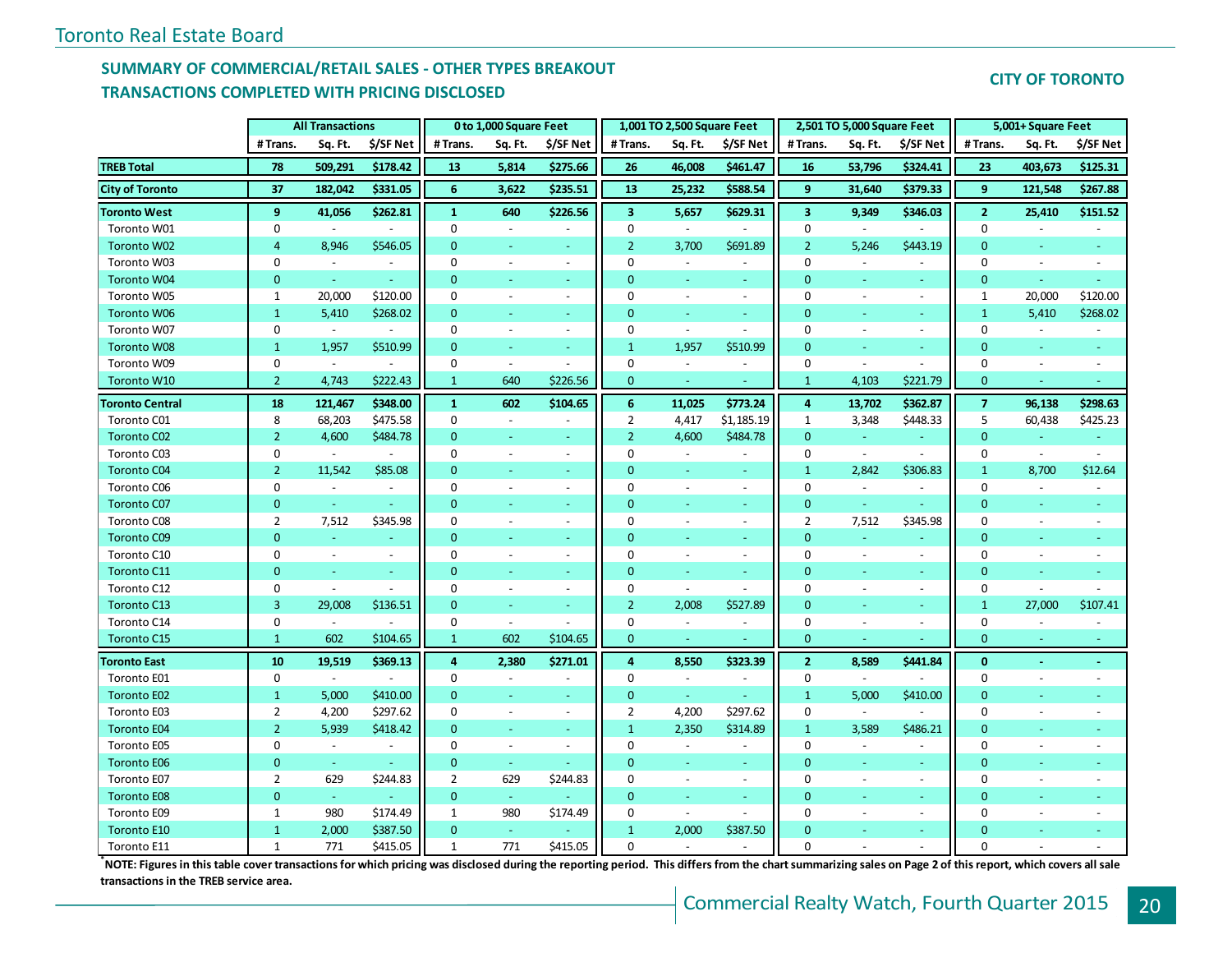### **SUMMARY OF OFFICE SALES**

## **TRANSACTIONS COMPLETED WITH PRICING DISCLOSED**

#### **ALL TREB AREAS**

|                                  | <b>All Transactions</b> |                |          | 0 to 1,000 Square Feet |                |                | 1,001 TO 2,500 Square Feet |                          |                     |                         | 2,501 TO 5,000 Square Feet |                          | 5,001+ Square Feet |                          |                          |
|----------------------------------|-------------------------|----------------|----------|------------------------|----------------|----------------|----------------------------|--------------------------|---------------------|-------------------------|----------------------------|--------------------------|--------------------|--------------------------|--------------------------|
|                                  | # Trans.                | Sq. Ft.        | \$/SF    | # Trans.               | Sq. Ft.        | \$/SF          | # Trans.                   | Sq. Ft.                  | \$/SF               | # Trans.                | Sq. Ft.                    | \$/SF                    | #Trans.            | Sq. Ft.                  | \$/SF                    |
| <b>TREB Total</b>                | 51                      | 147,603        | \$269.01 | 18                     | 13,594         | \$406.43       | 19                         | 30,007                   | \$284.30            | $\overline{7}$          | 23,415                     | \$299.59                 | $\overline{7}$     | 80,587                   | \$231.24                 |
| <b>Halton Region</b>             | $\overline{2}$          | 19,374         | \$214.72 | $\mathbf{0}$           | $\blacksquare$ | $\blacksquare$ | $\bf{0}$                   |                          | ÷.                  | $\bf{0}$                | $\sim$                     | $\blacksquare$           | $\overline{2}$     | 19,374                   | \$214.72                 |
| Burlington                       | $\overline{2}$          | 19,374         | \$214.72 | 0                      | ÷,             | $\sim$         | $\mathbf 0$                | $\sim$                   | $\bar{\phantom{a}}$ | 0                       | $\sim$                     | $\overline{\phantom{a}}$ | $\overline{2}$     | 19,374                   | \$214.72                 |
| <b>Halton Hills</b>              | $\mathbf{0}$            | ÷              | ÷        | $\mathbf{0}$           | ÷              | u,             | $\mathbf{0}$               |                          | Ξ                   | $\mathbf{0}$            |                            | ٠                        | $\mathbf{0}$       | ÷                        |                          |
| Milton                           | $\mathbf 0$             | $\sim$         | $\sim$   | $\boldsymbol{0}$       | $\bar{a}$      | $\omega$       | $\mathbf 0$                |                          | $\omega$            | $\mathbf 0$             |                            | $\overline{a}$           | 0                  | $\sim$                   | $\overline{\phantom{a}}$ |
| Oakville                         | $\mathbf{0}$            | ÷              |          | $\mathbf{0}$           | ÷              | u,             | $\mathbf{0}$               |                          | ÷                   | $\mathbf{0}$            |                            |                          | $\mathbf{0}$       | ÷.                       |                          |
| <b>Peel Region</b>               | 12                      | 27,738         | \$196.90 | 2 <sup>1</sup>         | 1,351          | \$270.17       | 6                          | 9,670                    | \$236.45            | $\overline{\mathbf{3}}$ | 10,858                     | \$152.88                 | $\mathbf{1}$       | 5,859                    | \$196.28                 |
| Brampton                         | $\overline{2}$          | 4,682          | \$290.47 | $\mathbf 0$            | $\omega$       | $\sim$         | $\mathbf{1}$               | 1,650                    | \$354.55            | $\mathbf{1}$            | 3,032                      | \$255.61                 | $\mathbf 0$        | $\sim$                   |                          |
| Caledon                          | $\mathbf{0}$            | ÷              |          | $\mathbf{0}$           | $\omega$       | $\omega$       | $\mathbf{0}$               |                          |                     | $\mathbf 0$             | $\omega$                   |                          | $\overline{0}$     | $\omega$                 | ÷                        |
| Mississauga                      | 10                      | 23,056         | \$177.89 | $\overline{2}$         | 1,351          | \$270.17       | 5                          | 8,020                    | \$212.16            | $\overline{2}$          | 7,826                      | \$113.08                 | $\mathbf{1}$       | 5,859                    | \$196.28                 |
| <b>City of Toronto</b>           | 21                      | 70,806         | \$300.69 | 10                     | 7,861          | \$472.01       | $\overline{7}$             | 11,886                   | \$326.02            | $\mathbf 1$             | 3,343                      | \$652.11                 | $\mathbf{3}$       | 47,716                   | \$241.53                 |
| West                             | 5                       | 34,816         | \$201.44 | $\mathbf{1}$           | 688            | \$235.47       | $\overline{2}$             | 2,043                    | \$404.45            | $\mathbf 0$             | $\blacksquare$             |                          | $\overline{2}$     | 32,085                   | \$187.78                 |
| Central                          | 14                      | 33,331         | \$415.52 | 8                      | 6,471          | \$520.94       | $\overline{4}$             | 7,886                    | \$354.90            | $\mathbf{1}$            | 3,343                      | \$652.11                 | $\mathbf{1}$       | 15,631                   | \$351.86                 |
| East                             | $\overline{2}$          | 2,659          | \$160.77 | $\mathbf{1}$           | 702            | \$252.85       | $\mathbf{1}$               | 1,957                    | \$127.75            | $\boldsymbol{0}$        |                            |                          | 0                  | $\overline{a}$           |                          |
| <b>York Region</b>               | 15                      | 28,385         | \$290.79 | 6                      | 4,382          | \$330.79       | $\overline{\mathbf{5}}$    | 7,151                    | \$255.84            | $\overline{\mathbf{3}}$ | 9,214                      | \$344.58                 | $\mathbf 1$        | 7,638                    | \$235.66                 |
| Aurora                           | $\overline{3}$          | 13,036         | \$319.50 | 0                      | $\sim$         |                | $\mathbf 0$                |                          | ÷,                  | $\overline{2}$          | 5,398                      | \$438.13                 | $\mathbf{1}$       | 7,638                    | \$235.66                 |
| E. Gwillimbury                   | $\mathbf{0}$            | $\omega$       | $\Box$   | $\mathbf{0}$           | $\omega$       | $\blacksquare$ | $\mathbf{0}$               |                          | ÷,                  | $\mathbf{0}$            | $\omega$                   | $\omega$                 | $\overline{0}$     | $\blacksquare$           |                          |
| Georgina                         | $\mathbf 0$             | $\sim$         | $\sim$   | 0                      | $\sim$         | $\sim$         | $\mathbf 0$                | $\sim$                   | $\omega$            | 0                       | $\sim$                     | ÷.                       | 0                  | ÷.                       | $\sim$                   |
| King                             | $\mathbf{0}$            | ÷              |          | $\mathbf{0}$           | ÷              |                | $\mathbf{0}$               |                          | ÷                   | $\mathbf{0}$            |                            |                          | $\overline{0}$     |                          |                          |
| Markham                          | $\overline{4}$          | 3,926          | \$294.96 | $\overline{2}$         | 1,061          | \$259.66       | $\overline{2}$             | 2,865                    | \$308.03            | $\boldsymbol{0}$        |                            | $\sim$                   | 0                  |                          |                          |
| Newmarket                        | $\mathbf{0}$            | $\omega$       |          | $\overline{0}$         | $\omega$       |                | $\mathbf 0$                | $\omega$                 |                     | $\mathbf{0}$            |                            | ٠                        | $\overline{0}$     |                          |                          |
| Richmond Hill                    | 5                       | 6,096          | \$246.88 | $\overline{2}$         | 1,810          | \$308.29       | $\overline{3}$             | 4,286                    | \$220.95            | $\mathbf 0$             | $\sim$                     | $\overline{a}$           | 0                  | ÷.                       | $\sim$                   |
| Vaughan                          | $\overline{3}$          | 5,327          | \$267.69 | $2^{\circ}$            | 1,511          | \$407.68       | $\mathbf{0}$               |                          |                     | $\mathbf{1}$            | 3,816                      | \$212.26                 | $\mathbf{0}$       |                          |                          |
| Whitchurch-Stouffville           | $\mathbf 0$             | $\omega$       | $\sim$   | $\mathbf 0$            | $\sim$         | ÷.             | $\mathbf 0$                | $\sim$                   | ÷.                  | $\mathbf 0$             |                            | ÷                        | $\mathbf 0$        | $\overline{a}$           | ÷                        |
| <b>Durham Region</b>             | $\mathbf{1}$            | 1,300          | \$415.38 | $\mathbf{0}$           | $\sim$         | ä,             | ${\bf 1}$                  | 1,300                    | \$415.38            | $\mathbf{0}$            |                            | $\blacksquare$           | $\mathbf{0}$       |                          |                          |
| Ajax                             | $1\,$                   | 1,300          | \$415.38 | $\mathbf 0$            | $\blacksquare$ | $\blacksquare$ | $\mathbf{1}$               | 1,300                    | \$415.38            | $\mathbf 0$             | $\sim$                     | $\overline{\phantom{a}}$ | 0                  | $\sim$                   |                          |
| <b>Brock</b>                     | $\mathbf{0}$            |                |          | $\mathbf{0}$           |                | ÷.             | $\mathbf{0}$               |                          | ä,                  | $\mathbf{0}$            |                            | ÷                        | $\mathbf{0}$       |                          |                          |
| Clarington                       | $\mathbf 0$             | $\blacksquare$ | $\sim$   | $\mathbf 0$            | ÷.             | $\blacksquare$ | $\mathbf 0$                | $\sim$                   | $\blacksquare$      | $\boldsymbol{0}$        |                            | $\sim$                   | $\mathbf 0$        | ÷.                       |                          |
| Oshawa                           | $\mathbf{0}$            | ÷              | ÷        | $\mathbf{0}$           | ٠              | $\equiv$       | $\mathbf{0}$               | ÷                        | u,                  | $\overline{0}$          |                            | ÷                        | $\overline{0}$     |                          |                          |
| Pickering                        | $\mathbf 0$             | ÷              | $\sim$   | $\mathbf 0$            | $\sim$         | $\sim$         | $\mathbf 0$                | $\sim$                   | $\blacksquare$      | $\boldsymbol{0}$        | $\sim$                     | $\sim$                   | 0                  | $\sim$                   |                          |
| <b>Scugog</b>                    | $\Omega$                |                |          | $\overline{0}$         |                | u,             | $\Omega$                   |                          | Ξ                   | $\Omega$                |                            |                          | $\overline{0}$     |                          |                          |
| Uxbridge                         | $\mathbf 0$             | $\bar{a}$      | $\sim$   | $\mathbf 0$            | $\omega$       | $\omega$       | $\mathbf 0$                | $\overline{\phantom{a}}$ | $\omega$            | $\mathbf 0$             | $\overline{\phantom{a}}$   | $\overline{\phantom{a}}$ | $\mathbf 0$        | $\overline{\phantom{a}}$ |                          |
| Whitby                           | $\mathbf{0}$            |                |          | $\overline{0}$         | ÷              | ÷.             | $\mathbf{0}$               |                          |                     | $\mathbf{0}$            |                            | ÷                        | $\mathbf{0}$       |                          |                          |
| <b>Dufferin County</b>           | $\mathbf{0}$            |                |          | $\bf{0}$               |                | ä,             | $\mathbf{0}$               |                          |                     | $\mathbf{0}$            |                            |                          | $\mathbf 0$        |                          |                          |
| Orangeville                      | 0                       | $\overline{a}$ | $\sim$   | 0                      | $\sim$         | $\sim$         | $\mathbf 0$                |                          | $\blacksquare$      | $\mathbf 0$             |                            | $\overline{\phantom{a}}$ | 0                  |                          | $\overline{\phantom{a}}$ |
| <b>Simcoe County</b>             | $\mathbf{0}$            | $\sim$         | $\omega$ | $\mathbf{0}$           |                | $\blacksquare$ | $\mathbf{0}$               |                          | ÷.                  | $\mathbf{0}$            |                            | $\blacksquare$           | $\mathbf{0}$       | ÷.                       | ÷,                       |
| Adjala-Tosorontio                | $\mathbf 0$             | $\blacksquare$ | $\sim$   | $\mathbf 0$            | $\sim$         | $\bar{a}$      | $\mathbf 0$                | $\sim$                   | $\blacksquare$      | $\mathbf 0$             | $\sim$                     | $\overline{\phantom{a}}$ | $\mathbf 0$        | $\overline{a}$           |                          |
| <b>Bradford West Gwillimbury</b> | $\mathbf{0}$            |                |          | $\mathbf{0}$           |                | ÷.             | $\mathbf{0}$               |                          |                     | $\mathbf{0}$            |                            |                          | $\overline{0}$     |                          |                          |
| Essa                             | $\mathbf 0$             | $\sim$         | $\sim$   | $\mathbf 0$            | $\omega$       | $\sim$         | $\mathbf 0$                |                          | $\sim$              | $\mathbf 0$             |                            | $\overline{\phantom{a}}$ | $\mathbf 0$        | ÷.                       |                          |
| Innisfil                         | $\mathbf{0}$            |                |          | $\mathbf{0}$           | ÷              | ÷.             | $\Omega$                   |                          | u,                  | $\mathbf{0}$            |                            | ÷.                       | $\overline{0}$     |                          |                          |
| New Tecumseth                    | $\mathbf 0$             | ÷              | ÷.       | $\mathbf 0$            |                | $\overline{a}$ | $\mathbf 0$                |                          | ÷                   | 0                       |                            | ÷                        | 0                  |                          |                          |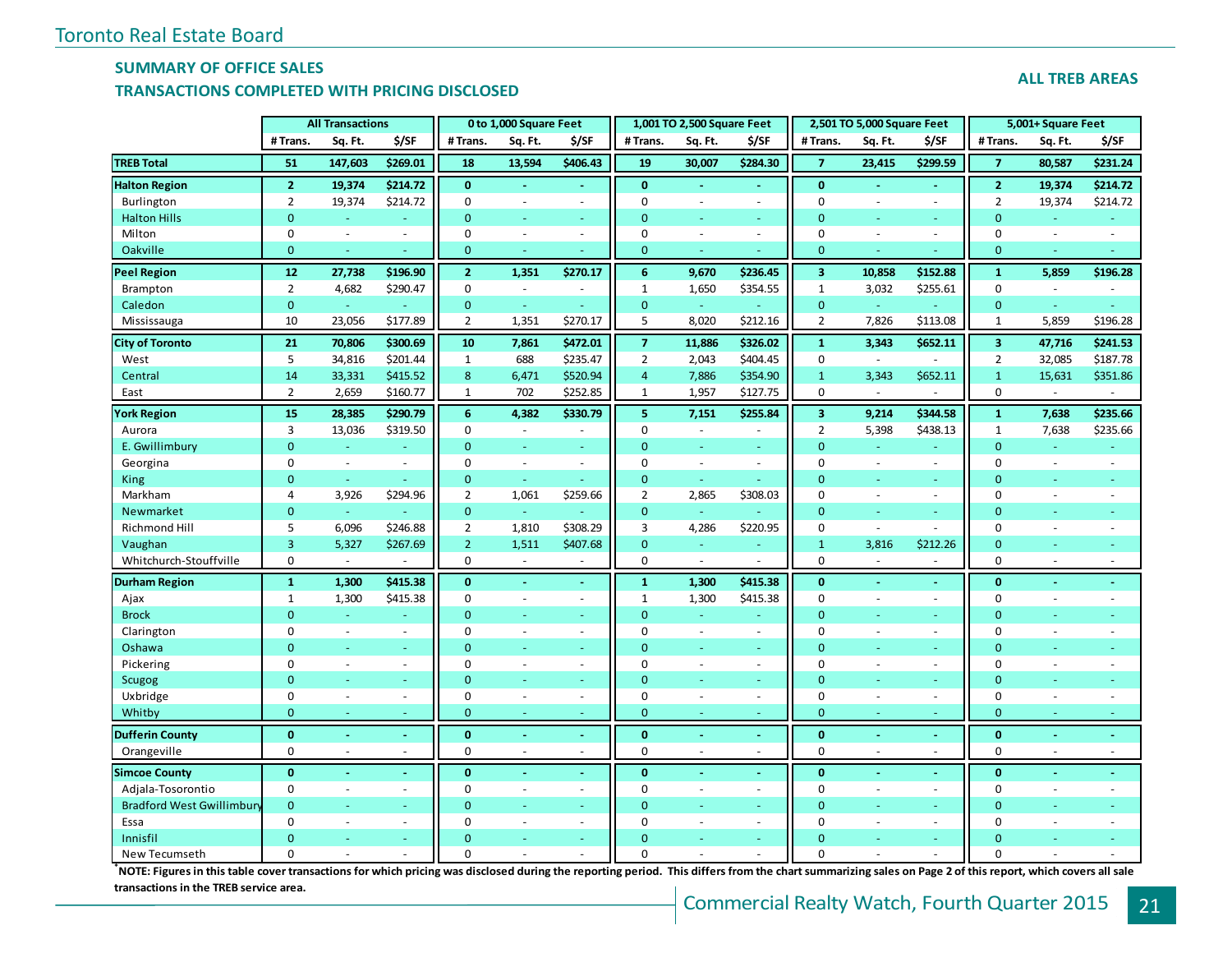## **SUMMARY OF OFFICE SALES**

#### **TRANSACTIONS COMPLETED WITH PRICING DISCLOSED**

## **CITY OF TORONTO**

|                        | <b>All Transactions</b> |                     | 0 to 1,000 Square Feet   |                |                          | 1,001 TO 2,500 Square Feet |                |                          | 2,501 TO 5,000 Square Feet |                |                          | 5,001+ Square Feet          |                  |                          |                          |
|------------------------|-------------------------|---------------------|--------------------------|----------------|--------------------------|----------------------------|----------------|--------------------------|----------------------------|----------------|--------------------------|-----------------------------|------------------|--------------------------|--------------------------|
|                        | #Trans.                 | Sq. Ft.             | \$/SF Net                | #Trans.        | Sq. Ft.                  | \$/SF Net                  | # Trans.       | Sq. Ft.                  | \$/SF Net                  | #Trans.        | Sq. Ft.                  | \$/SF Net                   | # Trans.         | Sq. Ft.                  | \$/SF Net                |
| <b>TREB Total</b>      | 51                      | 147,603             | \$269.01                 | 18             | 13,594                   | \$406.43                   | 19             | 30,007                   | \$284.30                   | $\overline{7}$ | 23,415                   | \$299.59                    | $\overline{7}$   | 80,587                   | \$231.24                 |
| <b>City of Toronto</b> | 21                      | 70,806              | \$300.69                 | 10             | 7,861                    | \$472.01                   | $\overline{7}$ | 11,886                   | \$326.02                   | $\mathbf{1}$   | 3,343                    | \$652.11                    | 3                | 47,716                   | \$241.53                 |
| <b>Toronto West</b>    | 5                       | 34,816              | \$201.44                 | $\mathbf{1}$   | 688                      | \$235.47                   | $\overline{2}$ | 2,043                    | \$404.45                   | $\mathbf{0}$   |                          |                             | $\overline{2}$   | 32,085                   | \$187.78                 |
| Toronto W01            | 0                       | $\sim$              | $\overline{\phantom{a}}$ | $\mathbf 0$    | $\blacksquare$           |                            | 0              | $\omega$                 | $\overline{\phantom{a}}$   | $\mathbf 0$    | $\overline{\phantom{a}}$ | $\overline{\phantom{a}}$    | 0                | $\omega$                 | $\sim$                   |
| Toronto W02            | $\overline{0}$          | $\omega$            | $\omega$                 | $\overline{0}$ | $\omega$                 | $\sim$                     | $\Omega$       | ÷.                       | $\omega$                   | $\mathbf{0}$   |                          | $\omega$                    | $\mathbf{0}$     | Ξ                        | $\sim$                   |
| Toronto W03            | 0                       | $\blacksquare$      | $\overline{\phantom{a}}$ | $\mathbf 0$    | $\blacksquare$           | $\blacksquare$             | $\Omega$       | $\blacksquare$           | $\blacksquare$             | $\mathbf 0$    |                          | $\sim$                      | $\boldsymbol{0}$ | $\blacksquare$           |                          |
| Toronto W04            | $\mathbf{1}$            | 23,634              | \$163.96                 | $\mathbf 0$    | $\blacksquare$           |                            | $\mathbf{0}$   | $\omega$                 | $\omega$                   | $\overline{0}$ |                          | $\omega$                    | $\mathbf{1}$     | 23,634                   | \$163.96                 |
| Toronto W05            | $\overline{2}$          | 1,705               | \$315.71                 | $\mathbf{1}$   | 688                      | \$235.47                   | $\mathbf{1}$   | 1,017                    | \$370.00                   | $\mathbf 0$    | ÷,                       | $\blacksquare$              | 0                | $\blacksquare$           |                          |
| <b>Toronto W06</b>     | $\mathbf{1}$            | 1,026               | \$438.60                 | $\mathbf{0}$   | $\blacksquare$           |                            | $\mathbf{1}$   | 1,026                    | \$438.60                   | $\mathbf 0$    |                          | $\omega$                    | $\mathbf{0}$     | $\omega$                 | $\omega$                 |
| Toronto W07            | $\mathbf{1}$            | 8,451               | \$254.41                 | 0              | $\blacksquare$           | $\sim$                     | $\mathbf 0$    | $\omega$                 | $\sim$                     | $\mathbf 0$    | $\overline{\phantom{a}}$ | $\sim$                      | $\mathbf{1}$     | 8,451                    | \$254.41                 |
| <b>Toronto W08</b>     | $\overline{0}$          | $\omega$            | $\omega$                 | $\overline{0}$ | $\pm$                    | $\overline{\phantom{a}}$   | $\mathbf{0}$   | $\omega$                 | $\omega$                   | $\overline{0}$ | $\blacksquare$           | $\omega_{\rm c}$            | $\mathbf{0}$     | $\omega$                 |                          |
| Toronto W09            | 0                       | $\sim$              | $\blacksquare$           | 0              | $\blacksquare$           | $\sim$                     | 0              | $\overline{\phantom{a}}$ | $\blacksquare$             | 0              |                          | $\sim$                      | 0                | $\blacksquare$           | $\sim$                   |
| Toronto W10            | $\overline{0}$          | $\omega$            |                          | $\mathbf{0}$   | $\sim$                   |                            | $\mathbf{0}$   | $\omega$                 |                            | $\overline{0}$ |                          |                             | $\mathbf{0}$     | $\blacksquare$           |                          |
| <b>Toronto Central</b> | 14                      | 33,331              | \$415.52                 | 8              | 6,471                    | \$520.94                   | 4              | 7,886                    | \$354.90                   | $\mathbf 1$    | 3,343                    | \$652.11                    | $\mathbf{1}$     | 15,631                   | \$351.86                 |
| Toronto C01            | $\overline{2}$          | 3,222               | \$480.34                 | 0              | $\overline{\phantom{a}}$ |                            | $\overline{2}$ | 3,222                    | \$480.34                   | $\mathbf 0$    |                          |                             | 0                |                          |                          |
| Toronto C02            | $\mathbf{1}$            | 875                 | \$445.71                 | $\mathbf{1}$   | 875                      | \$445.71                   | $\Omega$       | $\omega$                 | $\omega$                   | $\overline{0}$ |                          | Ξ                           | $\mathbf{0}$     |                          |                          |
| Toronto C03            | 0                       | $\sim$              | $\blacksquare$           | 0              | $\blacksquare$           | $\sim$                     | 0              | $\blacksquare$           | $\omega$                   | $\mathbf 0$    | ÷,                       | $\blacksquare$              | $\mathbf 0$      | $\overline{\phantom{a}}$ |                          |
| <b>Toronto C04</b>     | $\mathbf{0}$            | $\omega$            | $\omega$                 | $\mathbf 0$    | $\omega$                 | $\sim$                     | $\mathbf{0}$   | ÷.                       | $\sim$                     | $\mathbf{0}$   | $\blacksquare$           | $\sim$                      | $\mathbf{0}$     | $\omega$                 |                          |
| Toronto C06            | 0                       | $\sim$              | $\overline{\phantom{a}}$ | 0              | $\blacksquare$           | $\omega$                   | $\Omega$       | $\overline{\phantom{a}}$ | $\sim$                     | $\mathbf 0$    | ÷,                       | $\blacksquare$              | $\boldsymbol{0}$ | $\overline{\phantom{a}}$ | $\sim$                   |
| <b>Toronto C07</b>     | $\mathbf{0}$            | $\omega$            | $\blacksquare$           | $\mathbf{0}$   | $\blacksquare$           | $\overline{\phantom{a}}$   | $\mathbf{0}$   | $\blacksquare$           | $\sim$                     | $\mathbf{0}$   | $\overline{\phantom{a}}$ | $\sim$                      | $\pmb{0}$        | $\blacksquare$           |                          |
| Toronto C08            | $\mathbf{1}$            | 15,631              | \$351.86                 | $\mathbf 0$    | $\blacksquare$           | $\sim$                     | 0              | $\overline{\phantom{a}}$ | $\sim$                     | $\mathbf 0$    | ÷,                       | $\sim$                      | $\mathbf{1}$     | 15,631                   | \$351.86                 |
| <b>Toronto C09</b>     | $\overline{0}$          | u,                  |                          | $\mathbf{0}$   | $\omega$                 | $\sim$                     | $\mathbf{0}$   | ÷.                       | ÷.                         | $\overline{0}$ |                          | $\omega$                    | $\mathbf{0}$     |                          |                          |
| Toronto C10            | 0                       | $\blacksquare$      | $\bar{a}$                | 0              | $\blacksquare$           | $\sim$                     | $\Omega$       | $\overline{\phantom{a}}$ | $\blacksquare$             | $\mathbf 0$    | $\overline{\phantom{a}}$ | $\overline{\phantom{a}}$    | $\mathbf 0$      | $\blacksquare$           | $\overline{\phantom{a}}$ |
| Toronto C11            | $\overline{0}$          | $\omega$            |                          | $\mathbf{0}$   | $\omega$                 |                            | $\mathbf{0}$   | $\omega$                 |                            | $\mathbf{0}$   |                          | ÷.                          | $\mathbf{0}$     |                          |                          |
| Toronto C12            | $\overline{2}$          | 3,181               | \$248.51                 | $\mathbf{1}$   | 693                      | \$246.03                   | 1              | 2,488                    | \$249.20                   | $\mathbf 0$    |                          | $\overline{\phantom{a}}$    | $\mathbf 0$      | ÷,                       |                          |
| Toronto C13            | $\mathbf{1}$            | 2,176               | \$290.03                 | $\mathbf{0}$   | $\mathbb{L}$             |                            | $\mathbf{1}$   | 2,176                    | \$290.03                   | $\mathbf{0}$   |                          | $\omega$                    | $\mathbf{0}$     |                          |                          |
| Toronto C14            | 6                       | 7,546               | \$629.14                 | 5              | 4,203                    | \$610.87                   | 0              | $\sim$                   | $\blacksquare$             | $\mathbf{1}$   | 3,343                    | \$652.11                    | $\mathbf 0$      | $\overline{a}$           |                          |
| Toronto C15            | $\mathbf{1}$            | 700                 | \$347.14                 | $\mathbf{1}$   | 700                      | \$347.14                   | $\mathbf{0}$   | $\omega$                 |                            | $\overline{0}$ |                          |                             | $\mathbf{0}$     | Ξ                        |                          |
| <b>Toronto East</b>    | $\overline{2}$          | 2,659               | \$160.77                 | $\mathbf{1}$   | 702                      | \$252.85                   | $\mathbf{1}$   | 1,957                    | \$127.75                   | $\mathbf{0}$   | ۰                        | $\mathcal{L}_{\mathcal{A}}$ | $\mathbf{0}$     | $\omega$                 |                          |
| Toronto E01            | 0                       | $\sim$              | $\bar{a}$                | $\mathbf 0$    | $\sim$                   | $\overline{\phantom{a}}$   | 0              | $\omega$                 | $\sim$                     | $\mathbf 0$    | $\overline{\phantom{a}}$ | $\sim$                      | $\mathbf 0$      | $\overline{\phantom{a}}$ |                          |
| <b>Toronto E02</b>     | $\overline{0}$          |                     |                          | $\mathbf{0}$   | Ξ                        |                            | $\Omega$       |                          |                            | $\overline{0}$ |                          | $\omega$                    | $\overline{0}$   |                          |                          |
| Toronto E03            | 0                       | $\blacksquare$      | $\blacksquare$           | $\mathbf 0$    | $\blacksquare$           | $\blacksquare$             | $\Omega$       | $\overline{\phantom{a}}$ | $\blacksquare$             | $\mathbf{0}$   | $\overline{a}$           | $\sim$                      | $\mathbf 0$      |                          |                          |
| <b>Toronto E04</b>     | $\overline{0}$          | $\omega$            | $\omega$                 | $\mathbf{0}$   | $\blacksquare$           | $\sim$                     | $\mathbf{0}$   | ÷                        | ÷                          | $\mathbf{0}$   |                          | ÷                           | $\mathbf{0}$     |                          |                          |
| Toronto E05            | 0                       | $\sim$              | $\omega$                 | 0              | $\sim$                   | $\sim$                     | 0              | $\overline{a}$           | $\mathcal{L}$              | 0              |                          | $\mathcal{L}$               | $\mathbf 0$      |                          |                          |
| <b>Toronto E06</b>     | $\overline{0}$          | $\omega$            | $\omega$                 | $\overline{0}$ | $\omega$                 |                            | $\overline{0}$ | ÷.                       | $\sim$                     | $\overline{0}$ | $\blacksquare$           | $\omega$ .                  | $\mathbf{0}$     | $\omega$                 |                          |
| Toronto E07            | $\mathbf{1}$            | 702                 | \$252.85                 | $\mathbf{1}$   | 702                      | \$252.85                   | 0              | $\blacksquare$           | $\blacksquare$             | 0              | $\overline{\phantom{a}}$ | $\sim$                      | 0                | $\blacksquare$           |                          |
| <b>Toronto E08</b>     | $\overline{0}$          | $\omega$            |                          | $\mathbf{0}$   | $\sim$                   |                            | $\mathbf{0}$   | ÷.                       |                            | $\overline{0}$ |                          | $\omega$                    | $\mathbf{0}$     |                          |                          |
| Toronto E09            | 0                       | $\bar{\phantom{a}}$ | $\blacksquare$           | 0              | $\blacksquare$           | $\blacksquare$             | 0              | $\overline{\phantom{a}}$ | $\sim$                     | 0              | $\overline{a}$           | $\blacksquare$              | $\mathbf 0$      |                          |                          |
| <b>Toronto E10</b>     | $\overline{0}$          | $\omega$            | $\omega$                 | $\mathbf{0}$   | $\equiv$                 | $\sim$                     | $\mathbf{0}$   | u,                       |                            | $\mathbf{0}$   | ٠                        | $\sim$                      | $\mathbf 0$      |                          |                          |
| Toronto E11            | $\mathbf{1}$            | 1,957               | \$127.75                 | $\mathbf 0$    | $\overline{\phantom{a}}$ | $\sim$                     | 1              | 1,957                    | \$127.75                   | 0              | ÷,                       | $\overline{\phantom{a}}$    | $\mathbf 0$      |                          |                          |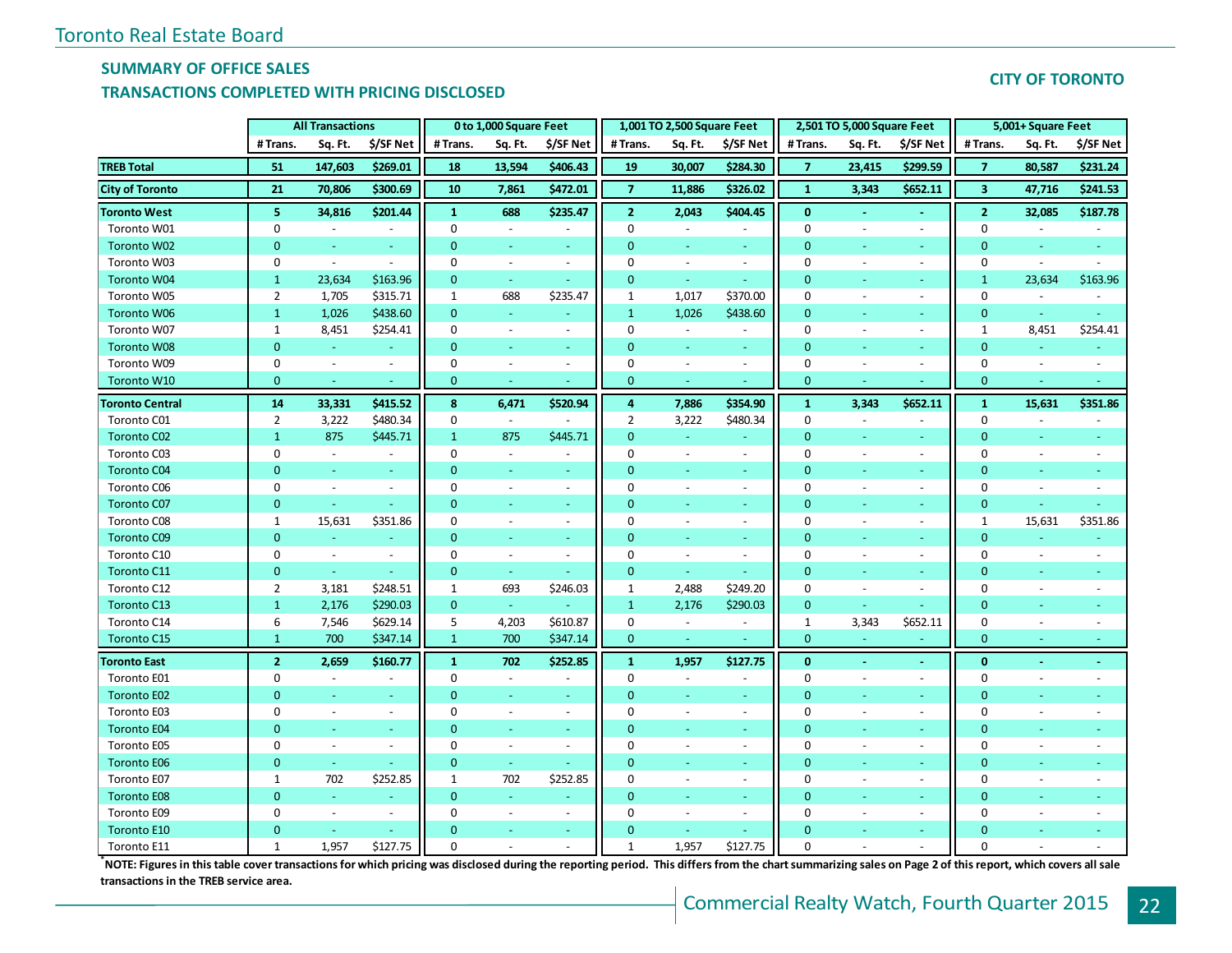### **SUMMARY OF LAND SALES**

#### **TRANSACTIONS COMPLETED WITH PRICING DISCLOSED**

#### **ALL TREB AREAS**

|                           |                         | <b>All Transactions</b><br>0 to 3 Acres |                |                | 3+ Acres       |              |                |                          |                |  |
|---------------------------|-------------------------|-----------------------------------------|----------------|----------------|----------------|--------------|----------------|--------------------------|----------------|--|
|                           | # Trans.                | Acres                                   | \$/Acre        | # Trans.       | <b>Acres</b>   | \$/Acre      | # Trans.       | Acres                    | \$/Acre        |  |
| <b>TREB Total</b>         | 28                      | 260.21                                  | \$240,981      | 20             | 20.66          | \$1,074,511  | 8              | 239.55                   | \$169,087      |  |
| <b>Halton Region</b>      | $\mathbf{1}$            | 2.76                                    | \$416,667      | $\mathbf{1}$   | 2.76           | \$416,667    | $\mathbf{0}$   | ä,                       |                |  |
| Burlington                | 0                       | L.                                      |                | 0              | ä,             |              | 0              | ÷,                       |                |  |
| <b>Halton Hills</b>       | $\Omega$                | Ξ                                       |                | $\overline{0}$ | ä,             |              | $\overline{0}$ |                          |                |  |
| Milton                    | 0                       | $\overline{\phantom{a}}$                |                | 0              | $\frac{1}{2}$  |              | $\mathbf 0$    | ÷,                       | ÷,             |  |
| Oakville                  | $\mathbf{1}$            | 2.76                                    | \$416,667      | $\mathbf{1}$   | 2.76           | \$416,667    | $\mathbf{0}$   |                          |                |  |
| <b>Peel Region</b>        | $\overline{\mathbf{3}}$ | 37.29                                   | \$299,733      | $\mathbf{1}$   | 0.06           | \$5,662,800  | $\overline{2}$ | 37.23                    | \$291,465      |  |
| Brampton                  | $\mathbf 1$             | 12.23                                   | \$846,382      | 0              | $\sim$         |              | $\mathbf 1$    | 12.23                    | \$846,382      |  |
| Caledon                   | $\overline{2}$          | 25.06                                   | \$32,924       | $\mathbf{1}$   | 0.06           | \$5,662,800  | $\mathbf{1}$   | 25.00                    | \$20,000       |  |
| Mississauga               | 0                       | ä,                                      |                | 0              | ÷,             |              | 0              | ÷.                       | ÷,             |  |
| <b>City of Toronto</b>    | 5                       | 0.92                                    | \$6,753,429    | 5              | 0.92           | \$6,753,429  | $\mathbf{0}$   | ä,                       | ٠              |  |
| West                      | $\mathbf 1$             | 0.13                                    | \$3,078,989    | $\mathbf 1$    | 0.13           | \$3,078,989  | $\mathbf 0$    | ÷,                       | ÷,             |  |
| Central                   | $\overline{2}$          | 0.50                                    | \$7,875,311    | $\overline{2}$ | 0.50           | \$7,875,311  | $\overline{0}$ | ä,                       | L.             |  |
| East                      | $\overline{2}$          | 0.29                                    | \$6,473,609    | 2              | 0.29           | \$6,473,609  | 0              | $\bar{\phantom{a}}$      | ÷,             |  |
| <b>York Region</b>        | 5                       | 6.51                                    | \$1,181,419    | 5              | 6.51           | \$1,181,419  | $\mathbf{0}$   | ä,                       |                |  |
| Aurora                    | 0                       | $\Box$                                  |                | 0              | $\blacksquare$ |              | 0              | $\overline{\phantom{a}}$ | ÷,             |  |
| E. Gwillimbury            | $\Omega$                | L.                                      |                | $\Omega$       | L,             |              | $\overline{0}$ |                          |                |  |
| Georgina                  | 0                       | $\overline{\phantom{a}}$                | ÷,             | 0              | $\frac{1}{2}$  | ÷,           | $\mathbf 0$    | L,                       | $\overline{a}$ |  |
| King                      | $\mathbf 0$             | ä,                                      |                | $\overline{0}$ | ä,             |              | $\overline{0}$ |                          |                |  |
| Markham                   | $\mathbf{1}$            | 2.02                                    | \$940,000      | $\mathbf{1}$   | 2.02           | \$940,000    | $\Omega$       | ä,                       | ÷.             |  |
| Newmarket                 | $\mathbf{1}$            | 0.48                                    | \$520,833      | $\mathbf{1}$   | 0.48           | \$520,833    | $\overline{0}$ |                          |                |  |
| Richmond Hill             | $\mathbf 1$             | 1.04                                    | \$2,891,235    | $\mathbf 1$    | 1.04           | \$2,891,235  | 0              | J.                       | ä,             |  |
| Vaughan                   | $\mathbf 0$             | ä,                                      |                | $\mathbf 0$    | ä,             |              | $\mathbf 0$    | L.                       |                |  |
| Whitchurch-Stouffville    | $\overline{2}$          | 2.97                                    | \$851,044      | $\overline{2}$ | 2.97           | \$851,044    | $\Omega$       | ÷,                       | ä,             |  |
| <b>Durham Region</b>      | 12                      | 60.69                                   | \$210,350      | $\overline{7}$ | 10.37          | \$396,568    | 5              | 50.32                    | \$171,969      |  |
| Ajax                      | $\mathbf 1$             | 1.23                                    | \$243,902      | $\mathbf 1$    | 1.23           | \$243,902    | $\mathbf 0$    | $\overline{a}$           |                |  |
| <b>Brock</b>              | $\overline{0}$          | Ξ                                       |                | $\overline{0}$ | ÷,             |              | $\overline{0}$ | Ξ                        |                |  |
| Clarington                | 3                       | 14.41                                   | \$55,032       | $\overline{2}$ | 4.35           | \$108,740    | $\mathbf 1$    | 10.06                    | \$31,809       |  |
| Oshawa                    | $\overline{4}$          | 8.40                                    | \$384,266      | $\overline{3}$ | 2.78           | \$916,712    | $\mathbf{1}$   | 5.62                     | \$120,726      |  |
| Pickering                 | 3                       | 26.65                                   | \$312,008      | $\mathbf 1$    | 2.01           | \$393,035    | $\overline{2}$ | 24.64                    | \$305,398      |  |
| <b>Scugog</b>             | $\overline{0}$          | Ξ                                       |                | $\overline{0}$ | Ξ              |              | $\mathbf{0}$   | Ξ                        | ÷,             |  |
| Uxbridge                  | 0                       | ÷,                                      | Ξ              | 0              | ä,             | ä,           | $\mathbf 0$    | $\bar{\phantom{a}}$      | υ,             |  |
| Whitby                    | $\mathbf{1}$            | 10.00                                   | \$13,000       | $\overline{0}$ | ä,             | ä,           | $\mathbf{1}$   | 10.00                    | \$13,000       |  |
| <b>Dufferin County</b>    | $\mathbf{0}$            | L.                                      | ä,             | $\bf{0}$       | L              | L,           | $\bf{0}$       |                          |                |  |
| Orangeville               | 0                       | ÷,                                      | $\overline{a}$ | 0              | $\frac{1}{2}$  | L.           | 0              | ÷,                       | $\overline{a}$ |  |
| <b>Simcoe County</b>      | $\overline{2}$          | 152.04                                  | \$155,882      | $\mathbf{1}$   | 0.04           | \$71,280,000 | $\mathbf{1}$   | 152.00                   | \$138,158      |  |
| Adjala-Tosorontio         | 0                       | ÷,                                      |                | 0              | ä,             |              | $\mathbf 0$    | ä,                       |                |  |
| Bradford West Gwillimbury | $\overline{0}$          | L.                                      | ÷,             | $\overline{0}$ | L.             | Ξ            | $\mathbf 0$    | ä,                       | L.             |  |
| Essa                      | 0                       | L.                                      |                | 0              | L.             | L.           | $\mathbf 0$    | L.                       |                |  |
| Innisfil                  | $\mathbf{1}$            | 152.00                                  | \$138,158      | $\overline{0}$ | ä,             |              | $\mathbf{1}$   | 152.00                   | \$138,158      |  |
| New Tecumseth             | $\mathbf 1$             | 0.04                                    | \$71,280,000   | $\mathbf{1}$   | 0.04           | \$71,280,000 | $\mathbf 0$    | $\overline{\phantom{a}}$ | ä,             |  |

**\*NOTE: Figures in this table cover transactions for which pricing was disclosed during the reporting period. This differs from the chart** 

**summarizing sales on Page 2 of this report, which covers all sale transactions in the TREB service area.**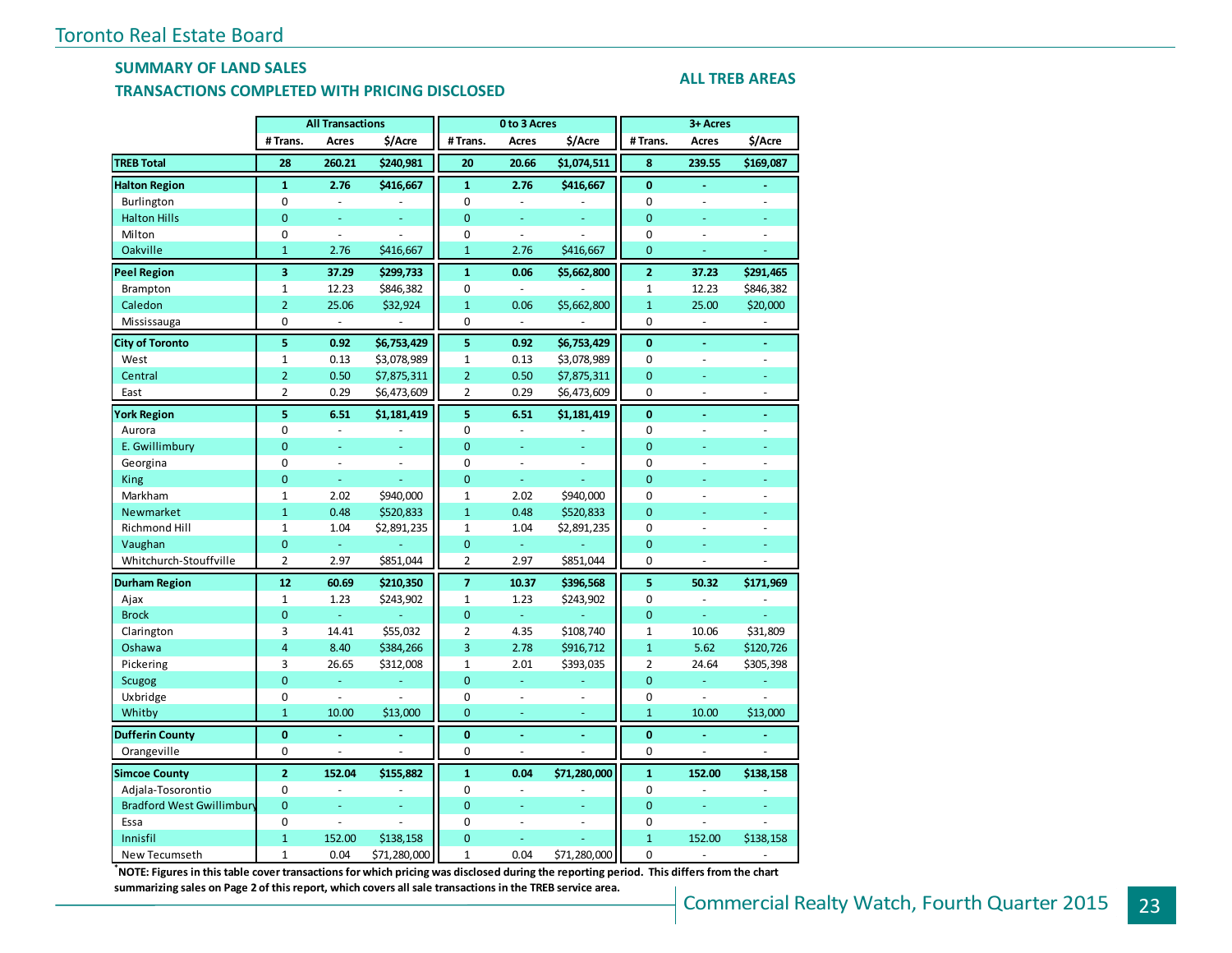## **SUMMARY OF LAND SALES**

#### **TRANSACTIONS COMPLETED WITH PRICING DISCLOSED**

### **CITY OF TORONTO**

|                        | <b>All Transactions</b> |                          |                          | 0 to 3 Acres   |                          | 3+ Acres                 |                |                          |                          |  |
|------------------------|-------------------------|--------------------------|--------------------------|----------------|--------------------------|--------------------------|----------------|--------------------------|--------------------------|--|
|                        | # Trans.                | Acres                    | \$/Acre                  | #Trans.        | Acres                    | \$/Acre                  | #Trans.        | Acres                    | \$/Acre                  |  |
| <b>TREB Total</b>      | 28                      | 260.21                   | \$240,981                | 20             | 20.66                    | \$1,074,511              | 8              | 239.55                   | \$169,087                |  |
| <b>City of Toronto</b> | 5                       | 0.92                     | \$6,753,429              | 5              | 0.92                     | \$6,753,429              | $\mathbf{0}$   |                          |                          |  |
| <b>Toronto West</b>    | $\mathbf{1}$            | 0.13                     | \$3,078,989              | $\mathbf{1}$   | 0.13                     | \$3,078,989              | $\mathbf{0}$   | ÷                        | ä,                       |  |
| Toronto W01            | 0                       | $\blacksquare$           | $\overline{a}$           | 0              | $\blacksquare$           | $\blacksquare$           | $\mathbf 0$    | $\overline{a}$           | ÷,                       |  |
| Toronto W02            | $\overline{0}$          | Ξ                        |                          | $\mathbf 0$    | Ξ                        |                          | $\mathbf{0}$   | ä,                       |                          |  |
| Toronto W03            | 0                       | $\overline{\phantom{a}}$ | $\overline{a}$           | 0              | $\Box$                   | $\overline{a}$           | $\mathbf 0$    | $\overline{a}$           | $\overline{a}$           |  |
| Toronto W04            | $\mathbf{1}$            | 0.13                     | \$3,078,989              | $\mathbf{1}$   | 0.13                     | \$3,078,989              | $\mathbf{0}$   |                          |                          |  |
| Toronto W05            | 0                       | $\Box$                   |                          | 0              | $\blacksquare$           |                          | $\mathbf 0$    | $\overline{a}$           | $\overline{\phantom{a}}$ |  |
| Toronto W06            | $\mathbf 0$             | ÷,                       |                          | $\overline{0}$ | ä,                       |                          | $\mathbf{0}$   |                          |                          |  |
| Toronto W07            | 0                       | $\overline{\phantom{a}}$ | $\overline{\phantom{a}}$ | $\Omega$       | $\blacksquare$           | $\overline{\phantom{a}}$ | $\mathbf 0$    | $\overline{\phantom{a}}$ | $\overline{\phantom{a}}$ |  |
| Toronto W08            | $\mathbf 0$             | L.                       |                          | $\overline{0}$ |                          |                          | $\mathbf{0}$   |                          |                          |  |
| Toronto W09            | 0                       | ÷,                       |                          | 0              |                          |                          | $\mathbf 0$    |                          |                          |  |
| Toronto W10            | $\mathbf 0$             | $\Box$                   | L.                       | $\mathbf 0$    | $\omega$                 | L                        | $\mathbf{0}$   | $\omega$                 | Ξ                        |  |
| <b>Toronto Central</b> | $\overline{2}$          | 0.50                     | \$7,875,311              | $\overline{2}$ | 0.50                     | \$7,875,311              | $\bf{0}$       | $\blacksquare$           | ä,                       |  |
| Toronto C01            | 0                       | $\blacksquare$           |                          | 0              | $\Box$                   |                          | $\mathbf 0$    | $\overline{a}$           | $\overline{a}$           |  |
| Toronto C02            | $\mathbf 0$             | ÷.                       | Ξ                        | $\mathbf 0$    | u,                       | Ξ                        | $\mathbf{0}$   |                          |                          |  |
| Toronto C03            | 0                       | $\overline{\phantom{a}}$ |                          | 0              | $\blacksquare$           |                          | $\mathbf 0$    |                          | $\overline{a}$           |  |
| <b>Toronto C04</b>     | $\mathbf{1}$            | 0.30                     | \$6,602,001              | $\mathbf{1}$   | 0.30                     | \$6,602,001              | $\mathbf{0}$   |                          |                          |  |
| Toronto C06            | 0                       | $\Box$                   |                          | 0              | $\overline{\phantom{a}}$ |                          | $\mathbf 0$    | $\overline{\phantom{a}}$ | $\overline{a}$           |  |
| Toronto C07            | $\mathbf{0}$            | ÷                        |                          | $\mathbf{0}$   | ÷                        | Ξ                        | $\overline{0}$ |                          |                          |  |
| Toronto C08            | 0                       | $\ddot{\phantom{a}}$     |                          | 0              | $\overline{a}$           |                          | $\mathbf 0$    |                          |                          |  |
| <b>Toronto C09</b>     | $\overline{0}$          | $\omega$                 | $\omega$                 | $\overline{0}$ | $\omega$                 | Ξ                        | $\mathbf{0}$   | ÷                        |                          |  |
| Toronto C10            | 1                       | 0.20                     | \$9,848,837              | $\mathbf{1}$   | 0.20                     | \$9,848,837              | 0              |                          |                          |  |
| Toronto C11            | $\overline{0}$          | $\omega$                 |                          | $\mathbf{0}$   | ä,                       |                          | $\mathbf{0}$   | ÷                        | ÷                        |  |
| Toronto C12            | 0                       | $\overline{\phantom{a}}$ | ä,                       | 0              | $\overline{\phantom{a}}$ | $\overline{a}$           | 0              | $\overline{a}$           | ÷,                       |  |
| <b>Toronto C13</b>     | $\overline{0}$          | $\blacksquare$           | u,                       | $\overline{0}$ | Ξ                        | Ξ                        | $\mathbf{0}$   | ÷,                       | Ξ                        |  |
| Toronto C14            | 0                       | $\overline{\phantom{a}}$ | $\overline{a}$           | 0              | $\overline{a}$           | $\overline{\phantom{a}}$ | 0              | $\overline{\phantom{a}}$ | $\overline{a}$           |  |
| <b>Toronto C15</b>     | $\mathbf 0$             | ÷                        |                          | $\overline{0}$ | Ξ                        | L                        | $\overline{0}$ | ÷                        | Ξ                        |  |
| <b>Toronto East</b>    | $\overline{2}$          | 0.29                     | \$6,473,609              | $\overline{2}$ | 0.29                     | \$6,473,609              | $\bf{0}$       |                          |                          |  |
| Toronto E01            | $\mathbf{1}$            | 0.06                     | \$19,658,518             | $\mathbf{1}$   | 0.06                     | \$19,658,518             | 0              |                          |                          |  |
| Toronto E02            | $\mathbf 0$             | $\omega$                 |                          | $\overline{0}$ | ÷,                       |                          | $\mathbf{0}$   | ÷,                       |                          |  |
| Toronto E03            | 0                       | $\blacksquare$           |                          | 0              | $\overline{\phantom{a}}$ |                          | 0              | $\overline{a}$           |                          |  |
| <b>Toronto E04</b>     | $\mathbf{1}$            | 0.23                     | \$2,992,804              | $\mathbf{1}$   | 0.23                     | \$2,992,804              | $\mathbf{0}$   |                          |                          |  |
| Toronto E05            | 0                       | $\Box$                   | ä,                       | 0              | $\equiv$                 | ÷,                       | $\mathbf 0$    | $\overline{\phantom{a}}$ | ÷,                       |  |
| <b>Toronto E06</b>     | $\mathbf 0$             | ÷,                       | Ξ                        | $\mathbf 0$    | $\Box$                   | $\blacksquare$           | $\mathbf{0}$   | ÷                        | Ξ                        |  |
| Toronto E07            | 0                       | $\overline{\phantom{a}}$ | ٠                        | 0              | $\overline{a}$           | $\overline{\phantom{a}}$ | $\mathbf 0$    | $\overline{\phantom{a}}$ | $\overline{a}$           |  |
| <b>Toronto E08</b>     | $\mathbf 0$             | ÷                        | Ξ                        | $\mathbf{0}$   | Ξ                        | Ξ                        | $\mathbf{0}$   | ÷,                       |                          |  |
| Toronto E09            | 0                       | $\overline{\phantom{a}}$ | $\overline{\phantom{a}}$ | 0              | $\overline{a}$           | $\frac{1}{2}$            | $\mathbf 0$    | $\overline{a}$           | L,                       |  |
| <b>Toronto E10</b>     | $\boldsymbol{0}$        |                          | ٠                        | $\mathbf{0}$   |                          | Ξ                        | $\mathbf{0}$   |                          |                          |  |
| Toronto E11            | 0                       | ÷,                       | ÷,                       | $\Omega$       | $\overline{a}$           | $\frac{1}{2}$            | $\mathbf{0}$   | L,                       | $\overline{a}$           |  |